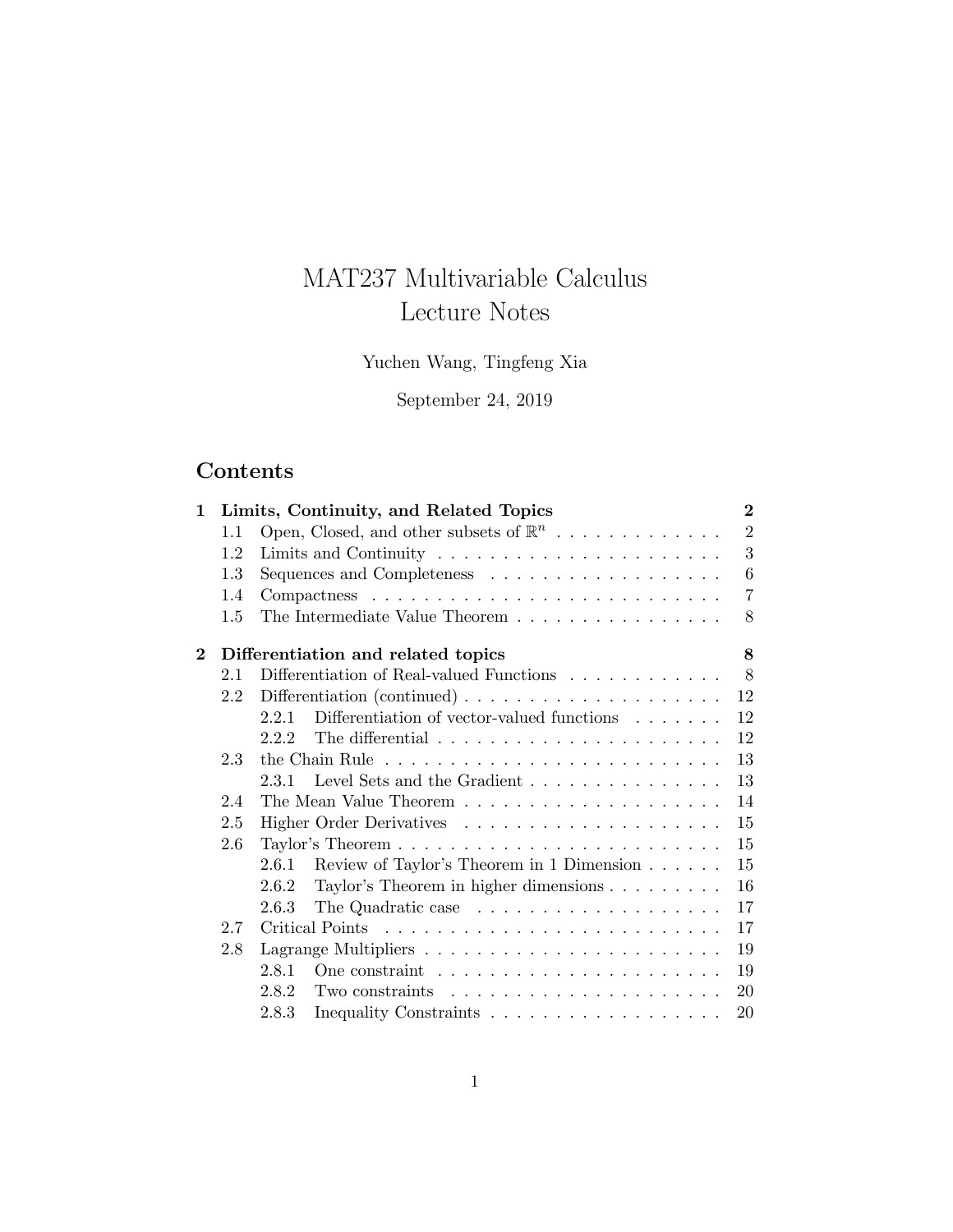| 3 |         |                        | The Implicit and Inverse Function Theorems                                           | 20     |
|---|---------|------------------------|--------------------------------------------------------------------------------------|--------|
|   | 3.1     |                        | The Implicit Function Theorem                                                        | 20     |
|   | 3.2     |                        | Geometric Contents of the Implicit Function Theorem $\ldots$ .                       | 22     |
|   |         | 3.2.1                  |                                                                                      | 22     |
|   |         | 3.2.2                  |                                                                                      | 23     |
|   |         | 3.2.3                  | Remarks on smoothness of a parametric smooth curve                                   | 24     |
|   |         | 3.2.4                  | Remarks on Smoothness of a Set $S$                                                   | 24     |
|   | 3.3     |                        | The Inverse Function Theorem                                                         | 25     |
|   |         | 3.3.1                  | Some Important Coordinate Systems                                                    | 25     |
| 4 |         | Integration            |                                                                                      | 26     |
|   | 4.1     |                        | Zero content $\ldots \ldots \ldots \ldots \ldots \ldots \ldots \ldots \ldots \ldots$ | 26     |
|   | 4.2     |                        | Theorems of 1-D Integral Calculus                                                    | 27     |
|   | 4.3     |                        | Generalized Integral Calculus $\dots \dots \dots \dots \dots \dots \dots$            | 29     |
|   | 4.4     |                        |                                                                                      | 30     |
|   | 4.5     |                        | Functions Defined by Integrals                                                       | 31     |
|   | 4.6     |                        |                                                                                      | 32     |
|   |         | 4.6.1                  | Bounded Functions on Unbounded Domains                                               | 32     |
|   |         | 4.6.2                  | Unbounded Functions on Bounded Domains                                               | 34     |
| 5 |         | <b>Vector Calculus</b> |                                                                                      | 35     |
|   | 5.1     |                        |                                                                                      | 36     |
|   |         | 5.1.1                  | Differentials on Curve; Arc Length $\dots \dots \dots$                               | 36     |
|   |         | 5.1.2                  |                                                                                      | 37     |
|   |         | 5.1.3                  |                                                                                      | 38     |
|   |         | 5.1.4                  | The Line Integral of a Vector Field                                                  | 38     |
|   |         | 5.1.5                  |                                                                                      | 39     |
|   |         | 5.1.6                  | Fundamental Theorem of Line Integrals                                                | 39     |
|   | 5.2     |                        |                                                                                      | 39     |
|   | 5.3     |                        | Surface Integrals $\dots \dots \dots \dots \dots \dots \dots \dots \dots \dots$      | 41     |
|   |         | 5.3.1                  | Surface Area and Surface Integrals                                                   | 41     |
|   |         | 5.3.2                  |                                                                                      | 42     |
|   | 5.4     |                        |                                                                                      | 42     |
|   | $5.5\,$ |                        | The Divergence Theorem $\ldots \ldots \ldots \ldots \ldots \ldots$                   | $43\,$ |
|   |         | 5.5.1                  | Geometric Interpretation of div                                                      | 44     |
|   | 5.6     |                        |                                                                                      | 45     |
|   |         | 5.6.1                  |                                                                                      | 46     |
|   |         | 5.6.2                  | Geometric Interpretation of Curl                                                     | 47     |
|   | 5.7     |                        | Vector Fields That Are Gradients or Curls                                            | 47     |
|   |         | 5.7.1                  | Vector Field that are Gradients                                                      | 47     |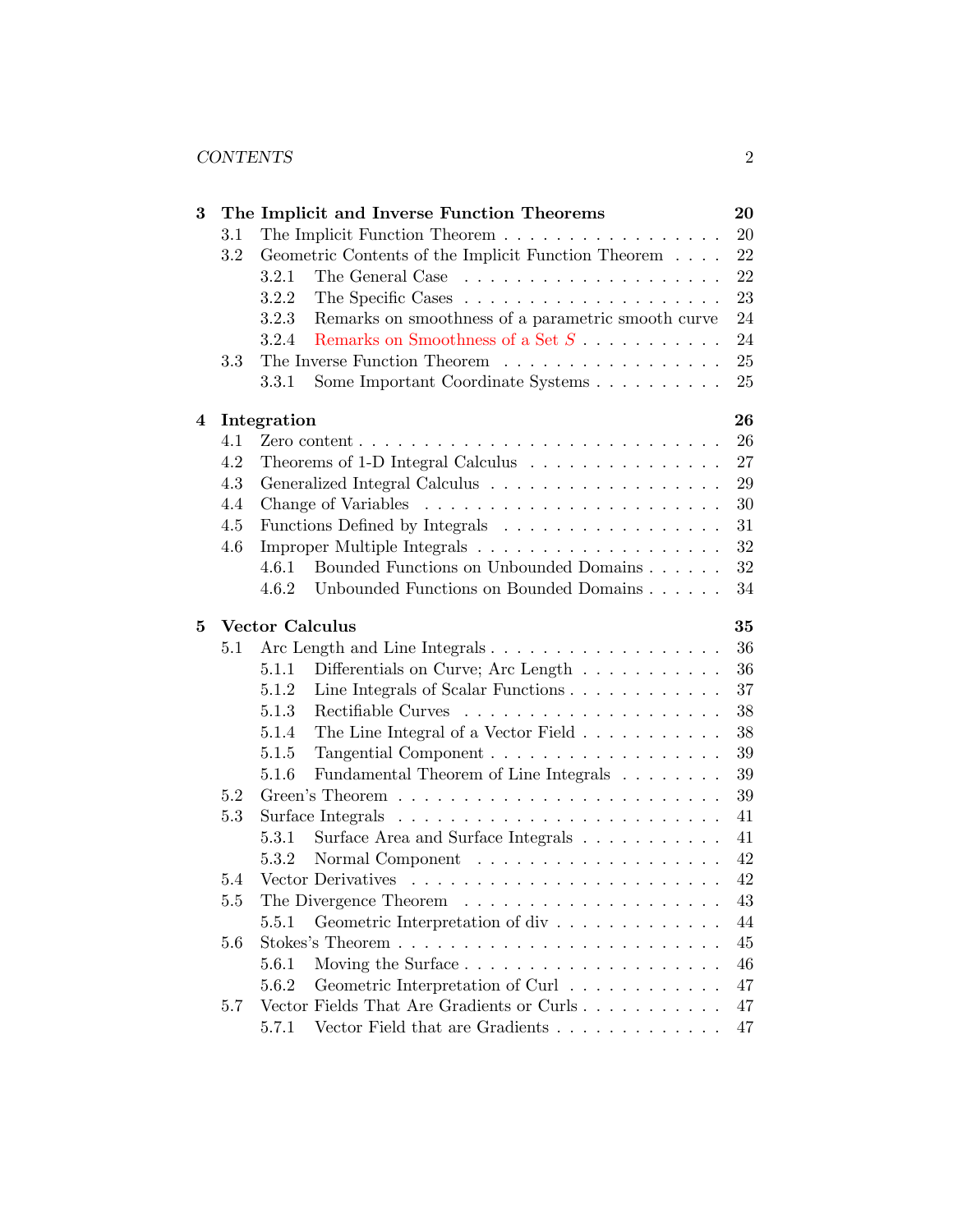| CONTENTS                |                                      |  |
|-------------------------|--------------------------------------|--|
|                         | 5.7.2 Vector Field that are Curls 49 |  |
| <b>6</b> Fourier Series |                                      |  |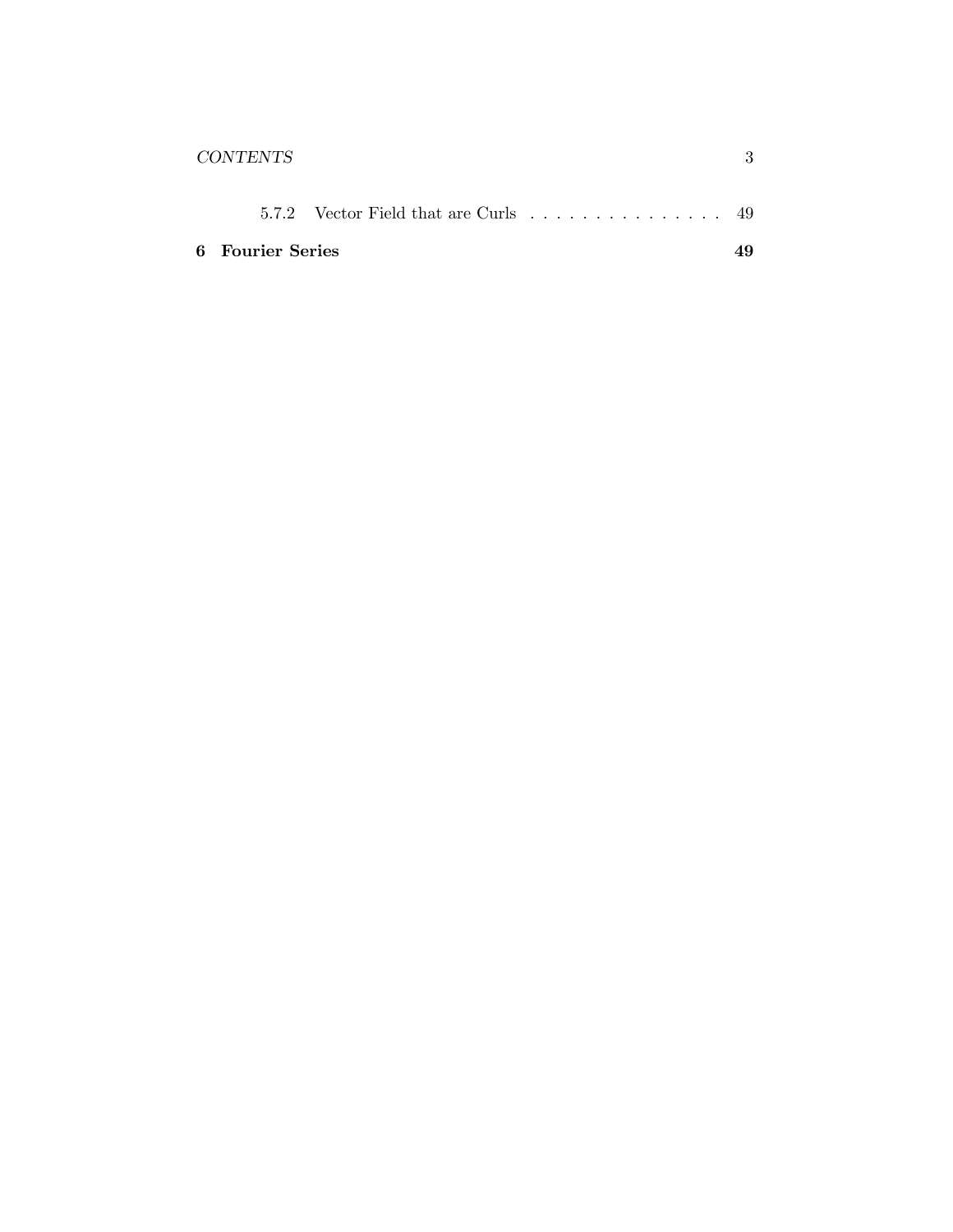## <span id="page-3-0"></span>1 Limits, Continuity, and Related Topics

## <span id="page-3-1"></span>1.1 Open, Closed, and other subsets of R*<sup>n</sup>*

**Definition - Open Ball** Assume  $\mathbf{a} \in \mathbb{R}^n$  and  $r > 0$ . The open ball with centre **a** and radius  $r$  is the set denoted  $B(r, \mathbf{a})$ , defined by

$$
B(r, \mathbf{a}) = \{ \mathbf{x} \in \mathbb{R}^n : |\mathbf{x} - \mathbf{a}| < r \}
$$

Definition - Sphere The sphere with centre a and radius *r* is the set of points whose distance from a exactly equals *r*:

$$
\{{\bf x}\in\mathbb{R}^n: |{\bf x}-{\bf a}|=r\}
$$

#### Set Terminologies

- 1. A set  $S \subset \mathbb{R}^n$  is <u>bounded</u> if there exists some  $r > 0$  such that  $S \subset$ *B*(*r,* 0)
- 2. A set is unbounded if and only if it is not bounded.
- 3. If  $S \subset \mathbb{R}^n$ , then the complement of S, denoted  $S^c$ , is the set defined by

$$
S^c = \{ x \in \mathbb{R}^n : \mathbf{x} \notin S \}
$$

#### Interior, Boundary, and Closure

1. We say that **x** belongs to the <u>interior</u> of S, and we write **x**  $\in S^{int}$ , if

 $\exists \varepsilon > 0$  such that  $B(\varepsilon, \mathbf{x}) \subset S$ 

2. We say that **x** belongs to the boundary of S, and we write  $\mathbf{x} \in \partial S$ , if

 $\forall \varepsilon > 0, B(\varepsilon, \mathbf{x}) \cap S \neq \emptyset$  and  $B(\varepsilon, \mathbf{x}) \cap S^c \neq \emptyset$ 

3. We say that x belongs to the closure of S, and we write  $x \in \overline{S}$ , if

 $\forall \varepsilon > 0, B(\varepsilon, \mathbf{x}) \cap S \neq \emptyset$ 

Equivalently,  $\bar{S} = S^{int} \cup \partial S$ 

**Theorem 1** For any  $S \subset \mathbb{R}^n$ ,

 $S^{int} ⊂ S ⊂ \overline{S}$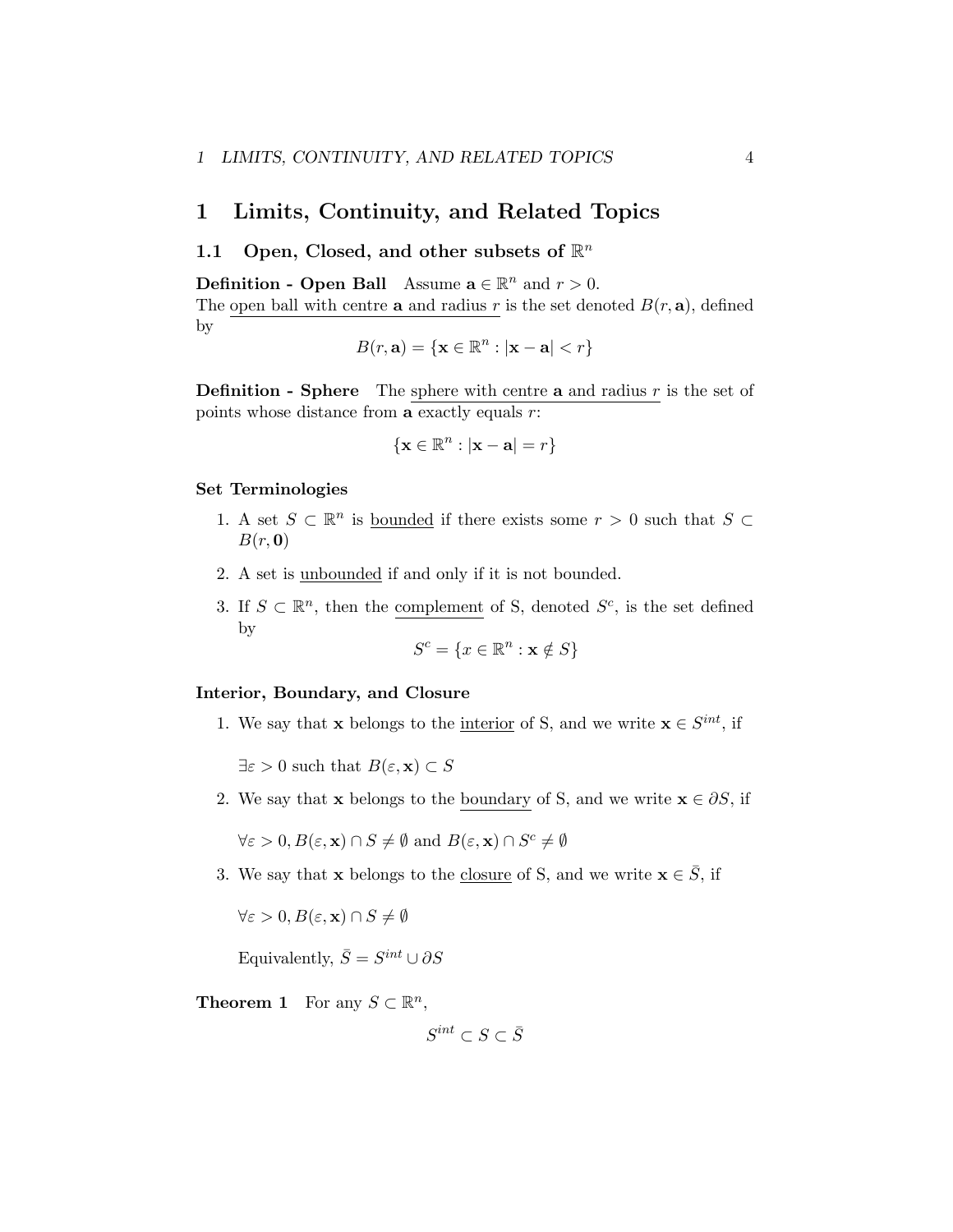**Theorem 2** For any  $S \subset \mathbb{R}^n$ ,

 $\partial S = \partial(S^c)$ 

#### Definition - Open and Closed Sets

- 1. A set *S* is open if  $S = S^{int}$
- 2. A set *S* IS closed if  $S = \overline{S}$

**Remark** It is possible for a set  $S \subset \mathbb{R}^n$  to be "both open and closed", or "neither open nor closed".

#### Examples

- 1. Both open and closed:  $\mathbb{R}^n$
- 2. Neither open nor closed: A ball with partial boundary; [0*,* 1)

**Theorem 3** S is open  $\iff$  every point of S is an interior point  $\iff \forall x \in S, \exists \varepsilon > 0 \text{ such that } B(\varepsilon, x) \subset S$ 

**Theorem 4** S is closed  $\iff$  every boundary point of S belongs to S  $\iff S^c$  is open

#### <span id="page-4-0"></span>1.2 Limits and Continuity

Homework 1.1 Theorem Consider limits such as

$$
\lim_{(x,y)\to(0,0)}\frac{|x|^{r_1}|y|^{r_2}}{|x|^{s_1}+|y|^{s_2}}
$$

where  $r_1, r_2, s_1, s_2$  are positive numbers.

The limit exists and equals 0 if and only if

$$
\frac{r_1}{s_1} + \frac{r_2}{s_2} > 1
$$

#### Basic Property of Limits

- 1. The sum of two limits that do not exist can still exist.
- 2. The sum of two limits, one exist, one does not exist, must not exist.
- 3. The product of two limits that do not exist can still exist.
- 4. The product of two limits, one exist, one does not exist, can still exist.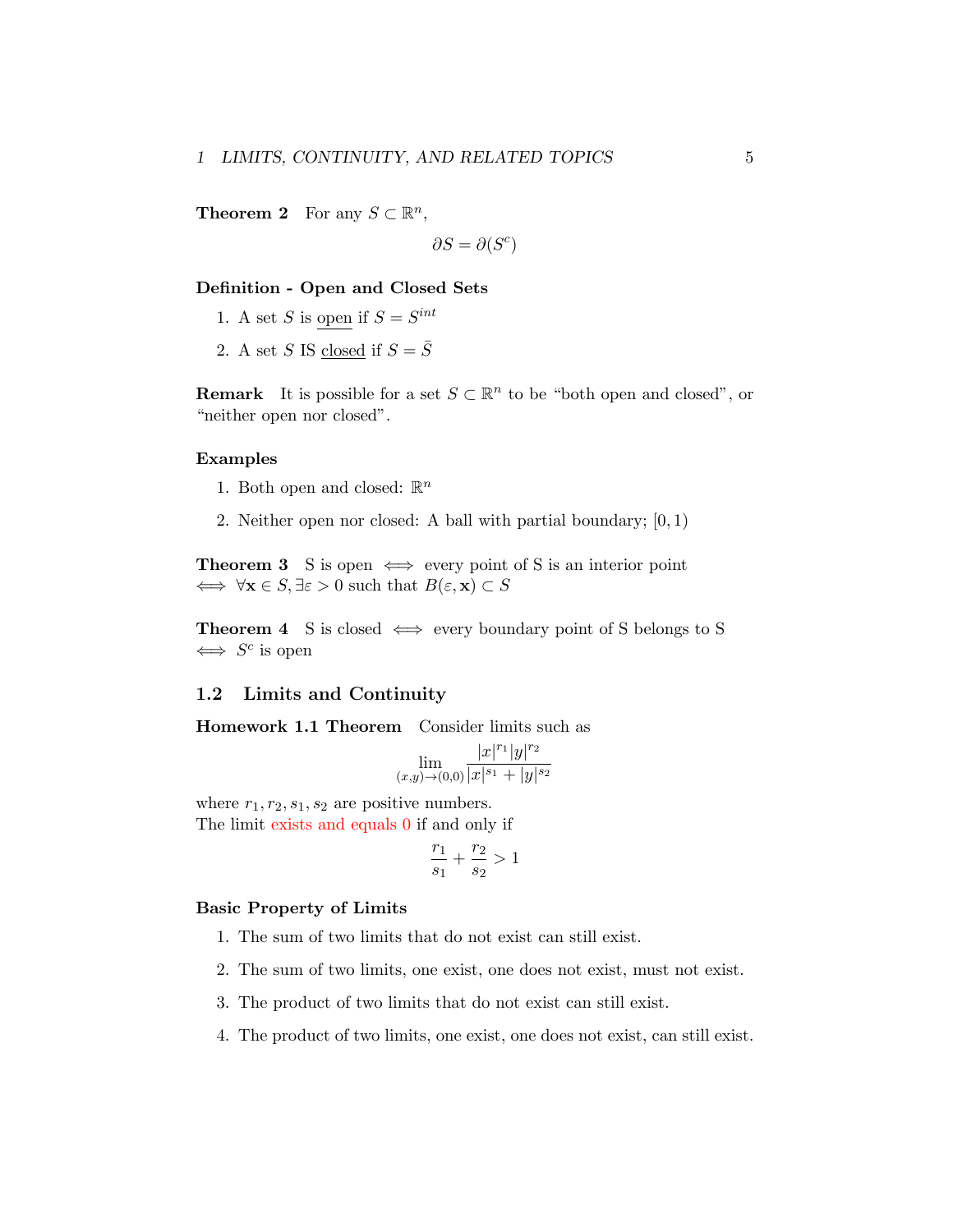**Definition of Limit** Assume that  $S \subset \mathbb{R}^n$ , and that  $\mathbf{F} : S \to \mathbb{R}^k$  is a function. The statement

$$
\underset{\mathbf{x}\rightarrow\mathbf{a}}{\lim}\mathbf{F}(\mathbf{x})=\mathbf{L}
$$

is defined to mean

$$
\forall \varepsilon > 0, \exists \delta > 0 \text{ such that } \mathbf{x} \in S \land 0 < |\mathbf{x} - \mathbf{a}| < \delta \implies |\mathbf{F}(\mathbf{x}) - \mathbf{L}| < \varepsilon
$$

In order for the definition to make sense, we need to assume that a satisfies

$$
\forall \delta > 0, \exists \mathbf{x} \in S, \, 0 < |\mathbf{x} - \mathbf{a}| < \delta \tag{1}
$$

For example, this always holds if  $\mathbf{a} \in S^{int}$ , or if  $\mathbf{a} \in \overline{S^{int}}$  (the closure of  $S^{int}$ )

**Theorem 1: Limit Laws** Assume that  $S \subset \mathbb{R}^n$  and that **a** is a point in  $\mathbb{R}^n$  satisfying (1). Further assume that  $f, g: S \to \mathbb{R}$  are functions and *L*, *M* are numbers such that  $\lim_{\mathbf{x} \to \mathbf{a}} f(\mathbf{x}) = L$ ,  $\lim_{\mathbf{x} \to \mathbf{a}} g(\mathbf{x}) = M$ 

Then

$$
\lim_{\mathbf{x}\to\mathbf{a}}[f(\mathbf{x}) + g(\mathbf{x})] = L + M, \quad \lim_{\mathbf{x}\to\mathbf{a}}[f(\mathbf{x})g(\mathbf{x})] = LM
$$

**Theorem 2: Squeeze Theorem** Assume that  $S \subset \mathbb{R}^n$  and that **a** is a point in  $\mathbb{R}^n$  satisfying (1). Further assume that  $f, g, h : S \to \mathbb{R}$  are functions and  $p > 0$  and L are numbers such that

 $f(\mathbf{x}) \leq g(\mathbf{x}) \leq h(\mathbf{x})$  for all  $\mathbf{x} \in S$  such that  $|\mathbf{x} - \mathbf{a}| < p$ and

$$
\lim_{\mathbf{x}\to\mathbf{a}} f(\mathbf{x}) = \lim_{\mathbf{x}\to\mathbf{a}} h(\mathbf{x}) = L
$$

Then  $\lim_{\mathbf{x}\to\mathbf{a}} g(\mathbf{x}) = L$ 

Remark These theorems are only for real-valued functions, because with vector-valued functions it is not clear how to generalize the hypothesis  $f \leq$  $g \leq h$  and we have several choices for the definition of a product of functions.

**Corollary of the Squeeze Theorem** Assume that  $S \subset \mathbb{R}^n$  and that **a** is a point in  $\mathbb{R}^n$  satisfying (1). Further assume that  $q, h : S \to \mathbb{R}$  are functions such that

$$
|g(\mathbf{x})| \le h(\mathbf{x}) \text{ for all } \mathbf{x} \in S, \lim_{\mathbf{x} \to \mathbf{a}} h(\mathbf{x}) = 0
$$

Then

$$
\lim_{\mathbf{x}\to\mathbf{a}}g(\mathbf{x})=0
$$

*proof:* The conclusion follows directly from the Squeeze Theorem with  $-h(\mathbf{x})$ <br>playing the role of  $f(\mathbf{x})$ playing the role of  $f(\mathbf{x})$ .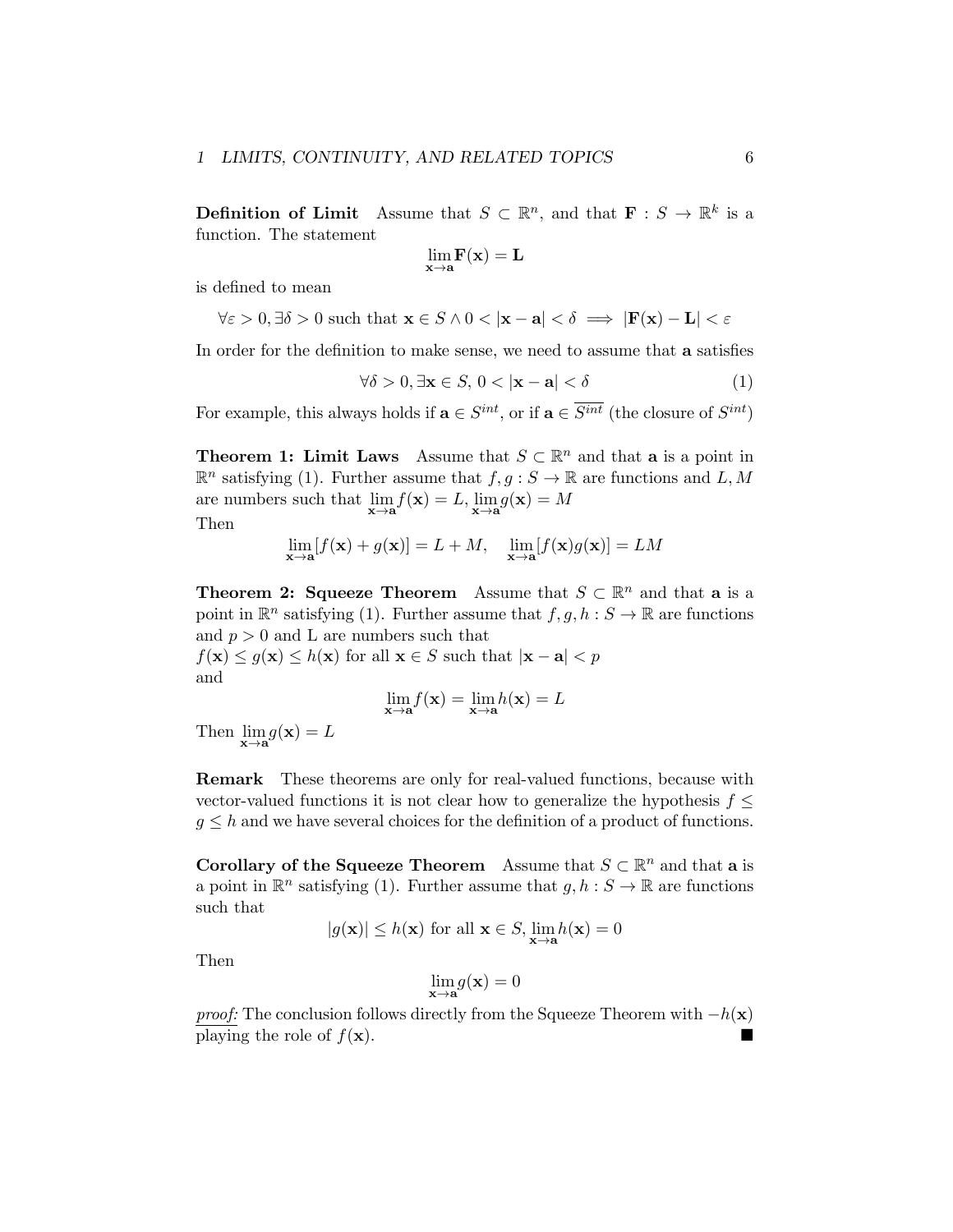**Theorem 3** Assume that  $S \subset \mathbb{R}^n$  and that **a** is a point in  $\mathbb{R}^n$  satisfying (1). If  $\mathbf{F} = (f_1, \ldots, f_k)$  is a vector-valued function  $S \to \mathbb{R}^k$ , then

$$
\lim_{\mathbf{x}\to\mathbf{a}} \mathbf{F}(\mathbf{x}) = \mathbf{L} \text{ if and only if } \lim_{\mathbf{x}\to\mathbf{a}} f_j(\mathbf{x}) = L_j \,\forall j = 1,\dots,k
$$

Question Type: Determine whether a limit exist

- 1. For a limit that does not exist, find two *y* functions that yield different limits.
- 2. For a limit that does exist, an explanation must involve using the squeeze theorem.

**Definition of Continuity** If  $S \subset \mathbb{R}^n$ , then a function  $\mathbf{F} : S \to \mathbb{R}^k$  is continuous at  $\mathbf{a} \in S$  if

$$
\lim_{\mathbf{x}\to\mathbf{a}} f(\mathbf{x}) = f(\mathbf{a})
$$

or

 $\forall \varepsilon > 0, \exists \delta > 0$  such that  $\mathbf{x} \in S \land |\mathbf{x} - \mathbf{a}| < \delta \implies |\mathbf{F}(\mathbf{x}) - \mathbf{F}(\mathbf{a})| < \varepsilon$ 

If  **is continuous at every point in S, then we say simply that**  $**F**$  **is contin**uous.

Theorem 4: Basic properties of Continuity Assume that  $S \subset \mathbb{R}^n$ and that  $\mathbf{a} \in S$ 

- 1. If  $\mathbf{F}: S \to \mathbb{R}^k$  is a vector-valued function with components  $(f_1, \ldots, f_k)$ , then **F** is continuous at **a** if and only if every component function  $f_i$ is continuous at a.
- 2. If  $\mathbf{F}, \mathbf{G} : S \to \mathbb{R}^k$  are continuous at **a**, then the sum  $\mathbf{F} + \mathbf{G}$  is continuous at a.
- 3. If  $f, g: S \to \mathbb{R}$  are continuous at **a**, then the product  $fg$  is continuous at **a**. If in addition  $g(\mathbf{a}) \neq 0$ ; then the quotient  $f/g$  is continuous at a.
- 4. A composition of continuous functions is continuous. That is, assume that  $S \subset \mathbb{R}^n$  and  $T \subset \mathbb{R}^k$ , and that  $\mathbf{F} : S \to \mathbb{R}^k$  and  $\mathbf{G} : T \to \mathbb{R}^l$  are functions such that  $G \circ F$  is well-defined. (Thus, the image of  $F$  is a subset of T.). If  $\bf{F}$  is continuous at  $\bf{a}$  and  $\bf{G}$  is continuous at  $\bf{F}(\bf{a})$ , then  $G \circ F$  is continuous at a.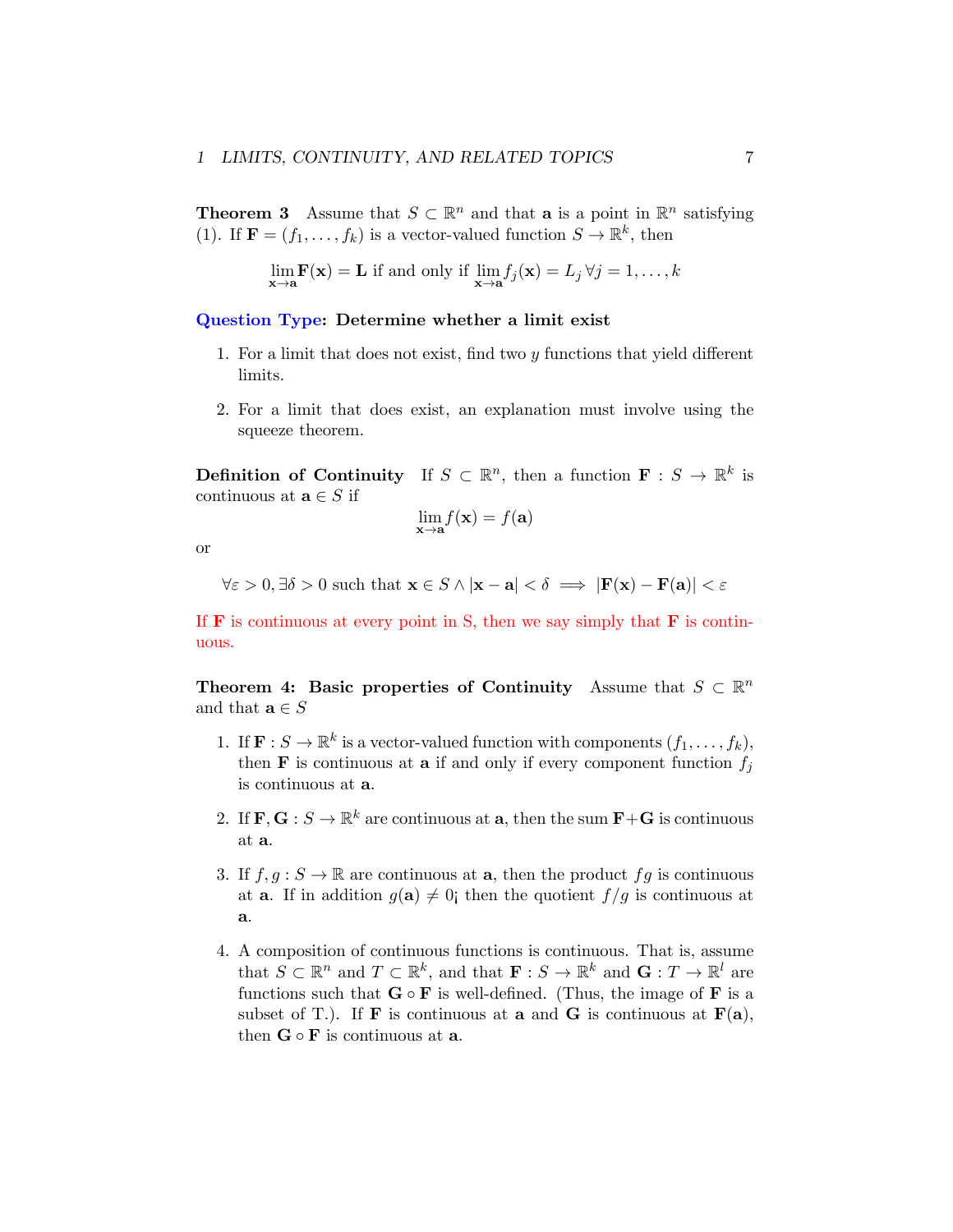5. The elementary functions of a single variable (trigonometric functions and their inverses, polynomials, exponentials and log) are continuous on their domains.

**Theorem 5** Assume that **F** is a function  $\mathbb{R}^n \to \mathbb{R}^k$ . Then the following are equivalent:

- 1. F is continuous.
- 2. For every open set  $U \subset \mathbb{R}^k$ , the set  $\{ \mathbf{x} \in \mathbb{R}^n : \mathbf{F}(\mathbf{x}) \in U \}$  is open.
- 3. For every closed set  $K \subset \mathbb{R}^k$ , the set  $\{ \mathbf{x} \in \mathbb{R}^n : \mathbf{F}(\mathbf{x}) \in K \}$  is closed.

#### <span id="page-7-0"></span>1.3 Sequences and Completeness

Theorem 1: Bounded Sequence Theorem Every bounded sequence in  $\mathbb{R}^n$  has a subsequence that converges to a limit.

#### Basic of Sequences

1. A sequence in  $\mathbb{R}^n$  may be written as

$$
\{\mathbf a_j\}_{j=1}^\infty, \quad \{\mathbf a_j\}_j, \quad \{\mathbf a_j\}, \quad \ldots
$$

2. We say that a sequence  $\{a_j\}_j$  in  $\mathbb{R}^n$  converges to the limit  $L \in \mathbb{R}^n$  if

 $\forall \varepsilon > 0, \exists J > 0$  such that  $j \ge J \implies |\mathbf{a}_j - \mathbf{L}| < \varepsilon$ 

**Theorem 2** Let  $\{a_j\}$  be a sequence in  $\mathbb{R}^n$ , and let  $\mathbf{L} = (L_1, \ldots, L_n) \in \mathbb{R}^n$ . Then

$$
\lim_{j \to \infty} \mathbf{a}_j = \mathbf{L} \iff \lim_{j \to \infty} a_{jk} = L_k \forall k = 1, \dots, n
$$

Theorem 3: Monotone Sequence Theorem Every bounded nondecreasing sequence of real numbers converges to a limit.

**Definition of Subsequences** A subsequence of a sequence  $\{a_j\}_{j\geq j_0}$  in  $\mathbb{R}^n$ , is a new sequence, denoted  $\{a_{k_j}\}\$  , where  $\{k_j\}$  is an increasing sequence of integers such that  $k_j \geq j_0$  for every *j*. Thus, the *j*th term  $a_{k_j}$  of the subsequence is the  $k_j$ <sup>th</sup> term of the original sequence.

**Fact** If  $\{a_j\}_j$  is a sequence in  $\mathbb{R}^n$  that converges to a limit  $L \in \mathbb{R}^n$ , then any subsequence of  $\{a_j\}$  converges to the same limit.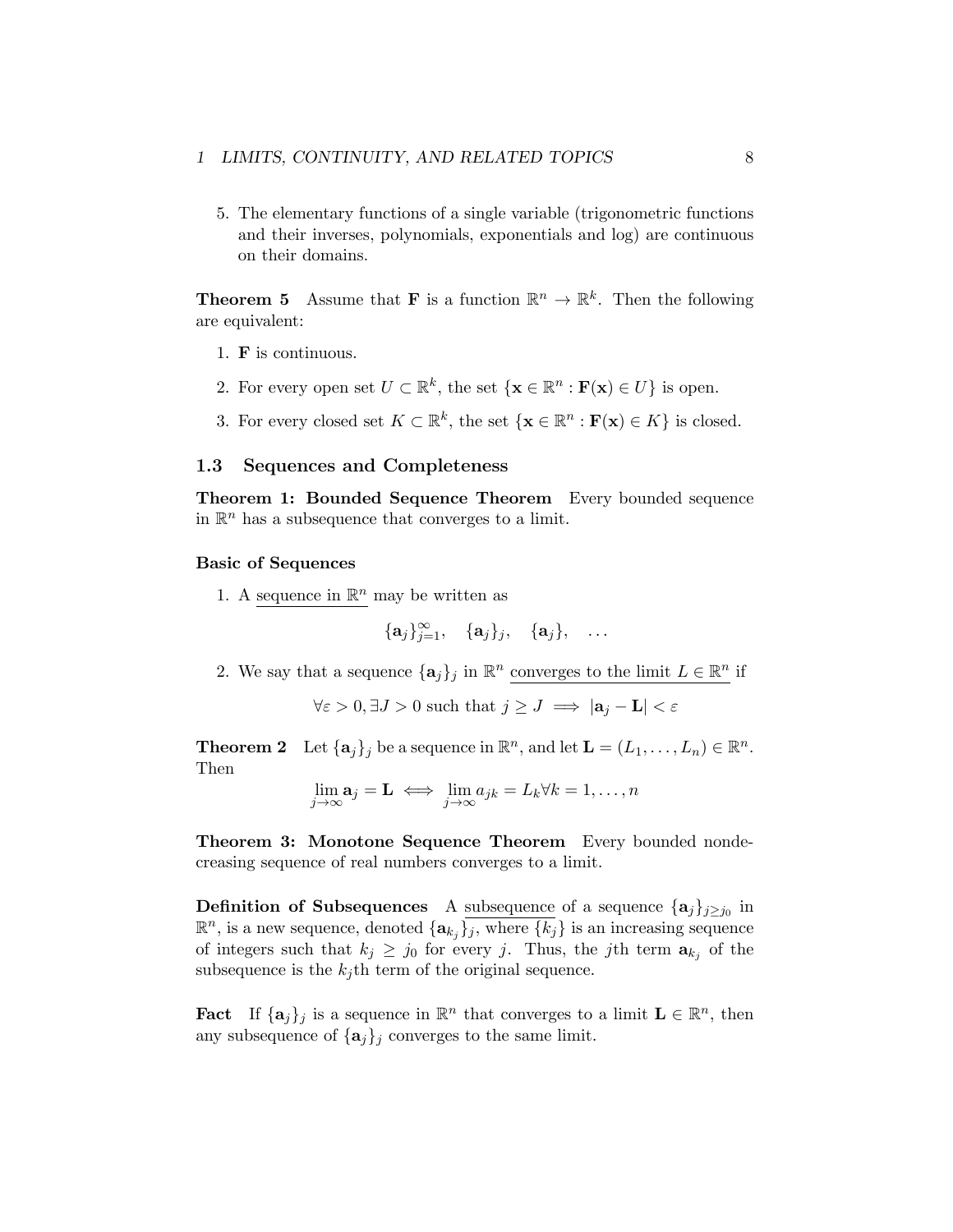#### <span id="page-8-0"></span>1.4 Compactness

**Definition** A set  $S \subset \mathbb{R}^n$  is said to be compact if every sequence in S has a subsequence that converges to a limit in S.

Theorem 1: Bolzano-Weierstrass Theorem  $S \subset \mathbb{R}^n$  is compact  $\iff$ *S* is closed and bounded.

**Proposition 1** if  $\{x_j\}_j$  is a convergent sequence in a closed set  $S \subset \mathbb{R}^n$ , then the limit of the sequence must belong to S.

Theorem 2: The Extreme Value Theorem Assume that K is a compact subset of  $\mathbb{R}^n$ , and that  $f: K \to R$  is continuous. Then

the set  $\{f(\mathbf{x}) : \mathbf{x} \in K\}$  is compact

and there exists  $\mathbf{x}^*$  and  $\mathbf{x}_*$  in *K* such that

$$
f(\mathbf{x}^*) = \sup\{f(\mathbf{x}) : \mathbf{x} \in K\}, \quad f(\mathbf{x}_*) = \inf\{f(\mathbf{x}) : \mathbf{x} \in K\}
$$

When there exists  $x^*$ , we say that f attains its supremum, and when there exists  $\mathbf{x}_{*}$ , we say that <u>f attains its infimum</u>.

Notation We often use the abbreviations

$$
\inf_{S} f := \inf \{ f(\mathbf{x}) : \mathbf{x} \in S \}, \quad \sup_{S} f := \sup \{ f(\mathbf{x}) : \mathbf{x} \in S \}
$$

Application of the EVT It can sometimes guarantee that an optimization problem must have a solution. (It does not given any indication how to find the solution, when it exists.)

**Proposition 2** Assume that  $\{z_j\}_j$  is a sequence in a set  $S \subset \mathbb{R}^k$  for some  $k \geq 1$  and that  $\mathbf{z}_j \to \mathbf{z} \in S$  as  $j \to \infty$ . Assume also that *f* is a continuous function on S. Then  $f(\mathbf{z}_i) \to f(\mathbf{z})$  as  $j \to \infty$ .

**Proposition 3** If S is a compact subset of  $\mathbb{R}$ ; then sup  $S \in S$  and inf  $S \in S$ 

Definition of Uniformly Continuous Functions A function  $\mathbf{F}: S \to$  $\mathbb{R}$ <sup>k</sup> (for some *S* ⊂  $\mathbb{R}$ <sup>n</sup>) is uniformly continuous if

$$
\forall \varepsilon > 0, \exists \delta > 0, \mathbf{x}, \mathbf{y} \in S \land |\mathbf{x} - \mathbf{y}| < \delta \implies |\mathbf{F}(\mathbf{x}) - \mathbf{F}(\mathbf{y})| < \varepsilon
$$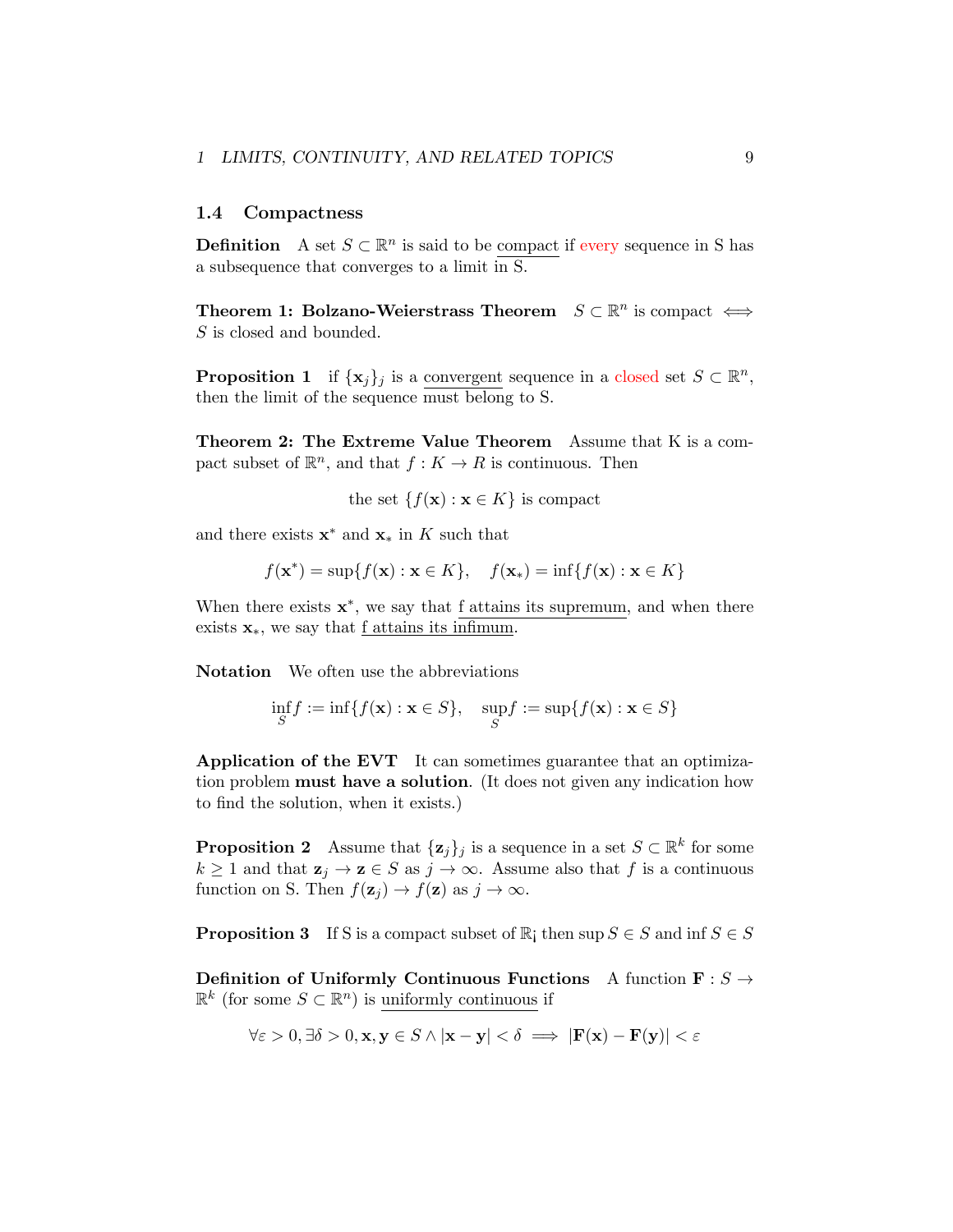Remark Uniform continuity will be important for us when we begin to look at integration of functions of several variables.

The difference between continuity and uniform continuity is that if a functions is continuous, then the choice of  $\delta$  may depend on **x**, whereas if it is uniformly continuous, then given  $\varepsilon > 0$  we can find a  $\delta > 0$  that "works" for all  $\mathbf{x} \in S$  simultaneously.

Examples Sine and cosine functions

**Theorem 3** If *K* is a compact subset of  $\mathbb{R}^n$  and  $f: K \to \mathbb{R}^k$  is continuous, then *f* is uniformly continuous.

**Corollary** If  $S_1$  and  $S_2$  are path-connected, and  $S_1 \cap S_2 \neq \emptyset$ , then  $S :=$  $S_1 \cup S_2$  is path-connected.

## <span id="page-9-0"></span>1.5 The Intermediate Value Theorem

**Definition of Path-connectedness** A set *S* ⊂  $\mathbb{R}^n$  is path-connected if, for every pair of points x and y in *S*,

$$
\exists \text{ continuous } \gamma : [0,1] \to S, \gamma(0) = \mathbf{x}, \gamma(1) = \mathbf{y}
$$

Theorem 1: the Intermediate Value Theorem Assume that *S* is a path-connected subset of  $\mathbb{R}^n$  and that  $f : S \to \mathbb{R}$  is continuous. If **a**, **b** are points in *S* and either

 $f(\mathbf{a}) < t < f(\mathbf{b})$ 

or

 $f(\mathbf{b}) < t < f(\mathbf{a})$ 

then there exists a point  $c \in S$  such that  $f(c) = t$ .

# <span id="page-9-1"></span>2 Differentiation and related topics

#### <span id="page-9-2"></span>2.1 Differentiation of Real-valued Functions

**Definition of Linearity** A function  $l : \mathbb{R}^n \to \mathbb{R}^m$  is linear if it has the form

$$
l(\mathbf{x}) = M\mathbf{x}
$$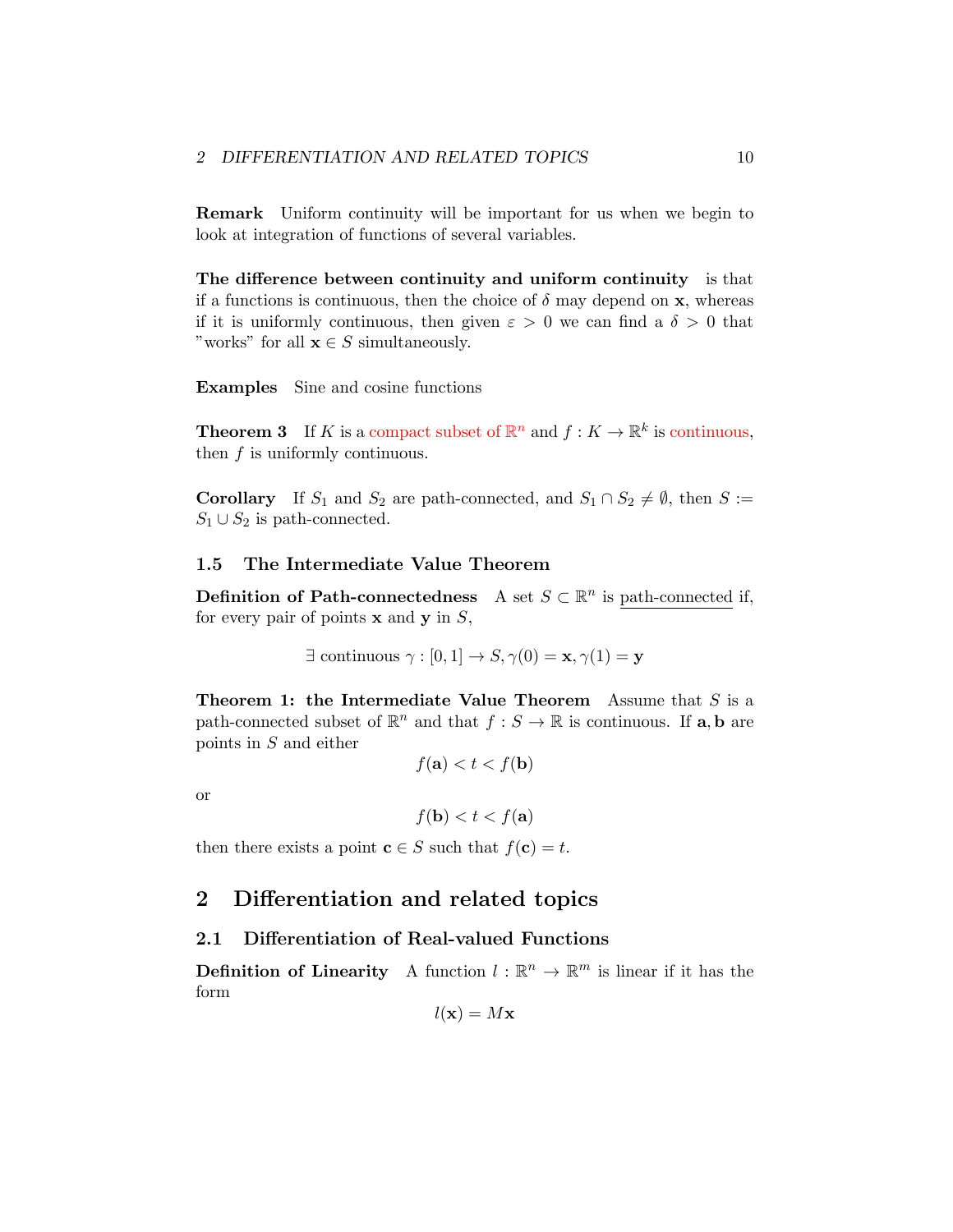where *M* is a  $m \times n$  matrix. Alternatively, a function  $l : \mathbb{R}^n \to \mathbb{R}^m$  is linear if

$$
l(a\mathbf{x} + b\mathbf{y}) = al(\mathbf{x}) + bl(\mathbf{y})
$$

for all  $a, b \in \mathbb{R}$  and  $\mathbf{x}, \mathbf{y} \in \mathbb{R}^n$ .

If a function has the form  $f(\mathbf{x}) = M\mathbf{x} + \mathbf{b}$ , we may say that it is affine. We may also sometimes call it a "first-order polynomial" or a "polynomial of degree 1".

**Definition of Differentiability - Single Variable** Function  $f : (a, b) \rightarrow$ R is differentiable at *x* if *x* ∈ (*a, b*) and

$$
\lim_{h \to 0} \frac{f(x+h) - f(x)}{h}
$$

exists.

Equivalently, Function  $f : (a, b) \to \mathbb{R}$  is differentiable at  $x$  if  $x \in (a, b)$  and there exists a number *m* such that

$$
\lim_{h \to 0} \frac{f(x+h) - f(x) - mh}{h}
$$

and the number *m* is the derivative of  $f$  at  $x$ , denoted  $f'(x)$ .

Interpretation Temporarily fix *x*, and view *h* as a variable, and view  $f(x+h) - f(x)$  as a function of *h*. Then *f* is differentiable at *x* if the linear function *mh* approximates  $f(x + h) - f(x)$ , with errors that are smaller than linear as  $h \to 0$ . When this holds,  $f'(x) = m$ . Alternatively, Function  $f:(a,b)\to\mathbb{R}$  is differentiable at *x* if  $x\in(a,b)$  and there exists a number *m* and a function  $E(h)$  such that

$$
f(x+h) = f(x) + mh + E(h)
$$
, and  $\lim_{h \to 0} \frac{E(h)}{h} = 0$ 

and the number *m* is the derivative of  $f$  at  $x$ , denoted  $f'(x)$ .

Definition of Differentiability - Multi Variable Assume that *f* is a function  $S \to \mathbb{R}$ , where S is an open subset of  $\mathbb{R}^n$ . We say that f is differentiable at a point  $\mathbf{x} \in S$  if there exists a vector  $\mathbf{m} \in \mathbb{R}^n$  such that

$$
\lim_{\mathbf{h}\to\mathbf{0}}\frac{f(\mathbf{x}+\mathbf{h})-f(\mathbf{x})-\mathbf{m}\cdot\mathbf{h}}{|\mathbf{h}|}=0
$$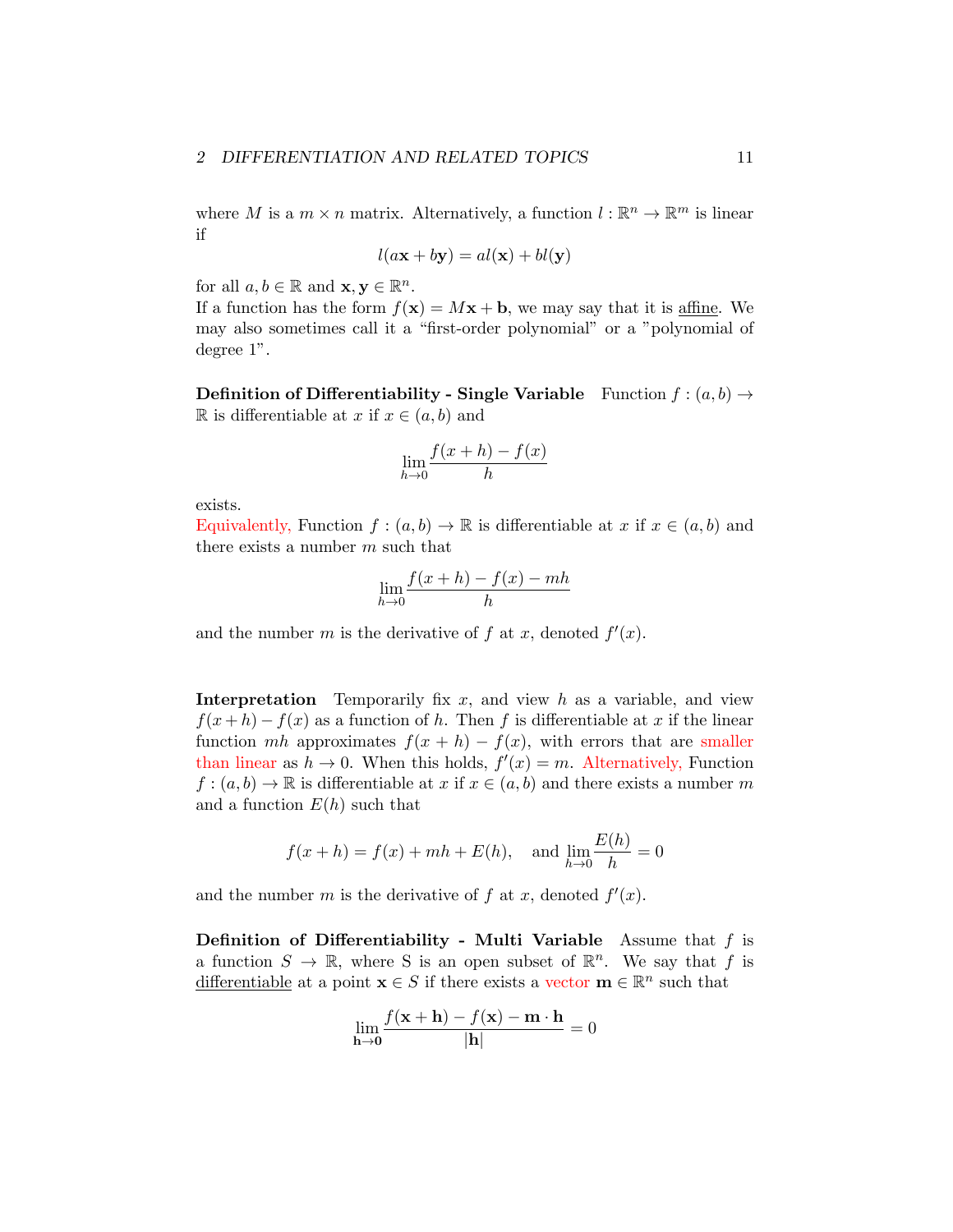When this holds, we say that the vector  $\mathbf{m}$  (which is uniquely determined by the above condition is the gradient of f at **x**, which is denoted  $\nabla f(\mathbf{x})$ . Thus, the gradient  $\nabla f$ (when it exists) is characterized by the property that

$$
\lim_{\mathbf{h}\to\mathbf{0}}\frac{f(\mathbf{x}+\mathbf{h})-f(\mathbf{x})-\nabla f(\mathbf{x})\cdot\mathbf{h}}{|\mathbf{h}|}=0
$$

Alternatively, f is differentiable at x if there exists a vector m such that

$$
f(\mathbf{x} + \mathbf{h}) = f(\mathbf{x}) + \mathbf{m} \cdot \mathbf{h} + E(\mathbf{h})
$$

where lim  $h\rightarrow 0$  $\frac{E(\mathbf{h})}{|\mathbf{h}|} = 0$ . When this holds, we define  $\nabla f(\mathbf{x}) = m$ .

**Theorem 1** Assume that  $f : S \to \mathbb{R}$ , where S is an open subset of  $\mathbb{R}^n$ , and that  $\mathbf{x} \in S$ . If *f* is differentiable at **x**, then *f* is continuous at **x**.

Definition of Partial Derivatives If *f* is a function defined on an open subset  $S \subset \mathbb{R}^n$ , then at a point  $\mathbf{x} \in S$ , we define

$$
\frac{\partial f}{\partial x_j}(\mathbf{x}) := \lim_{h \to 0} \frac{f(\mathbf{x} + h\mathbf{e}_j) - f(\mathbf{x})}{h}
$$

This is called the *jth partial derivative of f, the partial derivative of f in the*  $x_j$  *direction*, or the *partial derivative* of *f with respect to*  $x_j$ .

**Theorem 2** Let *f* be a function  $S \to \mathbb{R}$ , where *S* is an open subset of  $\mathbb{R}^n$ . If *f* is differentiable at a point  $\mathbf{x} \in S$ , then  $\frac{\partial f}{\partial x_j}$  exists at  $\mathbf{x}$  for all  $j = 1, \ldots, n$ , and in addition,

$$
\nabla f(\mathbf{x}) = (\frac{\partial f}{\partial x_1}, \dots, \frac{\partial f}{\partial x_n})
$$

That is, the partial derivatives are the components of the gradient vector. The converse is not true: It can happen that all partial derivatives  $\frac{\partial f}{\partial x_j}$  exist at  $x$  but that  $f$  is not differentiable at  $x$ .

## Question Type - Determine whether a function *f* is differentiable at a point x

- 1. If any partial derivatives  $\partial f/\partial x_i$  fail to exist at **x**, then *f* is not differentiable there, and
- 2. If all partial derivatives exist, then the vector  $\mathbf{m} = (\partial f/\partial x_1, \dots, \partial f/\partial x_n)$ is the only possible vector that can "work" in the definition of differentiability.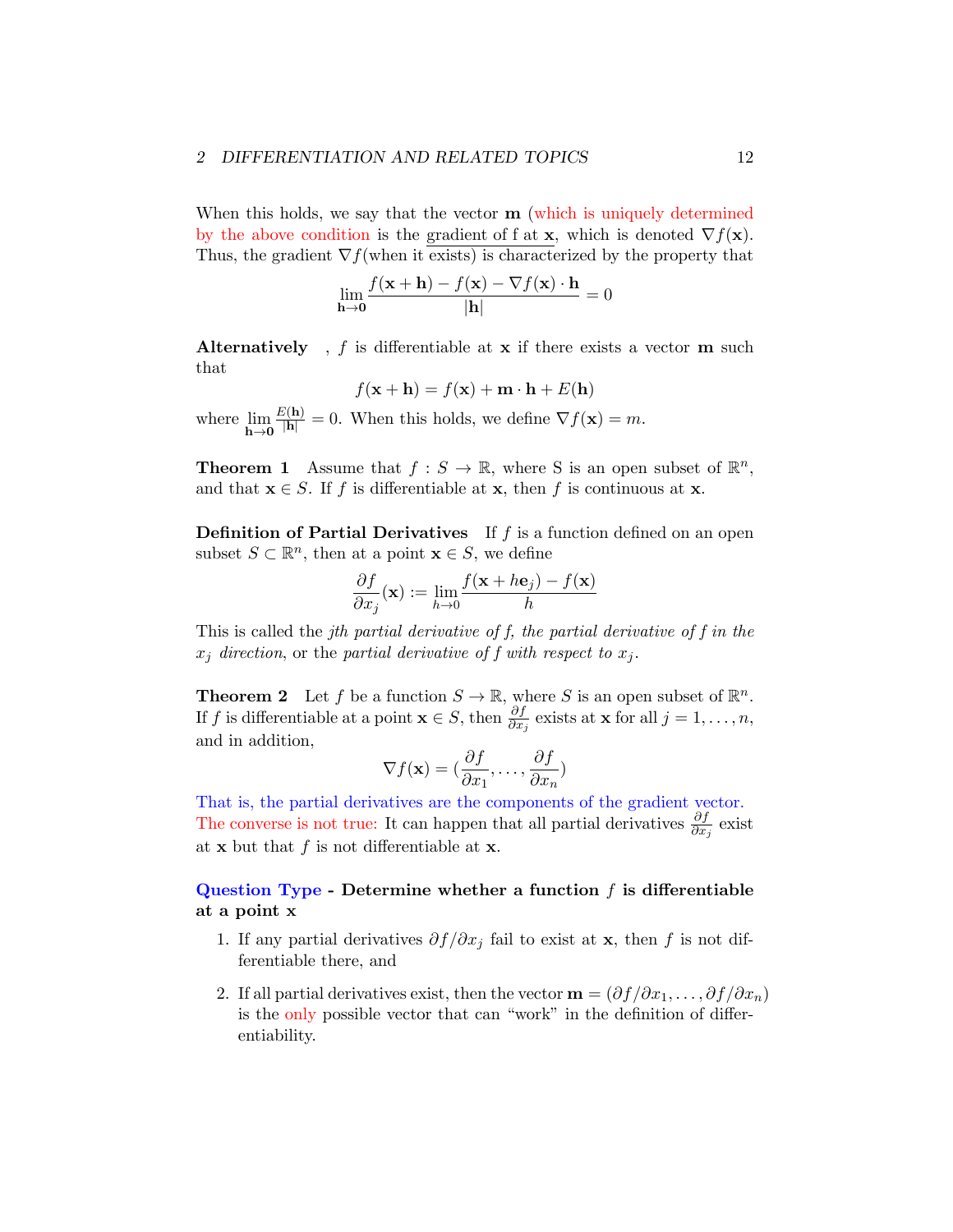**Theorem 3** Assume *f* is a function  $S \to \mathbb{R}$  for some open  $S \subset \mathbb{R}^n$ . If all partial derivatives of *f* exist and are continuous at every point of *S*, then *f* is differentiable at every point of *S*.

**Definition of Class**  $C^1$  A function  $f : S \to \mathbb{R}$  is said to be "of class  $C^1$ , or simply " $C^{1}$ " for short, if all partial derivatives of *f* exist and are continuous at every point of S.

**Definition of Directional Derivatives** A direction if  $\mathbb{R}^n$  is naturally represented by a unit vector.

Given a unit vector **u** and a point  $\mathbf{x} \in \mathbb{R}^n$ , the point  $\mathbf{x} + h\mathbf{u}$  is the point reached by starting at x and traveling a distance *h* in the direction u. So  $f(x + h\mathbf{u}) - f(\mathbf{x})$  represents the change in *f* if we start at x and move at a distance in the direction u.

The <u>directional derivative</u> of  $f$  at  $x$  in the direction  $u$  is defined to be

$$
\partial_{\mathbf{u}}f(\mathbf{x}) := \lim_{h \to 0} \frac{f(\mathbf{x} + h\mathbf{u}) - f(\mathbf{x})}{h}
$$

whenever the limit exists.

#### Remark

- 1.  $\partial_{\mathbf{u}} f(\mathbf{x})$  represents the instantaneous rate of change of f if we move in the direction u through the point x.
- 2.  $\forall j \in 1, ..., n,$

$$
\frac{\partial f}{\partial x_j} = \partial_{\mathbf{e}_j} f
$$

**Theorem 4** If *f* is differentiable at a point **x**, then  $\partial_{\mathbf{u}} f(\mathbf{x})$  exists for every unit vector u¡ and moreover

$$
\partial_{\mathbf{u}}f(\mathbf{x}) = \mathbf{u} \cdot \nabla f(\mathbf{x})
$$

**Fundamental Principle** When it not equal to zero,  $\nabla f(\mathbf{x})$  points in the direction in which *f* is increasing most rapidly at x.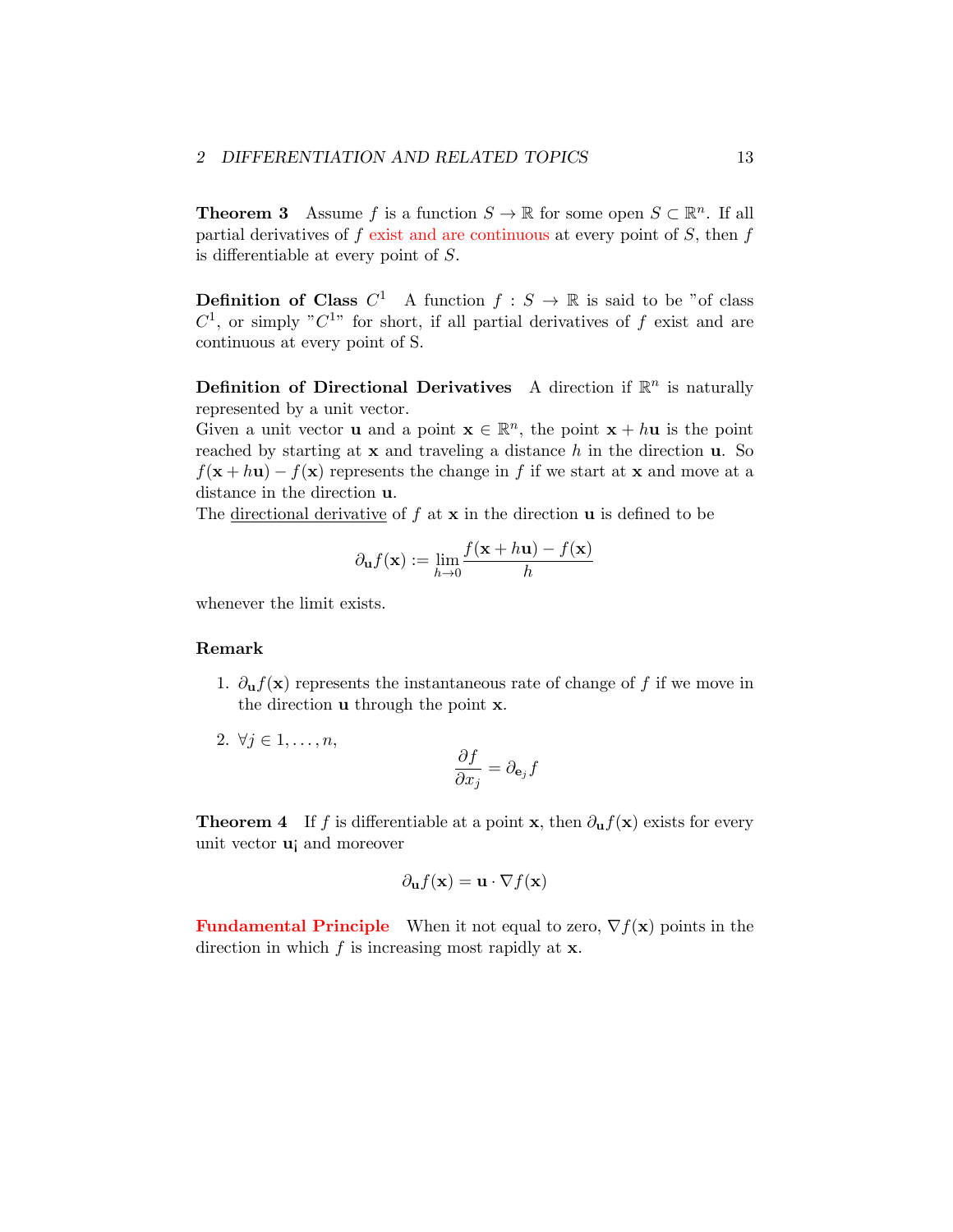## <span id="page-13-0"></span>2.2 Differentiation (continued)

#### <span id="page-13-1"></span>2.2.1 Differentiation of vector-valued functions

Suppose that *S* is an open subset of  $\mathbb{R}^n$ , and consider a vector-valued function  $f: S \to \mathbb{R}^m$ .

Idea: **f** is differentiable at a point  $\mathbf{a} \in S$  if **f** can be approximated by a linear map  $\mathbb{R}^n \to \mathbb{R}^m$  near **a**, with errors that are "smaller than linear".

**Definition** Assume that *S* is an open subset of  $\mathbb{R}^n$ . Given a function  $f: S \to \mathbb{R}^m$ , we say that f is differentiable at a point  $\mathbf{a} \in S$  if there exists a  $m \times n$  matrix *M* such that

$$
\mathbf{f}(\mathbf{a} + \mathbf{h}) = \mathbf{f}(\mathbf{a}) + M\mathbf{h} + \mathbf{E}(\mathbf{h}), \quad \text{where } \lim_{\mathbf{h} \to \mathbf{0}} \frac{\mathbf{E}(\mathbf{h})}{|\mathbf{h}|} = \mathbf{0} \in \mathbb{R}^m
$$

or

$$
\lim_{\mathbf{h}\to\mathbf{0}}\frac{\mathbf{f}(\mathbf{x}+\mathbf{h})-\mathbf{f}(\mathbf{x})-M\mathbf{h}}{|\mathbf{h}|}=0
$$

When this holds, we say that  $M$  is the derivative of  $f$  at  $a$ , and we write  $M = Df(\mathbf{a}).$ 

Definition of Jacobian Matrix When *M* satisfy the above definition of differentiability, we say that *M* is a *Jacobian* matrix.

#### <span id="page-13-2"></span>2.2.2 The differential

**Definition** Given a differentiable function  $f : S \to \mathbb{R}$ , where S is an open subset of  $\mathbb{R}^n$ , at a point  $\mathbf{a} \in S$  we define  $df|_{\mathbf{a}}$  to be the linear map  $\mathbb{R}^n \to \mathbb{R}$ given by

$$
df|_{\mathbf{a}}(\mathbf{h}) = \nabla f(\mathbf{a}) \cdot \mathbf{h}
$$

## Notation for differentials

$$
df = \frac{\partial f}{\partial x_1} dx_1 + \ldots + \frac{\partial f}{\partial x_n} dx_n
$$

linear approximation The definition of the differential implies that if *f* is differentiable at a, then

$$
f(\mathbf{a} + \mathbf{h}) \approx f(\mathbf{a}) + df|\mathbf{a}(\mathbf{h})
$$

for h small.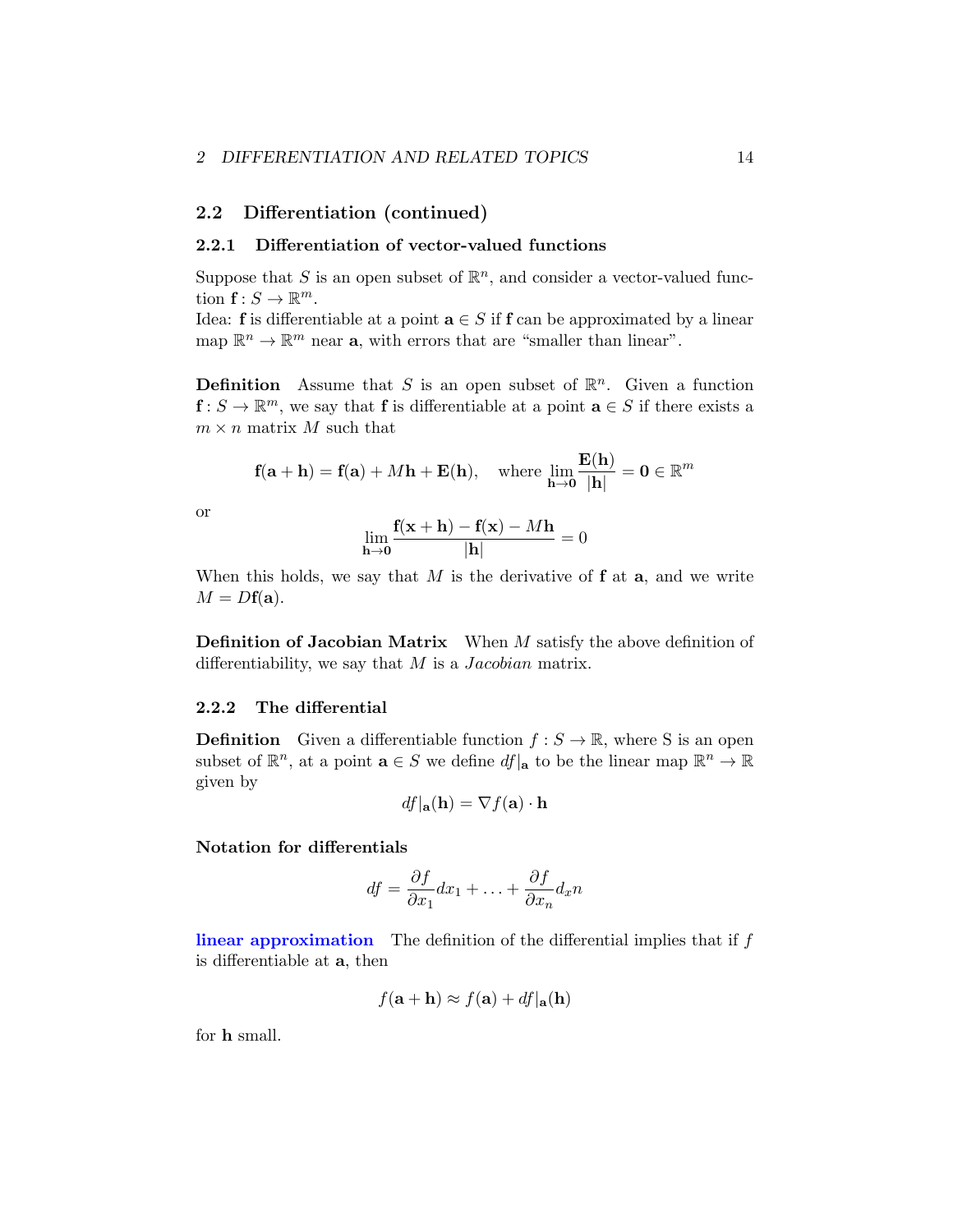## <span id="page-14-0"></span>2.3 the Chain Rule

Theorem 1: the Chain Rule Assume that S and T are open subsets of  $\mathbb{R}^n$  and  $\mathbb{R}^m$ , and that we are given functions  $\mathbf{g}: S \to \mathbb{R}^m$  and  $\mathbf{f}: T \to \mathbb{R}^l$ . Assume also that  $\mathbf{a} \in S$  is a point such that  $\mathbf{g}(\mathbf{a}) \in T$ ; thus  $\mathbf{f} \circ \mathbf{g}(\mathbf{x}) = \mathbf{f}(\mathbf{g}(\mathbf{x}))$ is well-defined for all x close to a.

$$
D(\mathbf{f} \circ \mathbf{g})(\mathbf{a}) = D\mathbf{f}(\mathbf{g}(\mathbf{a})) D\mathbf{g}(\mathbf{a})
$$

Equivalently,

$$
\frac{\partial}{\partial x_j}(f_k \circ \mathbf{g})(\mathbf{a}) = \sum_{i=1}^m \frac{\partial f_k}{\partial y_i}(\mathbf{G}(\mathbf{a})) \frac{\partial g_i}{\partial x_j}(\mathbf{a})
$$

for  $k = 1, ..., l$  and  $j = 1, ..., n$ 

**Different Notation** Write  $\mathbf{u} = (u_1, \ldots, u_l)$  to denote a typical point in  $\mathbb{R}^l$ . If we suppose that the **x**, **y** and **u** variables are related by

$$
\mathbf{y} = \mathbf{g}(\mathbf{x}), \quad \mathbf{u} = \mathbf{f}(\mathbf{y}) = \mathbf{f}(\mathbf{g}(\mathbf{x}))
$$

Then the Chain Rule becomes

$$
\frac{\partial u_k}{\partial x_j} = \frac{\partial u_k}{\partial y_1} \frac{\partial y_1}{\partial x_j} + \ldots + \frac{\partial u_k}{\partial y_m} \frac{\partial y_m}{\partial x_j}
$$

for  $k = 1, ..., l$  and  $j = 1, ..., n$ 

#### Examples

- 1.  $f(\mathbf{x}) = |\mathbf{x}| \implies \nabla f(\mathbf{x}) = \frac{\mathbf{x}}{|\mathbf{x}|}$  for  $\mathbf{x} \neq \mathbf{0}$
- 2. homogeneous functions

A function  $f : \mathbb{R}^n \to \mathbb{R}$  is said to be homogeneous of degree  $\alpha$  if

$$
f(\lambda \mathbf{x}) = \lambda^{\alpha} f(\mathbf{x})
$$

for all  $\mathbf{x} \neq \mathbf{0}$  and  $\lambda > 0$ .

#### <span id="page-14-1"></span>2.3.1 Level Sets and the Gradient

Assume that *S* is an open subset of  $\mathbb{R}^n$  and that  $f : S \to \mathbb{R}$  is differentiable at a. Then

 $\nabla f(\mathbf{a})$  is orthogonal to the level set of f that passes through **a**.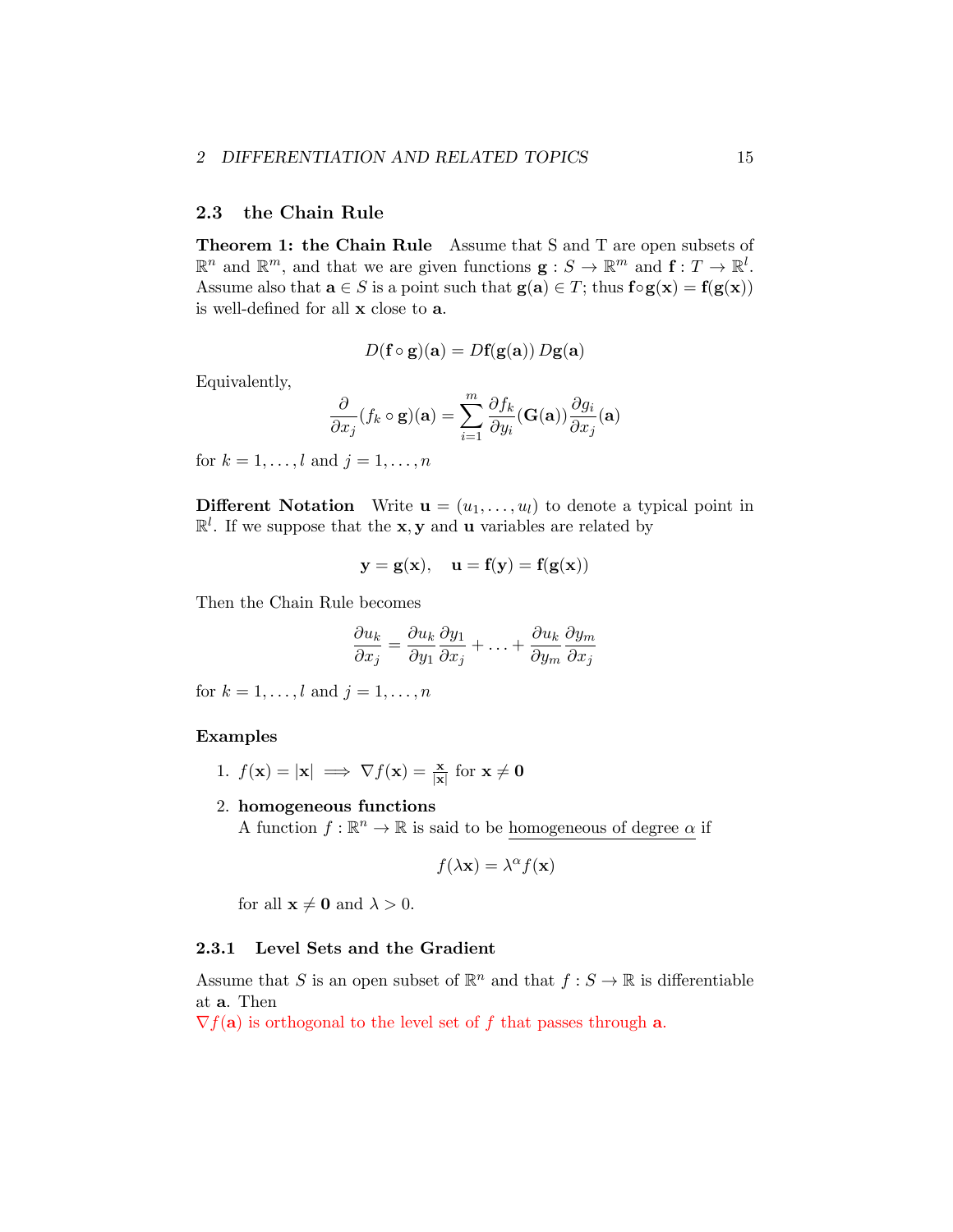**Tangent plane to a level set** Suppose *S* is an open subset of  $\mathbb{R}^3$  and that  $f : S \to \mathbb{R}$  is a function that is differentiable at a point  $\mathbf{a} \in S$ . Assume also that

$$
\nabla f(\mathbf{a}) \neq 0
$$

We define the tangent plane to C at  $\mathbf{a} := {\mathbf{x} \in \mathbb{R}^3 : (\mathbf{x} - \mathbf{a}) \cdot \nabla f(\mathbf{a}) = 0}.$ 

## <span id="page-15-0"></span>2.4 The Mean Value Theorem

Theorem 1: the Mean Value Theorem Assume that *f* is a real-valued function of class  $C^1$  defined on an open set  $S \subset \mathbb{R}^n$ . For two points  $\mathbf{a}, \mathbf{b} \in S$ , let  $L_{a,b}$  denote the line segment that connects them. If  $L_{a,b} \subset S$ , then there exists  $c \in L_{a,b}$  such that

$$
f(\mathbf{b}) - f(\mathbf{a}) = (\mathbf{b} - \mathbf{a}) \cdot \nabla f(\mathbf{c})
$$

#### Applications

- 1. If a function f has the property that  $f'(t) = 0$  for all t in an interval  $(a, b)$ , then f is constant on  $(a, b)$ .
- 2. If a function *f* has the property that  $|f'(t)| \leq M$  for all *t* in an interval  $(a, b)$ , then the slope of f between any two points is at most M. More precisely,

$$
|f'(t)| \le M \text{ for all } t \in (a, b) \implies |f(t) - f(s)| \le M|t - s| \text{ for all } s, t \in (a, b)
$$

**Theorem 2** Assume that *S* is an open, convex subset of  $\mathbb{R}^n$  and that  $f: \mathbb{R}^n \to \mathbb{R}$  is a function that is differentiable in *S*, and moreover that there exists  $M \geq 0$  such that  $|\nabla f(\mathbf{x})| \leq M$  for all  $\mathbf{x} \in S$ . Then for every  $\mathbf{a}, \mathbf{b} \in S$ ,

$$
|f(\mathbf{b}) - f(\mathbf{a})| \le M|\mathbf{b} - \mathbf{a}|
$$

**Theorem 3** Assume that *S* is an open, convex subset of  $\mathbb{R}^n$  and that  $f: \mathbb{R}^n \to \mathbb{R}$  is a function that is differentiable in *S*. If  $\nabla f(\mathbf{x}) = \mathbf{0}$  for every  $\mathbf{x} \in S$ , then *f* is constant on *S*.

**Theorem 4** Assume that *S* is an open, path-connected subset of  $\mathbb{R}^n$  and that  $f : \mathbb{R}^n \to \mathbb{R}$  is a function that is differentiable on *S*. If  $\nabla f(\mathbf{x}) = \mathbf{0}$  for every  $\mathbf{x} \in S$ , then *f* is constant on *S*.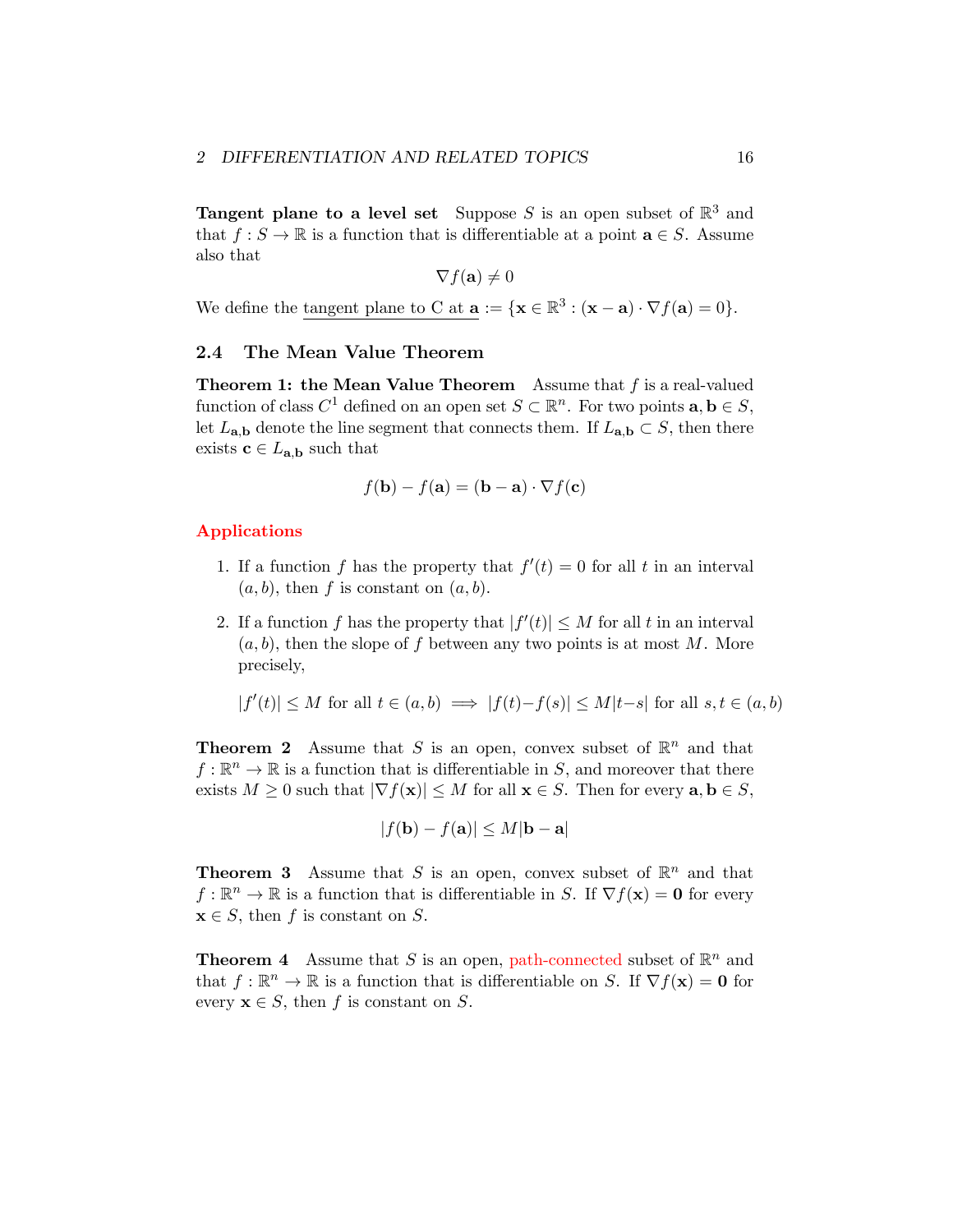## <span id="page-16-0"></span>2.5 Higher Order Derivatives

**Theorem 1** Assume that *S* is an open subset of  $\mathbb{R}^n$ . If  $f : S \to \mathbb{R}$  is  $C^2$ ,

$$
\frac{\partial^2 f}{\partial x_i \partial x_j} = \frac{\partial^2 f}{\partial x_j \partial x_i}
$$

for all  $i, j = 1, \ldots, n$  everywhere in *S*.

**Theorem 2** Assume that *S* is an open subset of  $\mathbb{R}^n$ . If  $f : S \to \mathbb{R}$  is  $C^k$ . For any integers  $i_1, \ldots, i_k$  between 1 and *n*, if  $j_1, \ldots, j_k$  is a reordering of  $i_1, \ldots, i_k$ , then

$$
\frac{\partial}{\partial x_{i_k}}\dots\frac{\partial}{\partial x_{i_1}}=\frac{\partial}{\partial x_{j_k}}\dots\frac{\partial}{\partial x_{j_1}}
$$

everywhere in *S*.

**The Hessian Matrix** If  $f$  is a  $C^2$  function of  $n$  variables, then it is customary to arrange the second derivatives of  $f$  into a  $n \times n$  matrix, called the <u>Hessian matrix</u> (or sometimes just the Hessian and denote H:

$$
H = \begin{pmatrix} \partial_1 \partial_1 f & \dots & \partial_n \partial_1 f \\ \vdots & \ddots & \vdots \\ \partial_1 \partial_n f & \dots & \partial_n \partial_n f \end{pmatrix}
$$

#### <span id="page-16-1"></span>2.6 Taylor's Theorem

#### <span id="page-16-2"></span>2.6.1 Review of Taylor's Theorem in 1 Dimension

**Definition of Taylor polynomials** Assume  $I \subset \mathbb{R}$  is an open interval and that  $f: I \to \mathbb{R}$  is a function of class  $C^k$  on *I*.

For a point  $a \in I$ , the *k*th order Taylor polynomial of  $f$  at  $a$  is the unique polynomial of order at most *k*, denoted  $P_{a,k}(h)$  such that

$$
f(a) = P_{a,k}(0)
$$
  

$$
f'(a) = P'_{a,k}(0)
$$
  

$$
\vdots
$$
  

$$
f^{(k)}(a) = P^{(k)}_{a,k}(0)
$$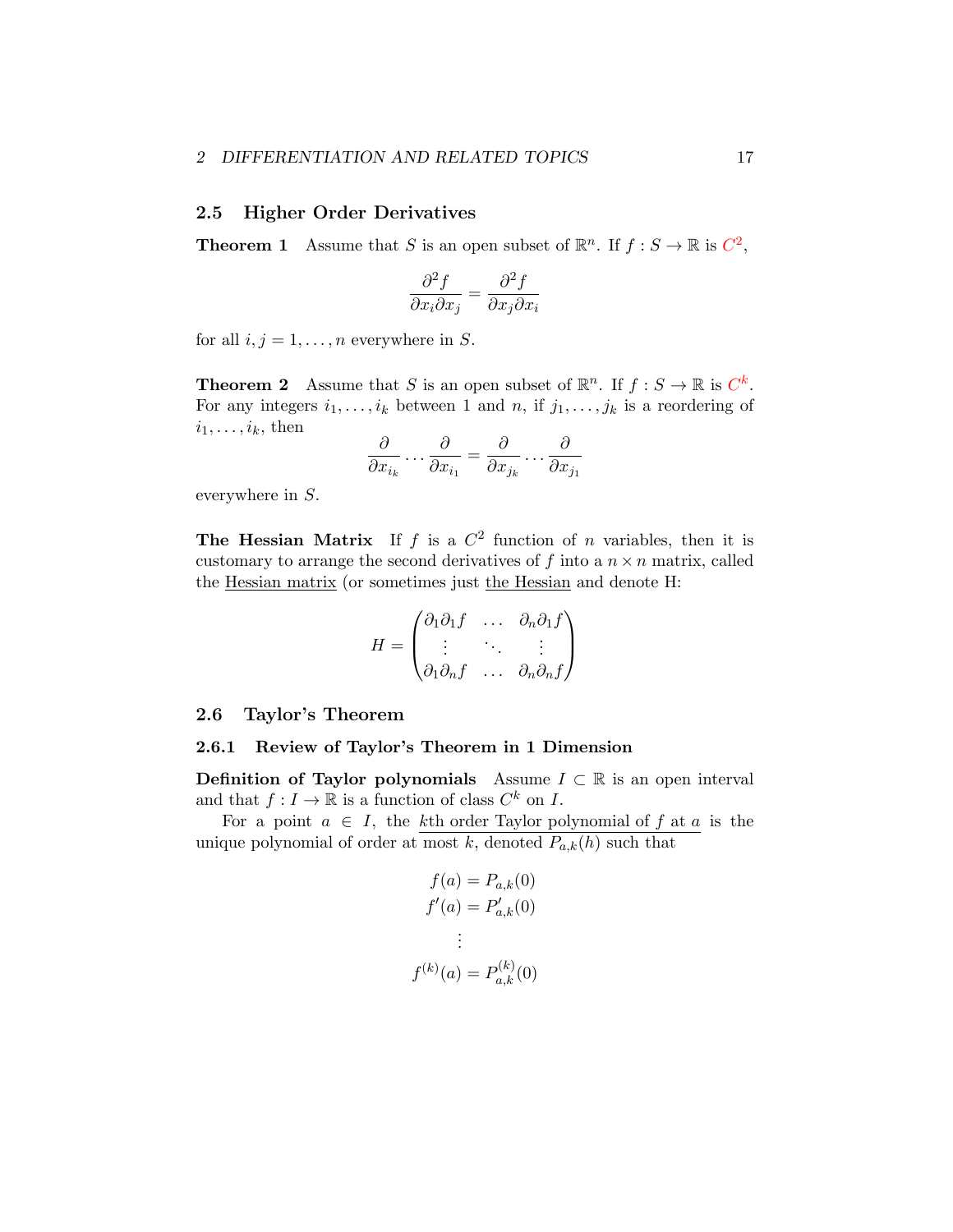$$
P_{a,k}(h) = f(a) + hf'(a) + \frac{h^2}{2}f''(a) + \dots + \frac{h^k}{k!}f^{(k)}(a)
$$

$$
= \sum_{j=0}^k \frac{h^j}{j!}f^{(j)}(a)
$$

**Remark** Taylor's Theorem guarantees that  $P_{a,k}(h)$  is a very good approximation of  $f(a+h)$ , and that the quality of the approximation increases as *k* increases.

**Theorem 1: Taylor's Theorem in 1D** Assume  $I \subset \mathbb{R}$  is an open interval and that  $f: I \to \mathbb{R}$  is a function of class  $C^k$  on *I*. For  $a \in I$  and  $h \in \mathbb{R}$ such that  $a + h \in I$ , let  $P_{a,k}(h)$  denote the *k*th-order Taylor polynomial at *a* and define the remainder

$$
R_{a,k}(h) := f(a+h) - P_{a,k}(h)
$$

Then

$$
\lim_{h \to 0} \frac{R_{a,k}(h)}{h^k} = 0
$$

#### <span id="page-17-0"></span>2.6.2 Taylor's Theorem in higher dimensions

Assume  $S \subset \mathbb{R}^n$  is an open set and that  $f : S \to \mathbb{R}$  is a function of class  $C^k$ on *S*. For a point  $a \in S$ , the *kth* order Taylor polynomial of *f* at *a* is the unique polynomial of order at most  $k$ , denoted  $P_{a,k}(\mathbf{h})$  such that

$$
f(\mathbf{a}) = P_{\mathbf{a},k}(\mathbf{0})
$$

$$
\partial^{\alpha} f(\mathbf{a}) = \partial^{\alpha} P_{\mathbf{a},k}(\mathbf{0})
$$

for all partial derivatives of order up to *k*.

Theorem 2: Taylor's Theorem in *n* Dimensions Assume  $S \subset \mathbb{R}^n$  is an open interval and that  $f : S \to \mathbb{R}$  is a function of class  $C^k$  on *I*. For *a* ∈ *S* and *h* ∈  $\mathbb{R}^n$  such that *a* + *h* ∈ *S*, let  $P_{a,k}(h)$  denote the *k*th-order Taylor polynomial at *a* and define the remainder

$$
R_{\mathbf{a},k}(\mathbf{h}) := f(\mathbf{a} + \mathbf{h}) - P_{\mathbf{a},k}(\mathbf{h})
$$

Then

$$
\lim_{\mathbf{h}\to\mathbf{0}}\frac{R_{\mathbf{a},k}(\mathbf{h})}{|\mathbf{h}|^k}=0
$$

c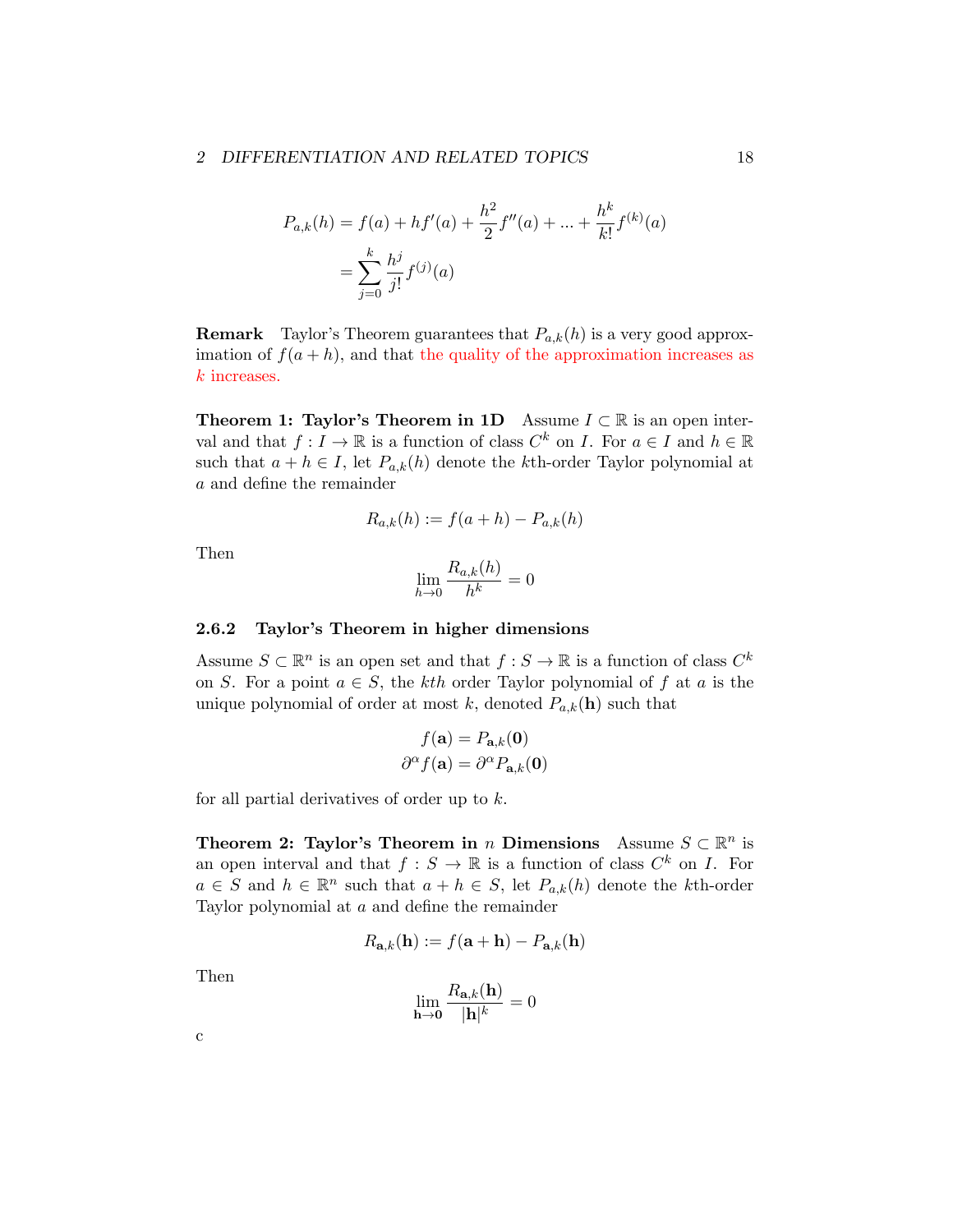#### <span id="page-18-0"></span>2.6.3 The Quadratic case

A Taylor polynomial formula for  $k = 2$ 

$$
P_{\mathbf{a},2}(\mathbf{h}) = f(\mathbf{a}) + \nabla f(\mathbf{a}) \cdot \mathbf{h} + \frac{1}{2}(H(\mathbf{a})\mathbf{h}) \cdot \mathbf{h}
$$

where we remember that  $h = x - a$  if we want the result in terms of *x*, *y*.

## <span id="page-18-1"></span>2.7 Critical Points

**Definition** A symmetric  $n \times n$  matrix A is

- 1. **positive definite** if  $\mathbf{x}^T A \mathbf{x} > 0$  for all  $x \in \mathbb{R}^n \setminus \{0\}$
- 2. **nonnegative definite** if  $\mathbf{x}^T A \mathbf{x} \ge 0$  for all  $x \in \mathbb{R}^n$

In addition, we say that A is

- 1. negative definite if -A is positive definite
- 2. nonpositive definite if -A is nonnegative definite

A matrix A is indefinite if none of the above holds. Equivalently, A is indefinite if there exist  $\mathbf{x}, \mathbf{y} \in \mathbb{R}$  such that  $\mathbf{x}^T A \mathbf{x} < 0 < \mathbf{y}^T A \mathbf{y}$ 

**Theorem 1** Assume that A is a symmetric matrix. Then

- 1. A is positive definite  $\iff$  all its eigenvalues are positive  $\iff \exists \lambda_1 > 0$  such that  $\mathbf{x}^T A \mathbf{x} \ge \lambda_1 |\mathbf{x}|^2$  for all  $\mathbf{x} \in \mathbb{R}^n$
- 2. A is nonnegative definite  $\iff$  all its eigenvalues are nonnegative
- 3. A is indefinite  $\iff$  A has both positive and negative eigenvalues

Remark If A is a symmetric matrix then The smallest eigenvalue of A =  $\min_{\{\mathbf{u} \in \mathbb{R}^n : |\mathbf{u}| = 1\}} \mathbf{u}^T A \mathbf{u}$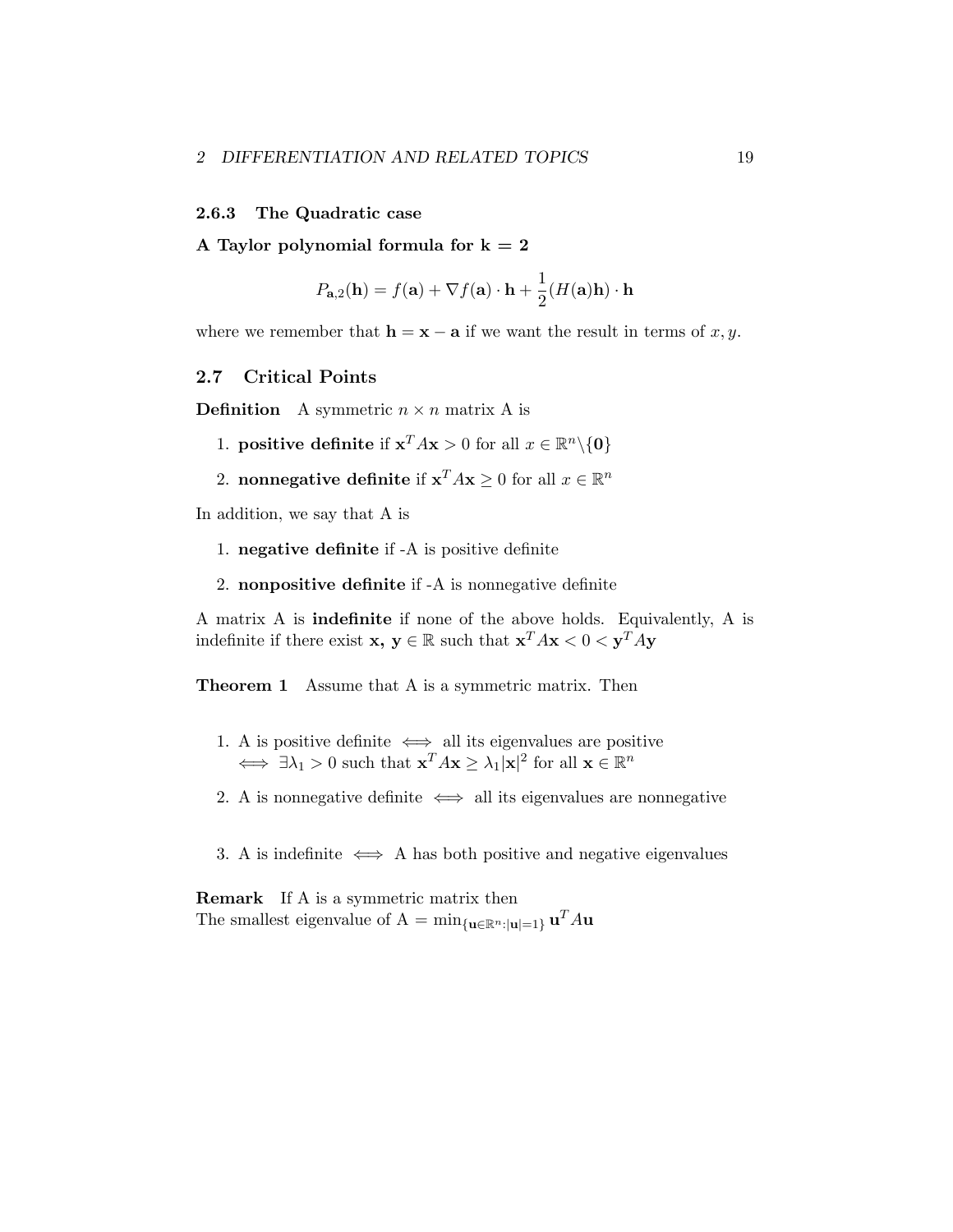**Theorem 2** For the matrix  $A =$  $\begin{pmatrix} \alpha & \beta \end{pmatrix}$  $\beta$   $\gamma$  $\setminus$ 

- 1. if  $det A < 0$ , then A is indefinite
- 2. if  $det A > 0$ , then

if  $\alpha > 0$  then A is positive definite

- if  $\alpha$  < 0 then A is negative definite
- 3. if  $det A = 0$  then at least one eigenvalue equals zero.

**Definition** A critical point **a** of  $C^2$  function **f** is degenerate if  $det(DH(a))$  =  $\Omega$ 

,

**Theorem 3 - first derivative test** If  $f : S \in \mathbb{R}^n \to \mathbb{R}$  is differentiable, then every local extremum is a critical point.

#### Theorem 4 - second derivative test

- 1. If  $f : S \to \mathbb{R}$  is  $C^2$  and **a** is a local minimum point for f, then **a** is a critical point of  $f$  and  $H(a)$  is nonnegative definite.
- 2. If **a** is a critical point and  $H(a)$  is positive definite, then **a** is a local minimum point.

**Corollary** Assume that *f* is  $C^2$  and  $\nabla f(\mathbf{a}) = \mathbf{0}$ 

- 1. If  $H(a)$  is positive definite, then a is a local min;
- 2. If  $H(a)$  is negative definite, then a is a local max;
- 3. If  $H(a)$  is indefinite, then a is a saddle point;
- 4. If none of the above hold, then we cannot determine the character of the critical point without further thought.

E.Knight's approach to critical points. In solving a question of *f* :  $\mathbb{R}^2 \to \mathbb{R}$  we could use the following "quick check" approach:

1. Calculate the gradient of *F*, equating it to zero to find the critical points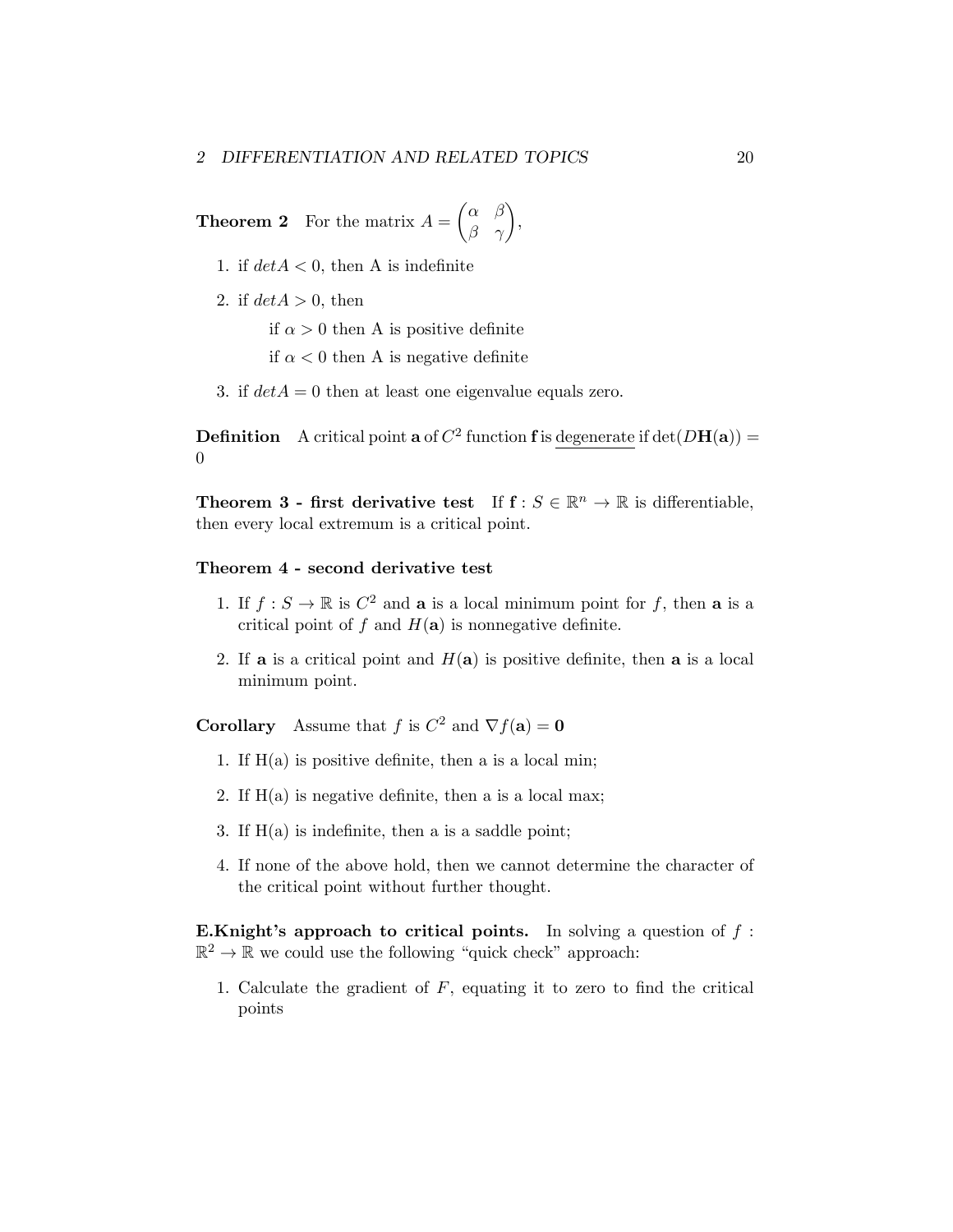2. Calculate the Hessian of *F*, find the corresponding matrices for each critical points, where the Hessian is defined as

$$
H(f) = \begin{bmatrix} \partial_{xx} f & \partial_{xy} f = \partial_{yx} f \\ \partial_{xy} f = \partial_{yx} f & \partial_{yy} f \end{bmatrix}
$$

- 3. Calculate the determinant of the hessian, and there are the following cases to consider
	- (a) det $H < 0$ , then  $sig(H) = (1, 1)$  and the point is a saddle point
	- (b) det $H > 0$ , then
		- i.  $tr(H) < 0 \implies sig(H) = (2,0)$  and the point is a local minimum
		- ii.  $tr(H) > 0 \implies sig(H) = (0, 2)$  and the point is a local maximum
	- (c)  $\det H = 0$ , then the test is inconclusive. We have to do this case by starring at it.

## <span id="page-20-0"></span>2.8 Lagrange Multipliers

#### <span id="page-20-1"></span>2.8.1 One constraint

Consider the problem

$$
\begin{cases}\n\text{minimize}/\text{maximize} & f(\mathbf{x})\\ \n\text{subject to the constraint:} & g(\mathbf{x}) = 0\n\end{cases}
$$

**Theorem 1** Assume that *f* and *g* are functions  $S \to \mathbb{R}$  of class  $C^1$ , where S is an open subset of  $\mathbb{R}^n$ .

If x is a local minimum point or local maximum point of *f* subject to the constraint  $g = 0$ , and if  $\nabla g(\mathbf{x}) \neq \mathbf{0}$  then there exists  $\lambda \in \mathbb{R}$  such that the following system of equations is satisfied by  $x$  and  $\lambda$ :

$$
\begin{cases} \nabla f(\mathbf{x}) + \lambda \nabla g(\mathbf{x}) &= \mathbf{0} \\ g(\mathbf{x}) &= 0 \end{cases}
$$

**Proposition** the Lagrange multiplier equations  $\implies \nabla f(\mathbf{x})$  is orthogonal at x to the set of points satisfying the constraint.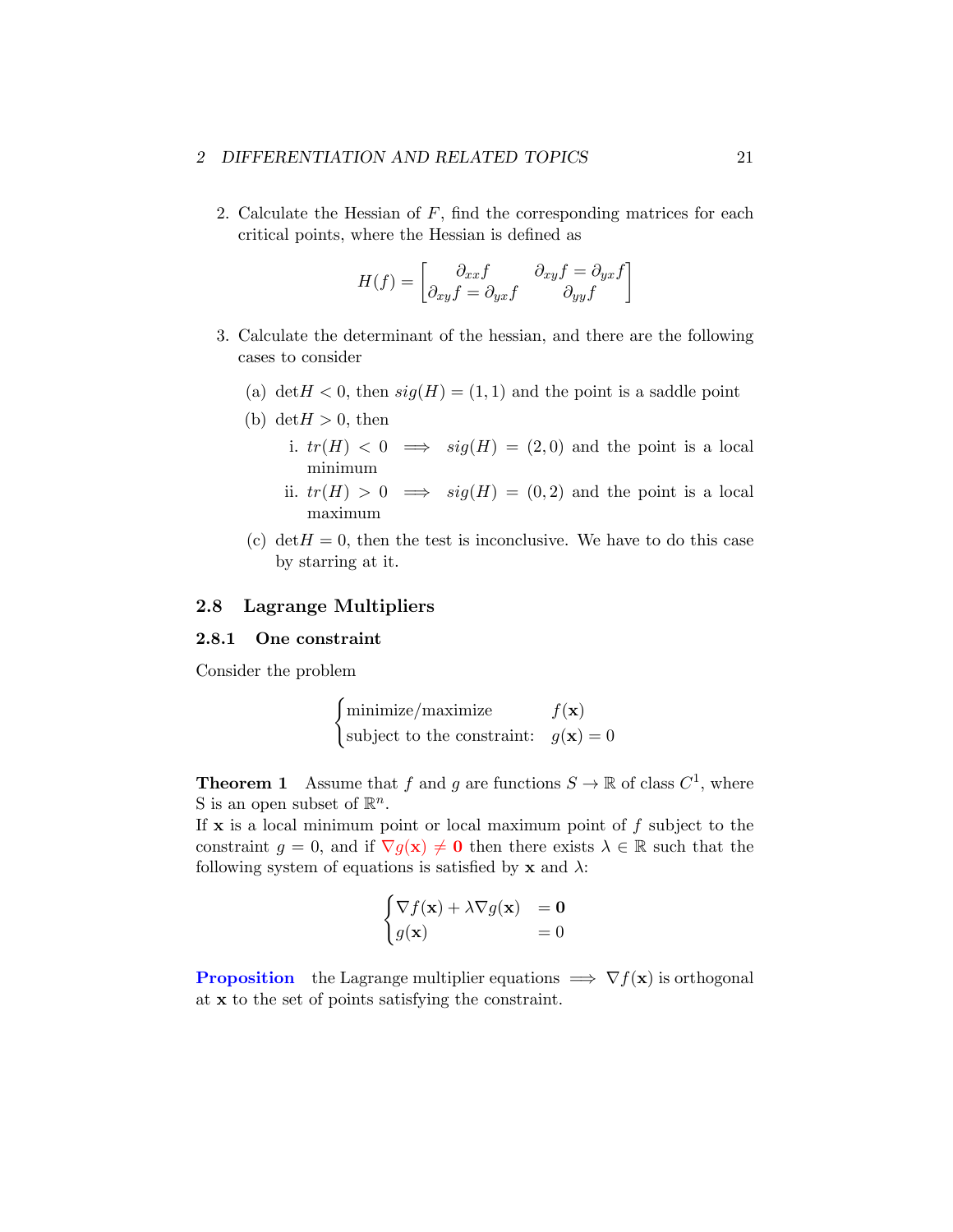#### <span id="page-21-0"></span>2.8.2 Two constraints

Assume that  $f, g_1$  and  $g_2$  are functions  $\mathbb{R}^n \to \mathbb{R}$  of class  $C^1$ . Assume also that  $\{\nabla g_1(\mathbf{x}), \nabla g_2(\mathbf{x})\}$  are linearly independent at all **x** where  $g_1(\mathbf{x}) = g_2(\mathbf{x}) = 0$ Then if *x* is any solution to the optimization problem, there exists  $\lambda_1, \lambda_2 \in \mathbb{R}$ such that the following system of equations is satisfies by  $\mathbf{x}, \lambda_1$  and  $\lambda_2$ :

$$
\begin{cases}\n\nabla f(\mathbf{x}) + \lambda_1 \nabla g_1(\mathbf{x}) + \lambda_2 \nabla g_2(\mathbf{x}) &= \mathbf{0} \\
g_1(\mathbf{x}) &= 0 \\
g_2(\mathbf{x}) &= 0\n\end{cases}
$$

#### <span id="page-21-1"></span>2.8.3 Inequality Constraints

Consider the problem

$$
\begin{cases} \text{minimize}/\text{maximize } f(\mathbf{x}) \\ \text{subject to the constraint: } g(\mathbf{x}) \leq 0 \end{cases}
$$

where we assume that *g* is  $C^2$ , say, and that  $\nabla g(\mathbf{x}) \neq 0$  on the set  $\{\mathbf{x} \in \mathbb{R}^n :$  $g(\mathbf{x}) = 0$ 

We can reduce this to problems we already know how to solve. EVT guarantees that the problem has a solution.

**Case 1** The max or min occurs in the set  $\{x \in \mathbb{R}^n : g(\mathbf{x}) < 0\}$ Then it is a critical point, which we know how to find and classify

**Case 2** The max or min occurs in the set  $\{x \in \mathbb{R}^n : q(\mathbf{x}) = 0\}$ Then we can find it by the Lagrange Multiplier technique.

Finally we can choose the smallest/largest value of *f* and the point where that value is attained from among all the candidates found in steps 1 and 2 above.

## <span id="page-21-2"></span>3 The Implicit and Inverse Function Theorems

## 3.1 The Implicit Function Theorem

Assume that S is an open subset of  $\mathbb{R}^{n+k}$  and that  $F: S \to \mathbb{R}^k$  is a function of class  $C^1$ . Assume also that  $(a, b)$  is a point in S such that

$$
\mathbf{F}(\mathbf{a},\mathbf{b})=\mathbf{0} \text{ and } \det D_{\mathbf{y}}\mathbf{F}(\mathbf{a},\mathbf{b}) \neq 0
$$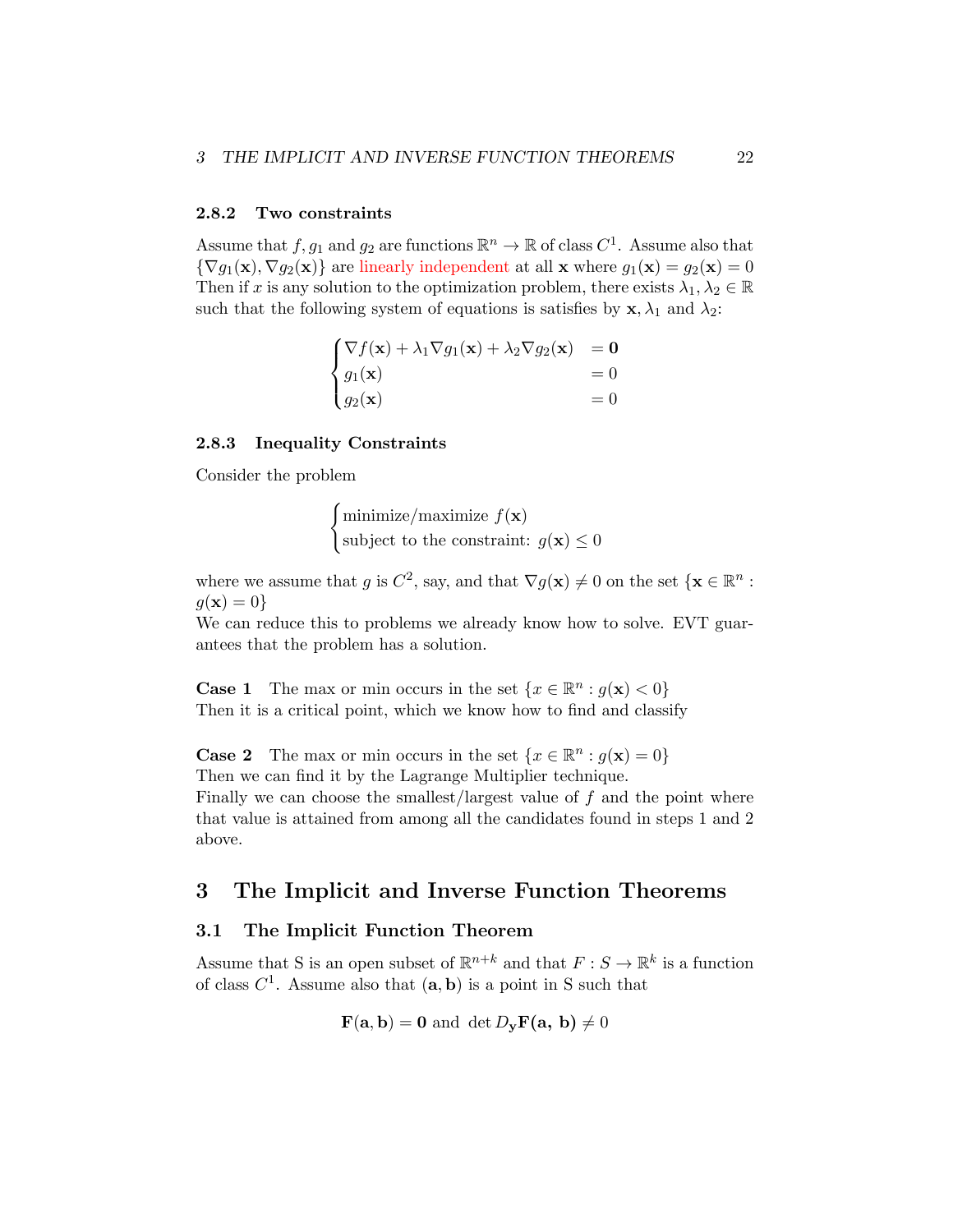1. Then there exists  $r_0, r_1 > 0$  such that for every  $\mathbf{x} \in \mathbb{R}^n$  such that *|***x** − **a***| < r*<sub>0</sub>, there exists a unique  $\mathbf{y} \in \mathbb{R}^k$  such that  $|\mathbf{y} - \mathbf{b}| < r_1$ 

$$
\mathbf{F}(\mathbf{x}, \mathbf{y}) = \mathbf{0} \tag{2}
$$

In other words, equation (2) implicitly defines a function  $y = f(x)$  for  $x \in \mathbb{R}^n$  near **a**, with  $y = f(x)$  close to **b**. Note in particular that **b** =  $f(a)$ .

2. Moreover, the function  $f : B(r_0, \mathbf{a}) \to B(r_1, \mathbf{b}) \subset \mathbb{R}^k$  from part (1) above is of class  $C^1$ , and its derivatives may be determined by differentiating the identity

 $F(x,f(x)) = 0$ 

and solving to find the partial derivatives of f.

Analytic Content of the Theorem Suppose we want to solve the equation  $F(x, y) = 0$  for y as a function of x, say  $y = f(x)$ . If we have a solution  $\mathbf{b} = \mathbf{f}(\mathbf{a})$ , then in principle it is possible to solve for **x** near **a**, if the crucial hypothesis det  $D_v\mathbf{F}(\mathbf{a},\mathbf{b}) \neq 0$  holds. Thus it is a theorem about the possibility of solving systems of (in general nonlinear) equations.

**Remark** Differentiating  $\mathbf{F}(\mathbf{x}, \mathbf{f}(\mathbf{x})) = 0$ :

$$
D_{\mathbf{y}} \mathbf{F}|_{(\mathbf{x}, \mathbf{f}(\mathbf{x}))} D\mathbf{f}(\mathbf{x}) = -D_{\mathbf{x}} \mathbf{F}|_{(\mathbf{x}, \mathbf{f}(\mathbf{x}))}
$$

Substituting  $(\mathbf{x}, \mathbf{f}(\mathbf{x})) = (\mathbf{a}, \mathbf{b})$  we get

$$
D_{\mathbf{y}}\mathbf{F}(\mathbf{a},\mathbf{b})D\mathbf{f}(\mathbf{a}) = -D_{\mathbf{x}}\mathbf{F}(\mathbf{a},\mathbf{b})
$$

We need to solve for  $Df(a)$  in terms of derivatives of **F** evaluated at  $(a, b)$ , which leads to

$$
Df(\mathbf{a}) = -[D_{\mathbf{y}}\mathbf{F}(\mathbf{a}, \mathbf{b})]^{-1}D_{\mathbf{x}}\mathbf{F}(\mathbf{a}, \mathbf{b})
$$

#### Limitations

- 1. We have to start by knowing one solution  $y = b$  for some specific  $x = a$ .
- 2. It only gives local information near point (a*,* b).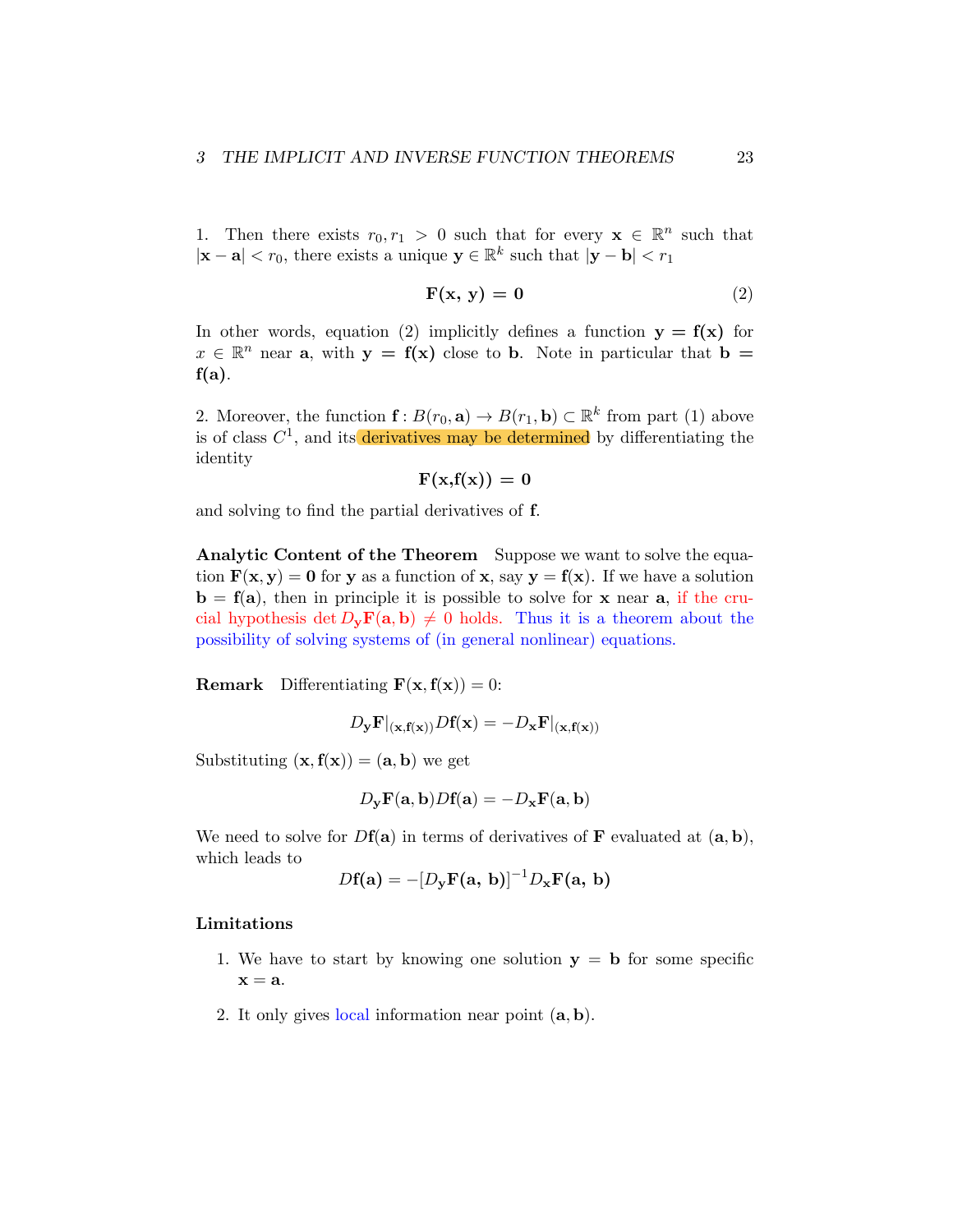3. It does not give a formula for  $y = f(x)$  solving  $F(x, y) = 0$ . It does however, tell us how to compute  $Df(\mathbf{a})$ , and this allows us to approximate the solution

$$
\mathbf{f}(\mathbf{a} + \mathbf{h}) \approx \mathbf{f}(\mathbf{a}) + D\mathbf{f}(\mathbf{a})\mathbf{h} = \mathbf{b} + D\mathbf{f}(\mathbf{a})\mathbf{h}
$$

for h small.

## <span id="page-23-0"></span>3.2 Geometric Contents of the Implicit Function Theorem

k-Dimensional Manifolds in R*<sup>n</sup>*

#### <span id="page-23-1"></span>3.2.1 The General Case

Fix  $k < n$ . For a k-dimensional manifold M in  $\mathbb{R}^n$ , we say that M has "degrees of freedom" *k*. There are 3 natural ways to represent *M* (be careful with the dimensions!!! ):

#### 1. As a graph:

$$
\mathbf{f}: U \subset \mathbb{R}^k \to \mathbb{R}^{n-k}
$$

where U is open.

$$
S = \{(\mathbf{x}, \mathbf{f}(\mathbf{x})) \in \mathbb{R}^n : \mathbf{x} = \mathbf{f}(\mathbf{x}), \forall \mathbf{x} \in U\}
$$

#### 2. As a level set:

$$
\mathbf{F}: U \in \mathbb{R}^n \to \mathbb{R}^{n-k}
$$

where U is open.

$$
S = \{ \mathbf{x} \in U : \mathbf{F}(\mathbf{x}) = \mathbf{c} \}
$$

for some  $\mathbf{c} \in \mathbb{R}^{n-k}$ .

This is also called the *"zero locus*" of **F** when  $c = 0$ 

Remark 1 The regularity conditions that guarantees that *S* is smooth is that

- 1.  $\nabla F_1(\mathbf{x}),...,\nabla F_{n-k}(\mathbf{x})$  are linearly independent at each  $\mathbf{x} \in S$ . Or equivalently,
- 2. the matrix  $D\mathbf{F}(\mathbf{x})$  has rank  $n k$  at every  $\mathbf{x} \in S$ .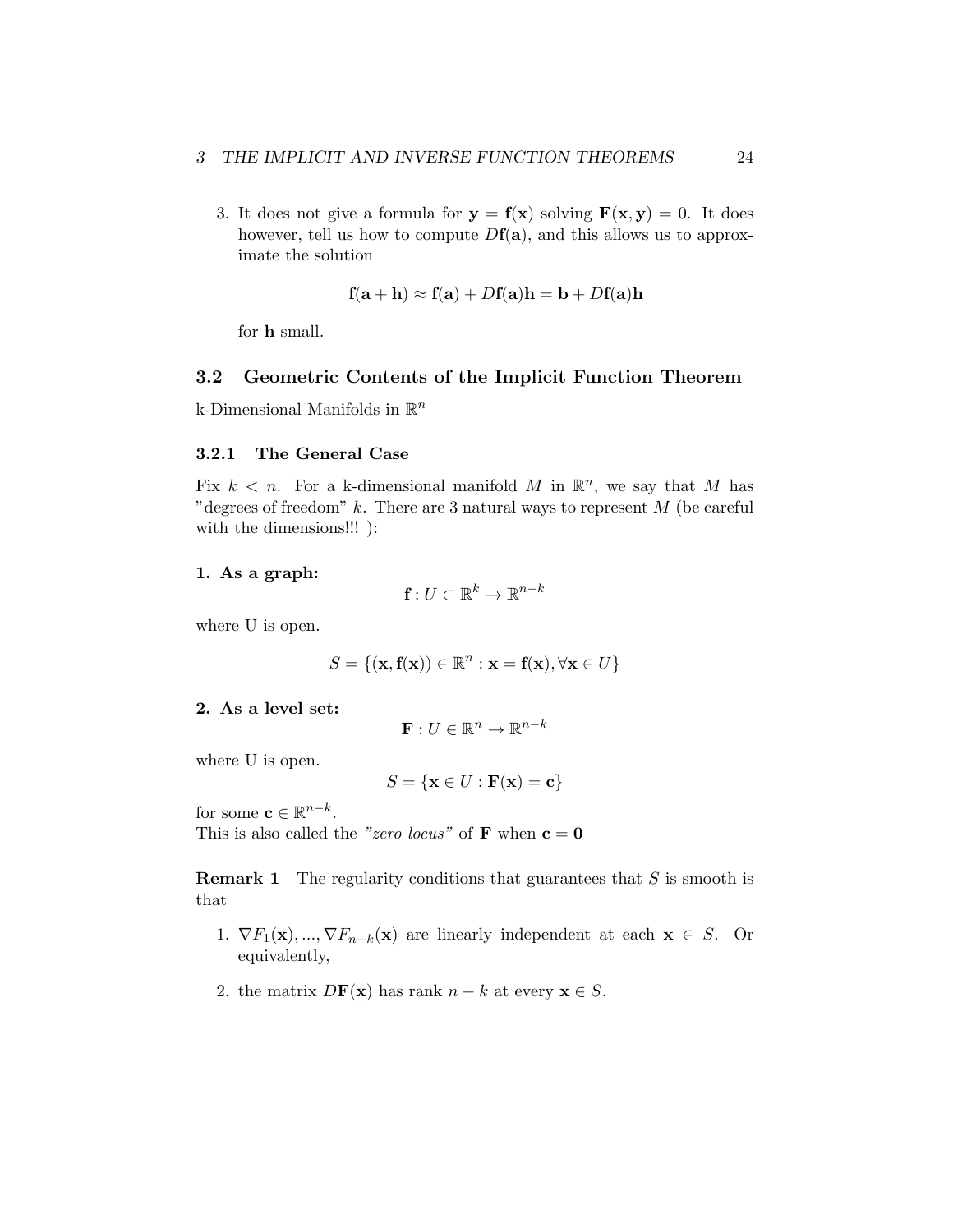Remark 2 It can happen that S is smooth but the above conditions are not satisfied. Example: The square of a smooth set  $\mathbf{F}(x, y, z) = (x^2+y^2-1)^2$ ,  $\mathbf{c} =$ 0

#### 3. Parametrically

$$
\mathbf{f}:U\subset\mathbb{R}^k\to\mathbb{R}^n
$$

where U is open.

$$
S = \{ \mathbf{f}(\mathbf{u}) : \mathbf{u} \in U \}
$$

Remark The regularity conditions that guarantees that S is smooth is that

- 1.  $\partial_{u_1} f(u), ..., \partial_{u_k} f(u)$  are linearly independent at each  $u \in U$ . Or equivalently,
- 2. the matrix  $Df(\mathbf{u})$  has rank k at every  $\mathbf{u} \in U$ .

Notes We can prove that if the above conditions are satisfied, then S is smooth. Construct  $\mathbf{F} : \mathbb{R}^{2k} \to \mathbb{R}^k$ , then use IFT (the proof is hard but worthwhile to think about since the general case implies every specific case).

#### <span id="page-24-0"></span>3.2.2 The Specific Cases

**Theorem 1 - When is a curve regular?** Assume that  $\mathbf{F} : \mathbb{R}^2 \to \mathbb{R}$  is *C*1, and let

$$
S := \{ \mathbf{x} \in \mathbb{R}^2 : F(\mathbf{x}) = 0 \}
$$

If  $\mathbf{a} \in S$  and  $\nabla F(\mathbf{a}) \neq 0$ , then there exists some  $r > 0$  such that  $B(r, \mathbf{a}) \cap S$ is a  $C^1$  graph.

(Prove directly using IFT)

Theorem 2 - When is the parametrization regular? Assume that  $f : (a, b) \to \mathbb{R}^2$  is  $C^1$ , and let

$$
S := \{ \mathbf{f}(t) : t \in (a, b) \}
$$

If  $f'(c) \neq 0$  for some  $c \in (a, b)$ , then there exists some  $r > 0$  such that  ${f(t) : |t - c| < r}$  is a  $C<sup>1</sup>$  graph.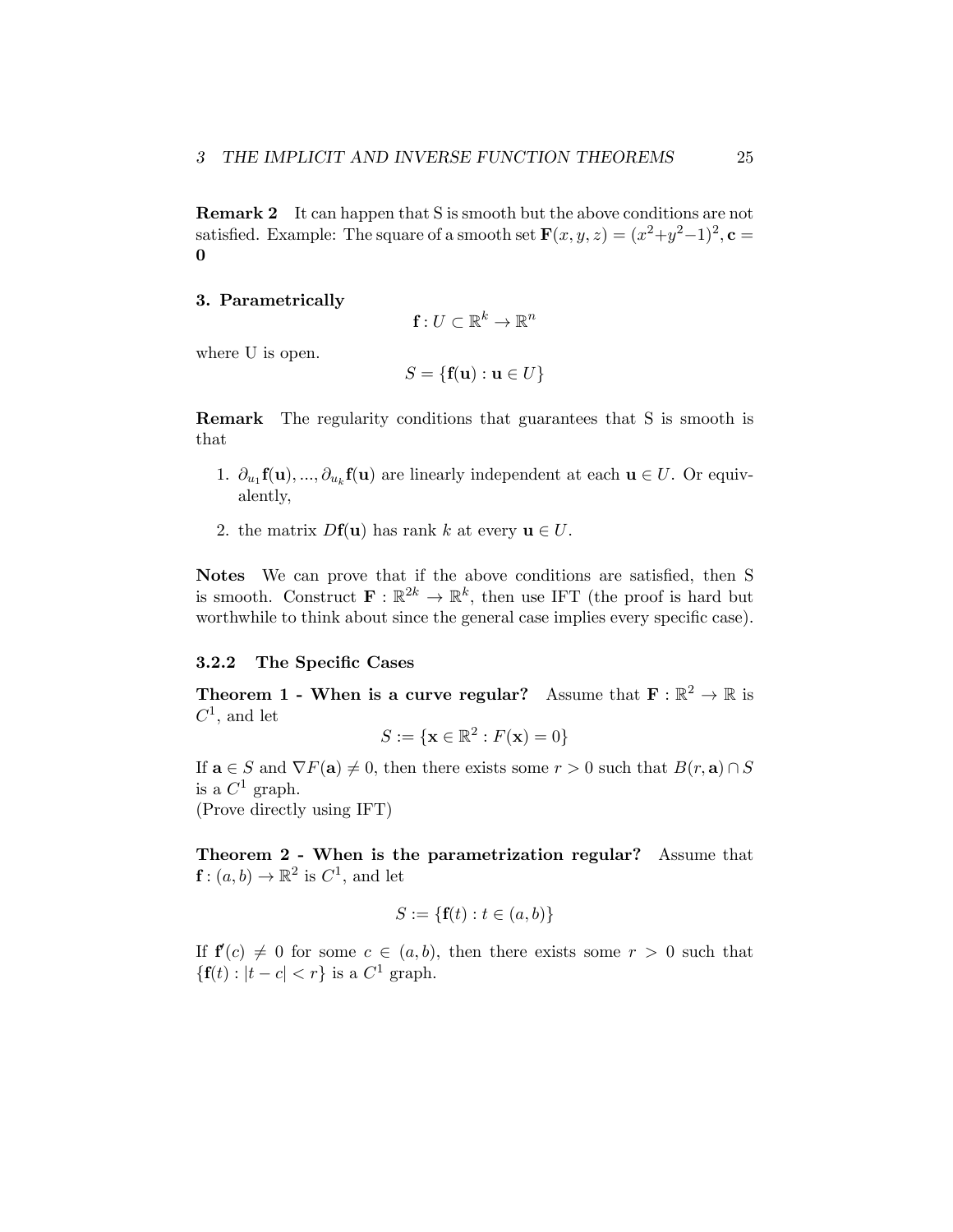**Remark** It says only that the parametrization is regular near  $t = c$ , it does not say that S is regular near  $f(c)$ . What it means is that when increasing/decreasing t, we have no control over the path of  $f(t)$ .

Theorem 3- When is a surface regular? conditions:  $a \in S$  and  $\nabla F(\mathbf{a}) \neq 0$ 

Theorem 4 - When is the parametrization regular? conditions: *D*f(c) has rank 2 at some *c*

#### <span id="page-25-0"></span>3.2.3 Remarks on smoothness of a parametric smooth curve

**Definition.** If  $I \subseteq \mathbb{R}$  is an interval, a  $\mathcal{C}^1$  map  $\gamma : I \to \mathbb{R}^2$  is said to be

- 1. A *regular curve* if  $\gamma'(t) \neq 0, \forall t \in I$
- 2. A *simple* curve if  $\gamma$  is injective on the interior of *I*.

Hence if  $\gamma$  is regular, then there is a neighbourhood if each point whose image looks like a graph of a  $\mathcal{C}^1$ -function. Simplicity guarantees that no funny overlaps can happen, and this is what is need for the curve to be smooth. As a conclusion, we say a parametric curve is smooth if and only if it is *regular* and *simple*. Equivalently we could also convert such parametrization into a zero locus of a *F* to use the good old method of gradient directly.

#### <span id="page-25-1"></span>3.2.4 Remarks on Smoothness of a Set *S*

- 1. S is smooth := S can be represented as a  $C^1$  graph
- 2. Jacobian of a level set has full rank  $\implies$  S is smooth
- 3. A parametrization of S is smooth  $\land$  parametrization is injective  $\implies$ S is smooth
- 4. S is smooth  $\Rightarrow$  Jacobian of any level set has full rank
- 5. S is smooth  $\Rightarrow$  any parametrization of S is smooth
- 6. A parametrization of S is smooth  $\Rightarrow$  S is smooth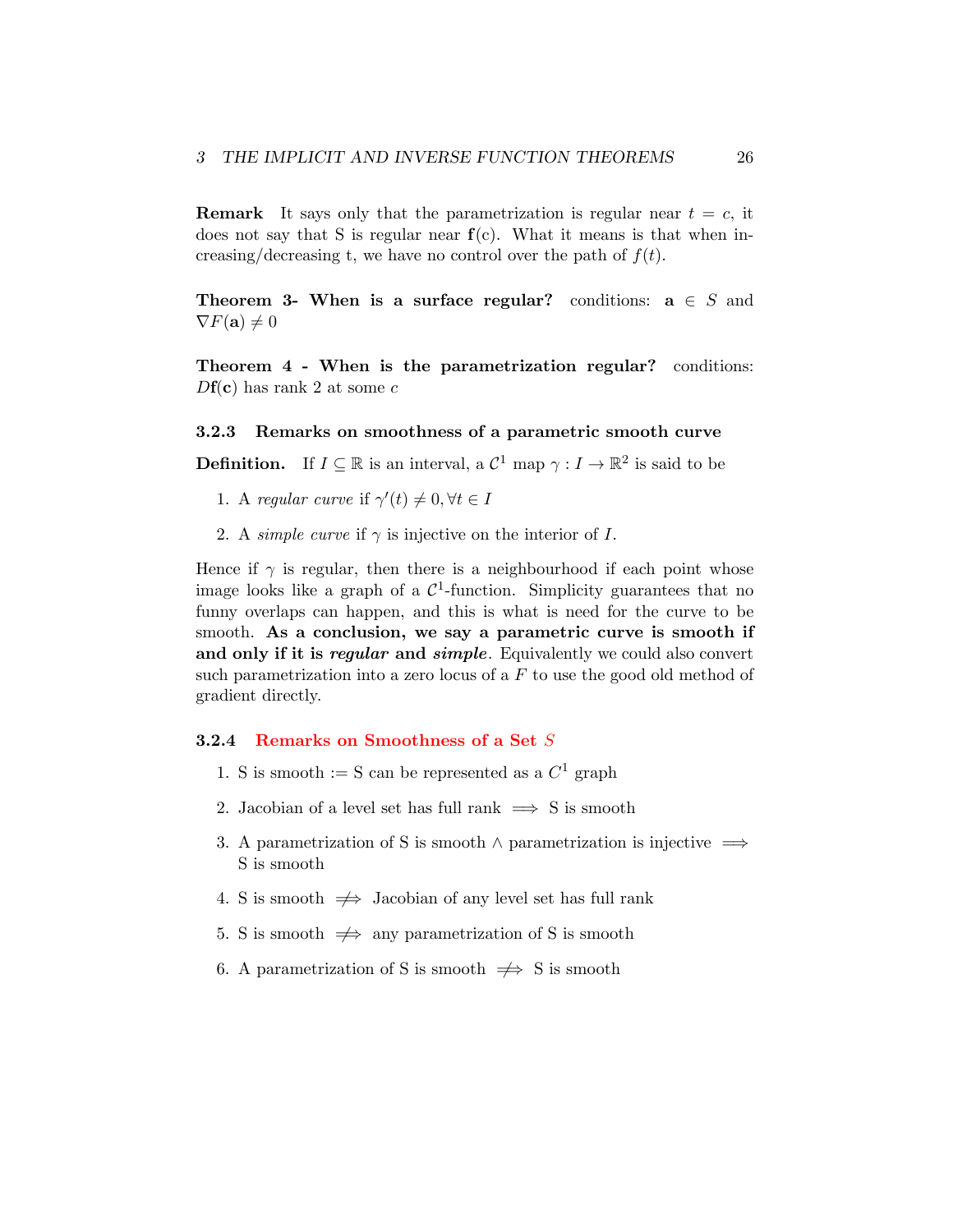## <span id="page-26-0"></span>3.3 The Inverse Function Theorem

Let U and V be open sets in  $\mathbb{R}^n$ , and assume that  $f: U \to V$  is a mapping of class *C*1.

Assume that  $\mathbf{a} \in U$  is a point such that  $Df(\mathbf{a})$  is invertible.

and let  $\mathbf{b} := \mathbf{f}(\mathbf{a})$ . Then there exist open sets  $M \subset U$  and  $N \subset V$  such that

- 1.  $\mathbf{a} \in M$  and  $\mathbf{b} \in N$
- 2. f is one-to-one from M onto N (hence invertible), and
- 3. the inverse function  $f^{-1}: N \to M$  is of class  $C^1$

Moreover, if  $x \in M$  and  $y = f(x) \in N$ , then

$$
D(\mathbf{f}^{-1})(\mathbf{y}) = [D\mathbf{f}(\mathbf{x})]^{-1}
$$

In particular,

$$
D(\mathbf{f}^{-1})(\mathbf{b}) = [D\mathbf{f}(\mathbf{a})]^{-1}
$$

**Remarks** The theorem tells us when a transformation of class  $C<sup>1</sup>$  has a local inverse of class *C*<sup>1</sup>

It says: Suppose we are given *n* nonlinear equations in *n* unknowns. Given  $f: U \to V$  and  $y \in V$ , and we want to find **x** solving

$$
\mathbf{f}(\mathbf{x}) = \mathbf{y}
$$

If we know that  $f(a) = b$ , then for y near b, the solvability of the system can be established by considering whether the matrix  $Df(\mathbf{a})$  is invertible.

#### <span id="page-26-1"></span>3.3.1 Some Important Coordinate Systems

Polar Coordinates in  $\mathbb{R}^2$ 

$$
\begin{pmatrix} x \\ y \end{pmatrix} = \begin{pmatrix} r\cos\theta \\ r\sin\theta \end{pmatrix} = \mathbf{f}(r,\theta)
$$

For f to be a bijection between open sets, we have to restrict its domain and range. A common choice is to specify that **f** is a function  $U \rightarrow V$  where

$$
U := \{(r, \theta) : r > 0, |\theta| < \pi\}, V := \mathbb{R}^2 \setminus \{(x, 0) : x \le 0\}
$$

(Note that there is a half of the x-axis missing)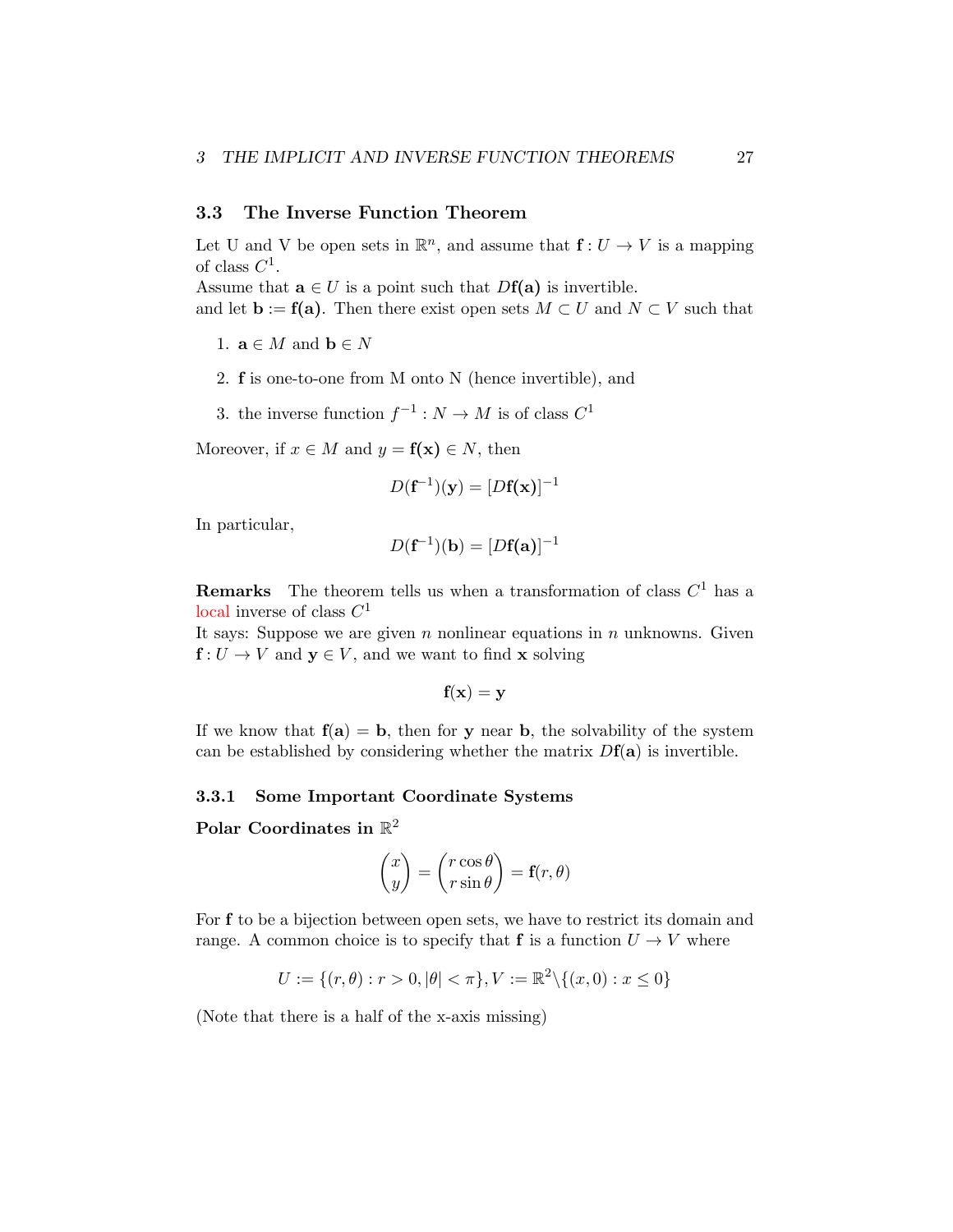Spherical Coordinates in  $\mathbb{R}^3$ 

$$
\begin{pmatrix} x \\ y \\ z \end{pmatrix} = \begin{pmatrix} r \cos \theta \sin \varphi \\ r \sin \theta \sin \varphi \\ r \cos \varphi \end{pmatrix} = \mathbf{f}(r, \theta, \varphi)
$$

If we want f to be a bijection between open sets U and V, it is necessary to restrict the domain and range in some appropriate way.

Cylindrical Coordinates in  $\mathbb{R}^3$ 

$$
\begin{pmatrix} x \\ y \\ z \end{pmatrix} = \begin{pmatrix} r\cos\theta \\ r\sin\theta \\ z \end{pmatrix} = \mathbf{f}(r,\theta,z)
$$

## <span id="page-27-0"></span>4 Integration

## <span id="page-27-1"></span>4.1 Zero content

**Zero content in 1-D** A set  $S \subset \mathbb{R}$  is said to have zero content if

$$
\forall \epsilon > 0, \exists \text{ intervals } I_1, ..., I_n \text{ s.t. } S \subseteq \bigcup_{i=1}^n I_i \wedge \sum_{i=1}^n Len(I_i) < \epsilon
$$

Multidimensional zero content. A set  $S \subset \mathbb{R}^n$  is said to have zero content if

$$
\forall \epsilon > 0, \exists
$$
 boxes  $B_1, ..., B_n$  s.t.  $S \subseteq \bigcup_{i=1}^n B_i \wedge \sum_{i=1}^n Area(B_i) < \epsilon$ 

Consequence of zero content. If a set *Z* has zero content, then

$$
\forall \epsilon > 0, \exists
$$
 boxes  $B_1, ..., B_n$  s.t.  $S \subseteq \bigcup_{i=1}^n B_i^{int} \wedge \sum_{i=1}^n Area(B_i) < \epsilon$ 

Notice the extra *int*.

## Proposition on zero content

- 1. If  $Z \subset \mathbb{R}^2$  has zero content and  $U \subset Z$ , then *U* has zero content.
- 2. If  $Z_1, ..., Z_k$  have zero content, then so does  $\bigcup_1^k Z_j$
- 3.  $f: (a_0, b_0) \to \mathbb{R}^2$  is of class  $C_1$ , then  $f([a, b])$  has zero content whenever  $a_0 < a < b < b_0$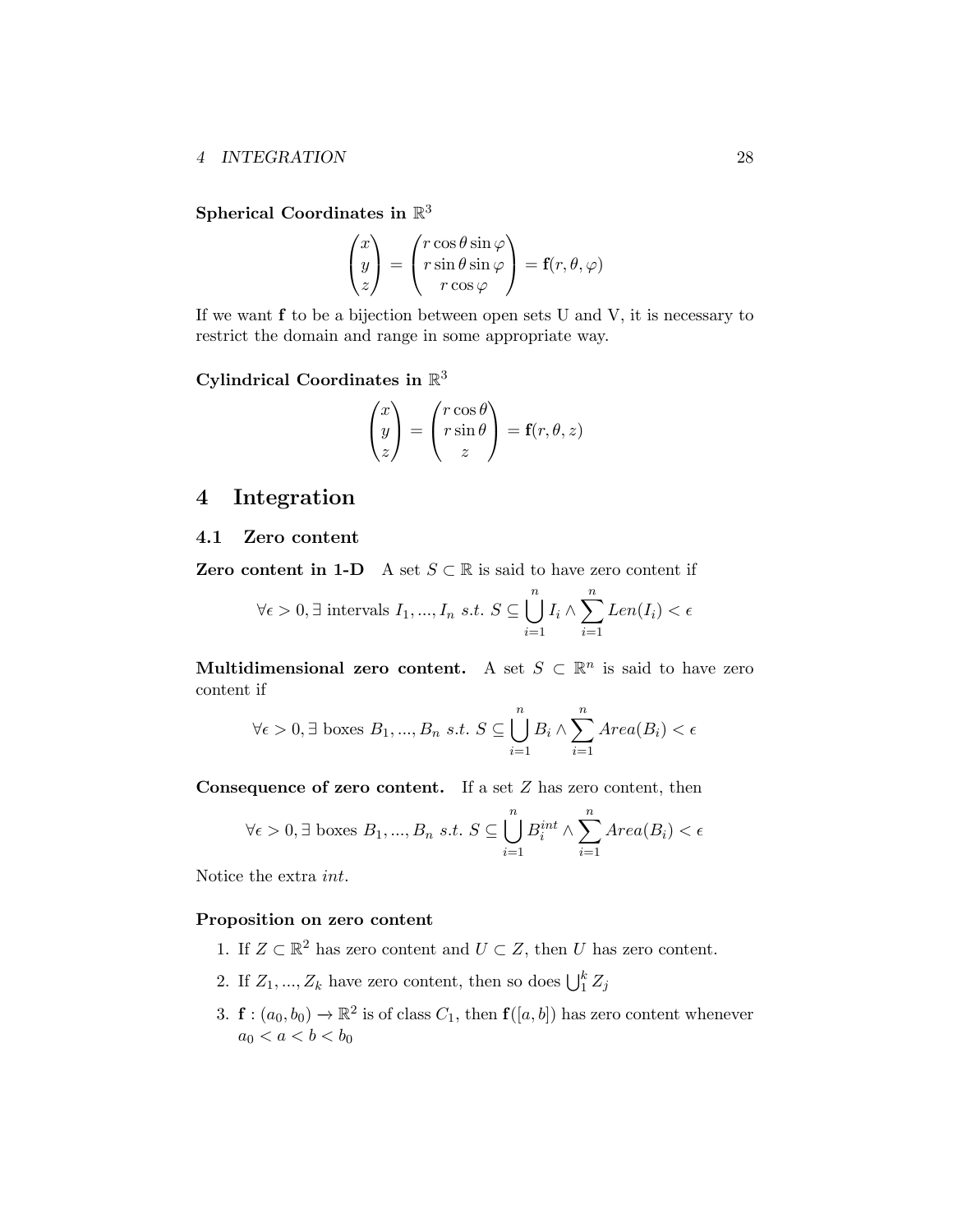#### <span id="page-28-0"></span>4.2 Theorems of 1-D Integral Calculus

Lemma: Refined partitions give better approximations Let *P* be some partition over an interval and let  $P'$  be a refinement of  $P$ , then

$$
LS_{P'}f \geq LS_{P}f \land US_{P'}f \leq US_{P}f
$$

Where LS and US stands for lower sum and upper sum respectively.

Lemma: Lower sum is always less then or equal to upper sum If *P* and *Q* are any partitions of [*a, b*], then  $LSpf \leq US_Qf$ . The essence of this proof is to consider the common refinement of these two partitions.

**Lemma.**  $\epsilon - \delta$  definition of integrability If f is a bounded function on [*a, b*], the following conditions are equivalent:

- 1.  $f$  is integrable on  $[a, b]$
- 2.  $\forall \epsilon > 0, \exists P \text{ of } [a, b] \text{ such that } US_Pf LSpf < \epsilon$

#### Theorem: Integration is "Linear"

1. Suppose  $a < b < c$ . If  $f$  is integrable on [a, b] and on [b, c], then  $f$  is integrable on  $[a, c]$ , further more

$$
\int_{a}^{c} f(x)dx = \int_{a}^{b} f(x)dx + \int_{b}^{c} f(x)dx
$$

2. If *f* and *g* are integrable on [a, b], then so is  $f + g$ , further more

$$
\int_{a}^{b} [f(x) + g(x)]dx = \int_{a}^{b} f(x)dx + \int_{a}^{b} g(x)dx
$$

**Theorem.** Suppose  $f$  is integrable on  $[a, b]$ .

- 1. If  $c \in \mathbb{R}$ , the *cf* is integrable on [a, b], and  $\int_a^b cf(x) = c \int_a^b f(x) dx$
- 2. If  $[c, d] \subset [a, b]$ , then *f* is integrable on  $[c, d]$ .
- 3. If *g* is integrable on  $[a, b]$  and  $f(x) \le g(x)$ ,  $\forall x \in [a, b]$ , then  $\int_a^b f(x) dx \le$  $\int_a^b g(x)dx$
- 4. |*f*| is integrable on [a, b], and  $\left| \int_a^b f(x) dx \right| \leq \int_a^b |f(x)| dx$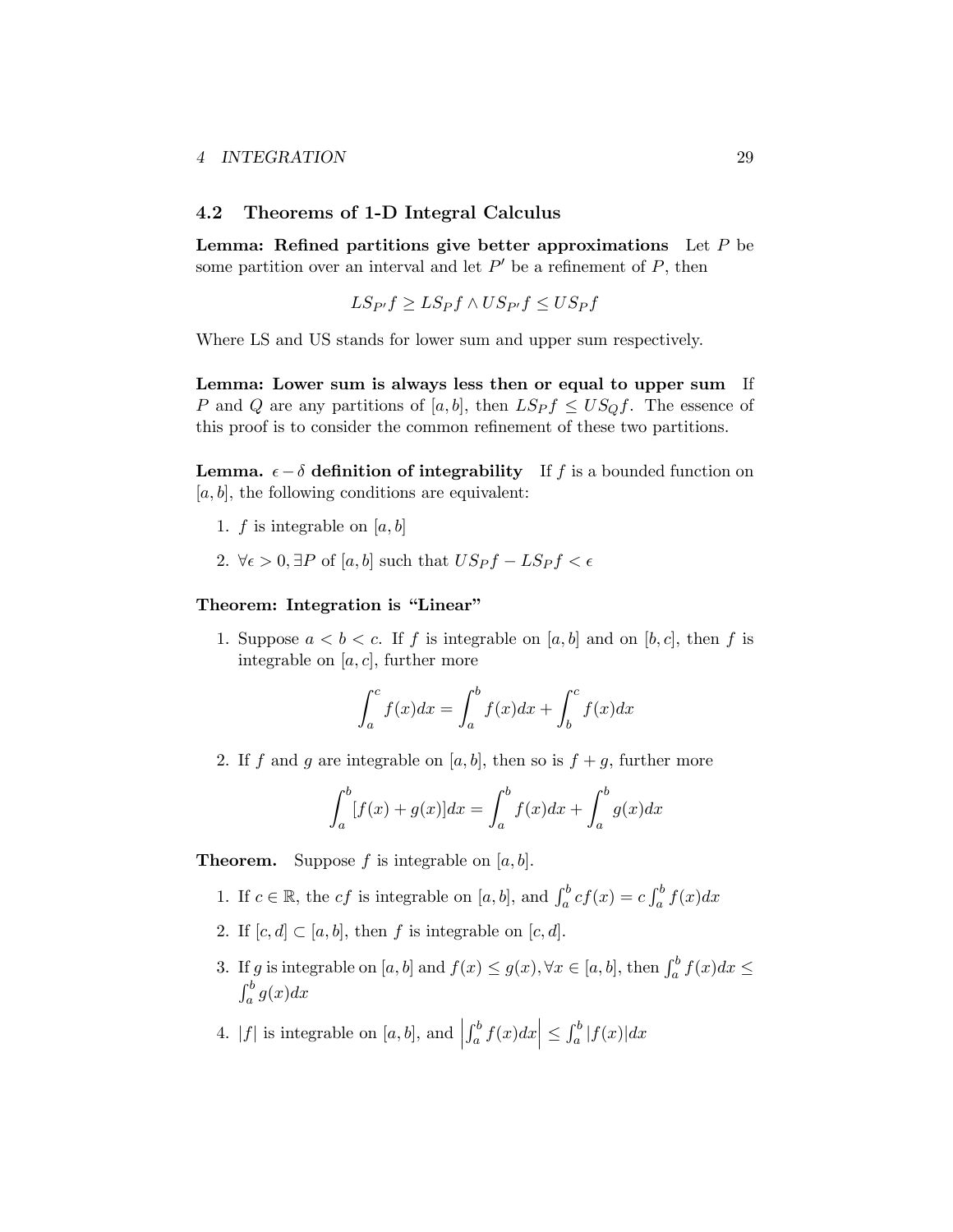**Theorem:** Bounded + monotone  $\implies$  integrable If f is bounded and monotone on  $[a, b]$ , then  $f$  is integrable on  $[a, b]$ . The proof of this uses the  $\epsilon - \delta$  definition of integrability

**Theorem:** Continuous  $\implies$  integrable If *f* is continuous on [*a, b*], then  $f$  is integrable on  $[a, b]$ . Note that continuous is a sufficient but not necessary condition of integrability

Theorem: discontinuous at only finite pts  $\implies$  integrable If *f* is bounded on  $[a, b]$  and continuous at all except finitely many points in  $[a, b]$ , then f is integrable on  $[a, b]$ . A easy example of this would be any  $\mathbb R$  function that has a hole in it.

Theorem: Discontinuous at only zero content  $\implies$  integrable If f is bounded on  $[a, b]$  and the set of points in  $[a, b]$  at which  $f$  is discontinuous has zero content, then  $f$  is integrable on  $[a, b]$ .

**Proposition.** Suppose *f* and *g* are integrable on [*a*, *b*] and  $f(x) = g(x)$  for all except finitely many points  $x \in [a, b]$ . Then  $\int_a^b f(x)dx = \int_a^b g(x)dx$ .

#### The Fundamental Theorem Of Calculus

- 1. Let f be an integrable function on [a, b]. For  $x \in [a, b]$ , let  $F(x) = \int_a^x f(t)dt$ . Then F is continuous on [a, b]; more-over,  $F'(x)$  exists and equals  $f(x)$  at every x at which f is continuous,
- 2. Let F be a continuous function on  $[a, b]$  that is differentiable except perhaps at finitely many points in  $[a, b]$ , and let  $f$  be a function on  $[a, b]$  that agrees with  $F'$  at all points where the latter is defined. If  $f$ is integrable on  $[a, b]$ , then  $\int_a^b f(t)dt = F(b) - F(a)$

**Proposition.** Suppose *f* is integrable on [*a, b*]. Given  $\epsilon > 0$ ,  $\exists \delta > 0$  such that if  $P = \{x_0, ..., x_J\}$  is any partition of [*a, b*] satisfying

$$
\max\{x_j - x_{j-1} | 1 \le j \le J\} < \delta
$$

the sums  $LS_{P}f$  and  $US_{P}f$  differ from  $\int_{a}^{b} f(x)dx$  by at most  $\epsilon$ .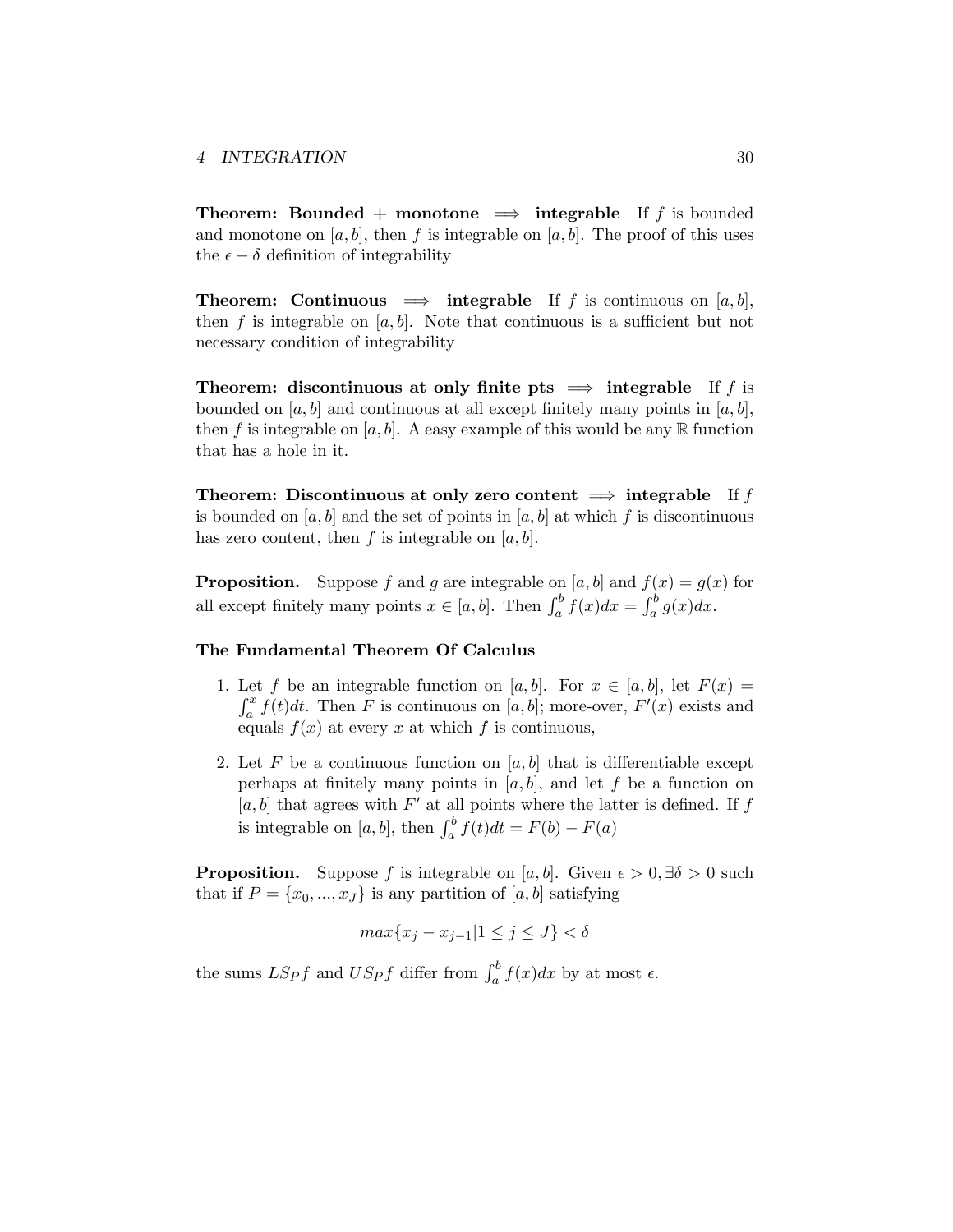#### <span id="page-30-0"></span>4.3 Generalized Integral Calculus

#### Theorems of double integrals

1. If  $f_1$  and  $f_2$  are integrable on the bounded set *S* and  $c_1, c_2 \in \mathbb{R}$ , then  $c_1 f_1 + c_2 f_2$  is integrable on *S*, and

$$
\iint_{S} [c_1 f_1 + c_2 f_2] dA = c_1 \iint_{S} f_1 dA + c_2 \iint_{S} f_2 dA
$$

2. Let *S*<sup>1</sup> and *S*<sup>2</sup> be bounded sets with no points in common (intersection  $= \emptyset$ , and let *f* be a bounded function. If *f* is integrable on  $S_1$  and on *S*<sub>2</sub>, then *f* is integrable on  $S_1 \cup S_2$ , in which case

$$
\iint_{S_1 \cup S_2} f dA = \iint_{S_1} f dA + \iint_{S_2} f dA
$$

- 3. If *f* and *g* are integrable on *S* and  $f(\mathbf{x}) \leq g(\mathbf{x})$  for  $\mathbf{x} \in S$ , then  $\iint_S f dA \le \iint_S g dA$
- 4. If  $f$  is integrable on  $S$ , then so is  $|f|$ , and

$$
\left| \iint_S f dA \right| \le \iint_S |f| dA
$$

Theorem. Suppose *f* is a bounded function on the rectangle *R*. If the set of points in *R* at which *f* is discontinuous has zero content, then f is integrable on *R*.

Discontinuity of characteristic function The function  $\chi_S$  is discontinuous at x if and only if x is in the boundary of *S*.

**Theorem.** Let *S* be a measurable subset of  $\mathbb{R}^2$ . Suppose  $f : \mathbb{R}^2 \to \mathbb{R}$  is bounded and the set of points in *S* at which *f* is discontinuous has zero content. Then *f* is integrable on *S*.

**Remark on this theorem:** The only points where  $f_{\chi_S}$  can be discontinuous are those points in the closure of S where either  $f$  or  $\chi_S$  is discontinuous. Both of these cases are discontuinity on a set of zero content. And we can definitely fix *S* inside of a rectangle, then by the previously stated theorem (The theorem directly above), such function is integrable.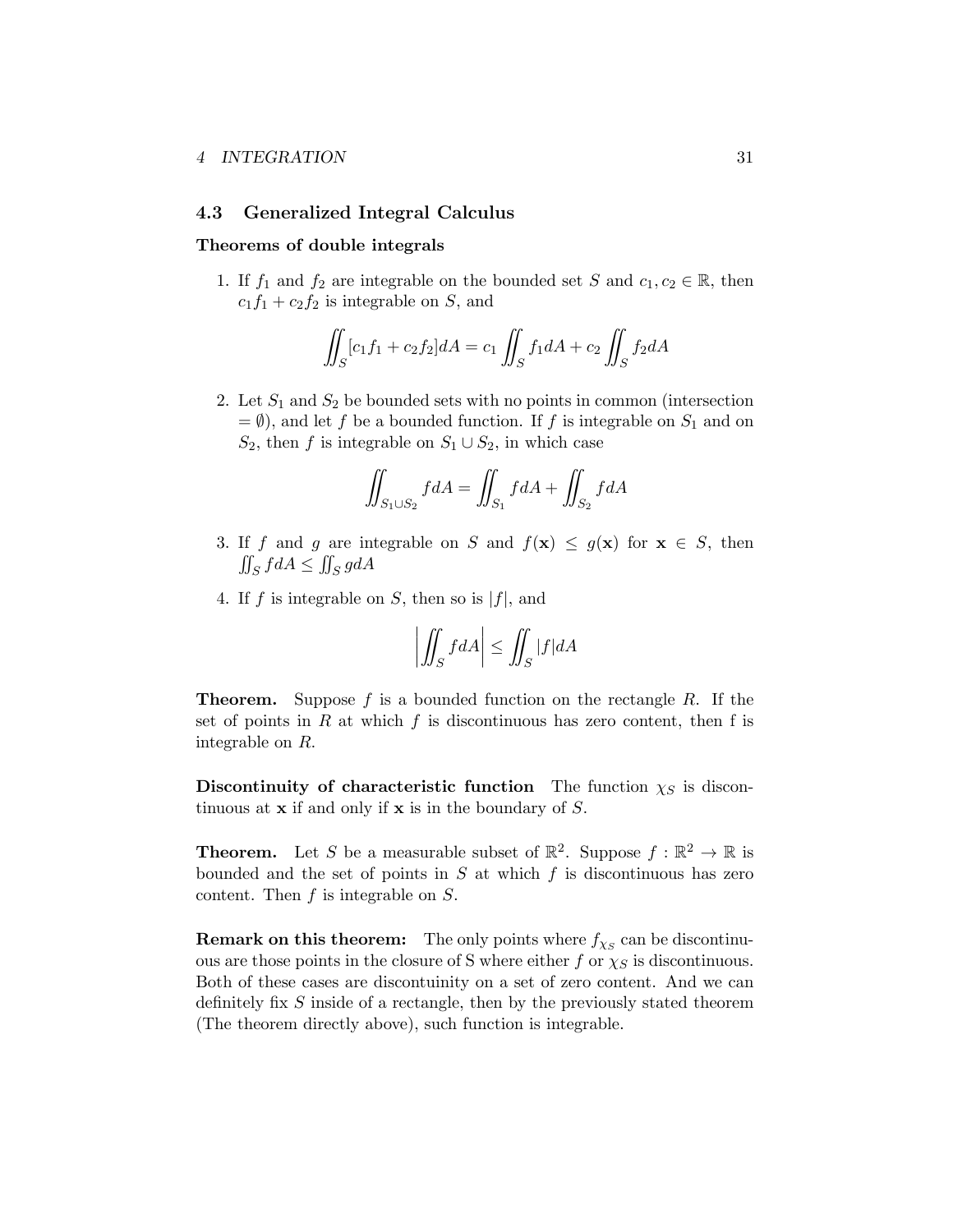Proposition: Integration on a set of zero content evaluates to zero. Suppose  $Z \subset \mathbb{R}^2$  has zero content. If  $f : \mathbb{R}^2 \to \mathbb{R}$  is bounded, then f is integrable on *Z* and  $\int_Z f dA = 0$ 

#### Corollary

- 1. Suppose that *f* is integrable on the set  $S \subset \mathbb{R}^2$ . If  $g(\mathbf{x}) = f(\mathbf{x})$ except for x in a set of zero content, then *g* is integrable on *S* and  $\int_S g dA = \int_S f dA$
- 2. Suppose that  $f$  is integrable on  $S$  and on  $T$ , and  $S \cap T$  has zero content. Then *f* is integrable on  $S \cup T$ , and  $\int_{S \cup T} f dA = \int_S f dA + \int_T f dA$

**Fubini's Theorem** Let  $R = \{(x, y) : a \leq x \leq b, c \leq y \leq d\}$ , and let *f* be an integrable function on R. Suppose that, for each  $y \in [c, d]$ , the function  $f_y$  defined by  $f_y(x) = f(x, y)$  is integrable on [*a, b*], and the function  $g(y) = \int_a^b f(x, y) dx$  is integrable on [*c, d*]. Then

$$
\iint_R f dA = \int_c^d \left[ \int_a^b f(x, y) dx \right] dy
$$

Likewise, if  $f^x(y) = f(x, y)$  is integrable on  $[c, d]$  for each  $x \in [a, b]$ , and  $h(x) = \int_c^d f(x, y) dy$  is integrable on [*a, b*], then

$$
\iint_R f dA = \int_a^b \left[ \int_c^d f(x, y) dy \right] dx
$$

#### <span id="page-31-0"></span>4.4 Change of Variables

**Change of Variable formula 1D** If  $q$  is a one-to-one function of class  $C^1$  on the interval [*a, b*], then for any continuous function *f*,

$$
\int_{[a,b]} f(g(u))|g'(u)| du = \int_{g([a,b])} f(x) dx
$$

In practice it is often more convenient to have all the *g*'s on one side of the equation. If we set  $I = g([a, b])$ , we have  $[a, b] = g^{-1}(I)$ , and

$$
\int_I f(x) \, dx = \int_{g^{-1}(I)} f(g(u)) |g'(u)| \, du
$$

Goal: find the analogous formula for multiple integrals. The questions is: How does the volume of a tiny piece of *n*-space change when one applies the transformation G?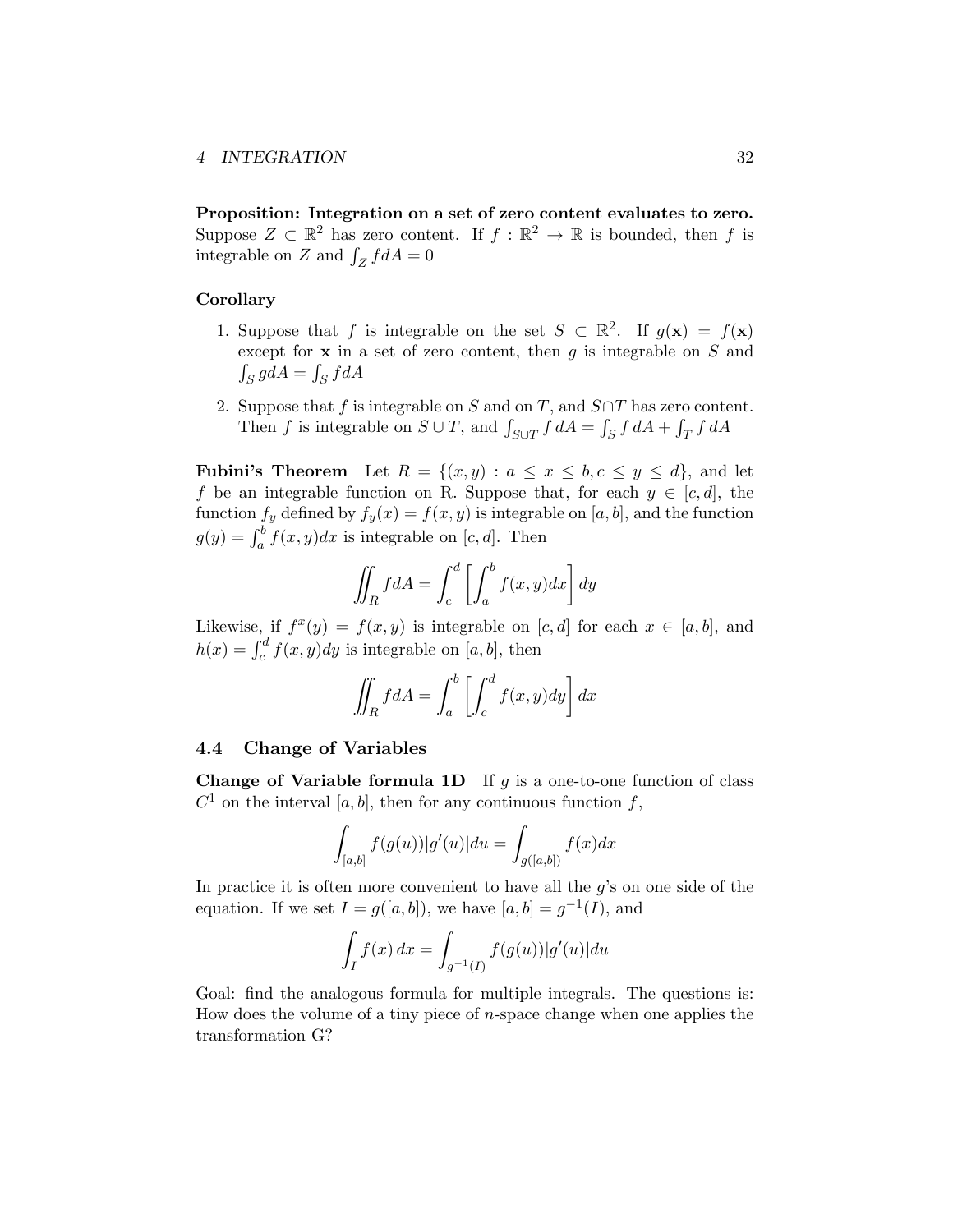Theorem - Change of Variable for linear mappings Let A be an invertible  $n \times n$  matrix, and let  $\mathbf{G}(\mathbf{u}) = A\mathbf{u}$  be the corresponding linear transformation of  $\mathbb{R}^n$ . Suppose S is a measurable region in  $\mathbb{R}^n$  and f is an integrable function on S. Then  $G^{-1}(S) = \{A^{-1}x : x \in S\}$  is measurable and  $f \circ \mathbf{G}$  is integrable on  $\mathbf{G}^{-1}(S)$ , and

$$
\int \dots \int_S f(\mathbf{x}) d^n \mathbf{x} = |det A| \int \dots \int_{\mathbf{G}^{-1}(S)} f(A\mathbf{u}) d^n \mathbf{u}
$$

Theorem - Change of Variable for general functions Given open sets U and V in  $\mathbb{R}^n$ , let  $\mathbf{G}: U \to V$  be a one-to-one transformation of class *C*<sup>1</sup> whose derivative  $D\mathbf{G}(\mathbf{u})$  is invertible for all  $\mathbf{u} \in U$ . Suppose that  $T \subset U$ and  $S \subset V$  are measurable sets such that  $\mathbf{G}(T) = S$ . If *f* is an integrable function on S, then  $f \circ G$  is integrable on T, and

$$
\int \ldots \int_S f(\mathbf{x}) d^n \mathbf{x} = \int \ldots \int_T f(\mathbf{G}(\mathbf{u})) |\det D\mathbf{G}(\mathbf{u})| d^n \mathbf{u}
$$

#### Some important determinants

- 1. polar coordinates:  $factor = r$
- 2. cylindrical coordinates: factor =  $|\det(Dg)| = r$
- 3. spherical coordinates: factor  $= r^2 \sin \varphi$

#### <span id="page-32-0"></span>4.5 Functions Defined by Integrals

#### Question

$$
F(\mathbf{x}) = \int \dots \int_S f(\mathbf{x}, \mathbf{y}) d^n \mathbf{y}
$$

What condition on *f* guarantee that F behaves well?

Theorem 1 - Continuity of F Suppose S and T are compact subsets of  $\mathbb{R}^n$  and  $\mathbb{R}^m$ , respectively, and S is measurable. If  $f(\mathbf{x}, \mathbf{y})$  is continuous on the set  $T \times S = \{(\mathbf{x}, \mathbf{y}) : \mathbf{x} \in T, \mathbf{y} \in S\}$ , then the function F defined by

$$
F(\mathbf{x}) = \int \dots \int_S f(\mathbf{x}, \mathbf{y}) d^n \mathbf{y}
$$

is continuous on T.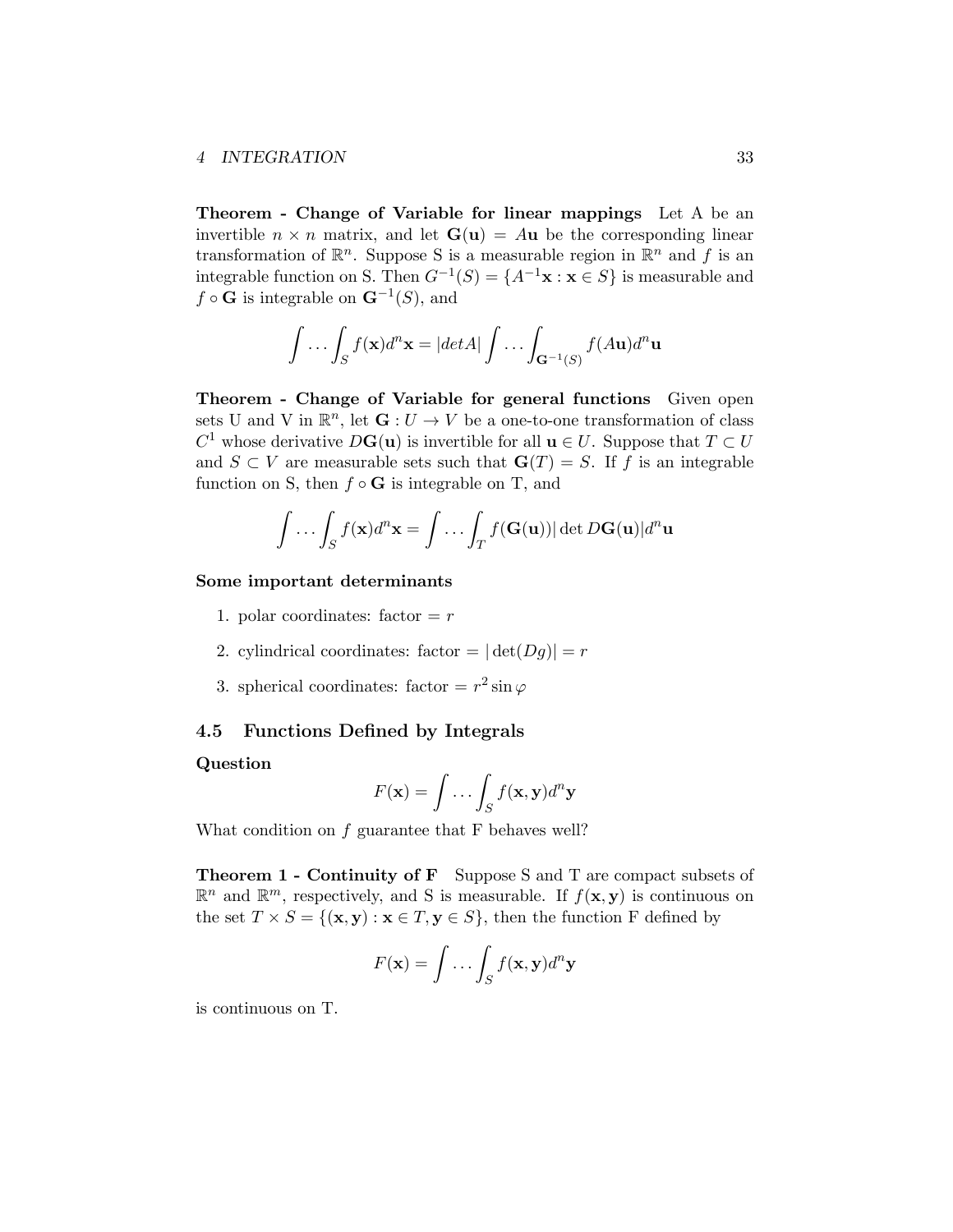**Theorem 2 - Differentiability of F** Suppose  $S \subset \mathbb{R}^n$  is compact and measurable, and  $T \subset \mathbb{R}^m$  is open. If f is a continuous function on  $T \times S$ that is of class  $C^1$  as a function of  $\mathbf{x} \in T$  for each  $\mathbf{y} \in S$ , then the function F defined by

$$
F(\mathbf{x}) = \int \dots \int_S f(\mathbf{x}, \mathbf{y}) d^n \mathbf{y}
$$

is of class  $C^1$  on T, and

$$
\frac{\partial F}{\partial x_j}(\mathbf{x}) = \int \dots \int_S \frac{\partial f}{\partial x_j}(\mathbf{x}, \mathbf{y}) d^n \mathbf{y}(\mathbf{x} \in T)
$$

Remark Situation often occur in which the variable x occurs in the limits of integration as well as the integrand. For simplicity we consider the case where *x* and *y* are scalar variables:

$$
F(x) = \int_{a}^{\varphi(x)} f(x, y) dy(*)
$$

We suppose that f is continuous in x and y and of class  $C^1$  in x for each *y*, and that  $\varphi$  is of class  $C^1$ . If *f* does not depend on *x*, the derivative of F can be computed by the fundamental theorem of calculus together with the chain rule:

$$
\frac{d}{dx}\int_{a}^{\varphi(x)}f(y)fy = f(\varphi(x))\varphi'(x)
$$

For the more general case  $(*)$ , we can differentiate F by combining this result with Theorem 2: Differentiate with respect to each  $x$  in  $(*)$  while treating the others as constants, and add the results

$$
F'(x) = f(\varphi(x))\varphi'(x) + \int_a^{\varphi(x)} \frac{\partial f}{\partial x}(x, y) dy
$$

#### <span id="page-33-0"></span>4.6 Improper Multiple Integrals

There are many situations where one needs to integrate functions over infinite intervals(e.g. half-space or the whole space) or functions that are unbounded near some point in the region of integration.

#### <span id="page-33-1"></span>4.6.1 Bounded Functions on Unbounded Domains

Suppose, for example, that *f* is a continuous function on  $\mathbb{R}^2$  and we wish to define  $\iint_{\mathbb{R}^2} f dA$ . The obvious idea is to set

$$
\iint_{\mathbb{R}^2} f dA = \lim_{r \to \infty} \iint_{S_r} f dA
$$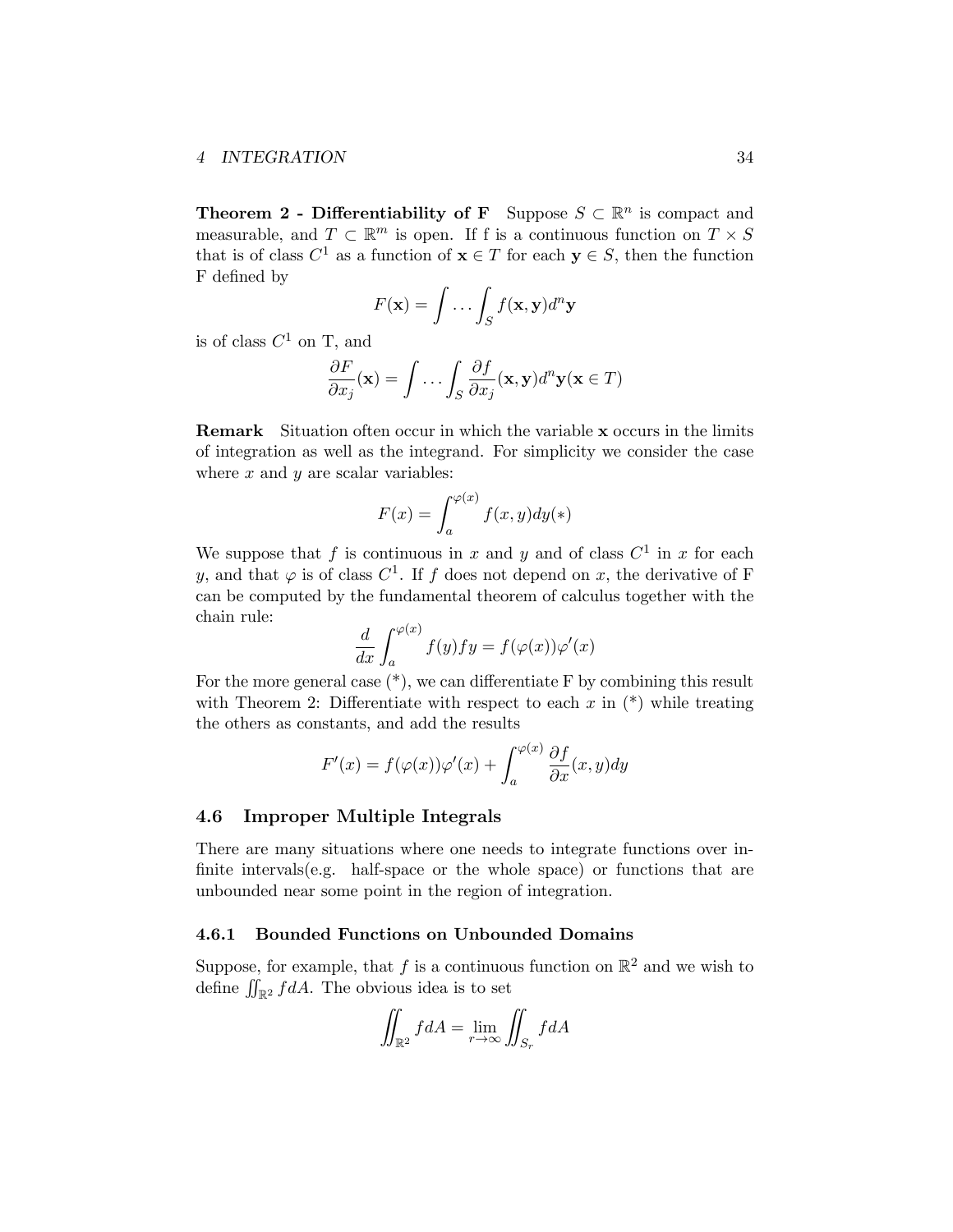where the  $S_r$ 's are a family of measurable sets that fill out  $\mathbb{R}^2$  as  $r \to \infty$ . For example, we could take  $S_r$  to be

- 1. the disc of radius *r* about the origin
- 2. the square of side length *r* centered at the origin
- 3. the rectangle of side lengths  $r$  and  $r^2$  centered at the origin
- 4. the disc of radius  $r$  centered at  $(15, -37)$
- 5. *. . .*

No rationale for choosing one over another and no guarantee that different families  $S_r$  will yield the same limit.

**Definition 1** We will say the **improper integral**  $\int \ldots \int_{\mathbb{R}^n} f(\mathbf{x}) d^n \mathbf{x}$  is absolutely convergent (or sometimes just "the improper integral ex**ists**") if there exists  $L \in \mathbb{R}$  s.t.

 $\forall \varepsilon > 0, \exists R > 0$  such that  $\forall S \subset \mathbb{R}^n$ 

if  $B(R, 0) \subset S$ , then  $| \int \dots \int_S f(\mathbf{x}) d^n \mathbf{x} - L | < \varepsilon$ 

**Theorem 2** Assume that  $f : \mathbb{R}^n \to \mathbb{R}$  is continuous, and that

$$
\lim_{R \to \infty} \int \dots \int_{B(R)} |f(\mathbf{x})| d^n \mathbf{x} =: M \in [0, \infty) \text{ exists.}
$$

Then the improper integral  $\int \ldots \int_{\mathbb{R}^n} f(\mathbf{x}) d^n \mathbf{x}$  is absolutely convergent.

**Corollary 1** Suppose  $f : \mathbb{R}^n \to \mathbb{R}$  is bounded and integrable on any bounded set and satisfies  $|f(\mathbf{x})| \leq C \cdot \frac{1}{\|\mathbf{x}\|^p}$  whenever  $||\mathbf{x}|| > R$ , for some constants  $C, R > 0$ . If  $p > n$  then  $\int \ldots \int_{\mathbb{R}^n} f \, d^n \mathbf{x}$  exists.

*proof:*  $(n=2)$ Suppose there exist a  $p > 2$  such that the hypothesis of the theorem is satisfied. Consider  $B(0, R)$ . Then

$$
\int \ldots \int_{\mathbb{R}^n} f d^n \mathbf{x} = \int \ldots \int_{B(\mathbf{0},R)} f d^n \mathbf{x} + \int \ldots \int_{\mathbb{R}^2 \setminus B(\mathbf{0},R)} f d^n \mathbf{x}
$$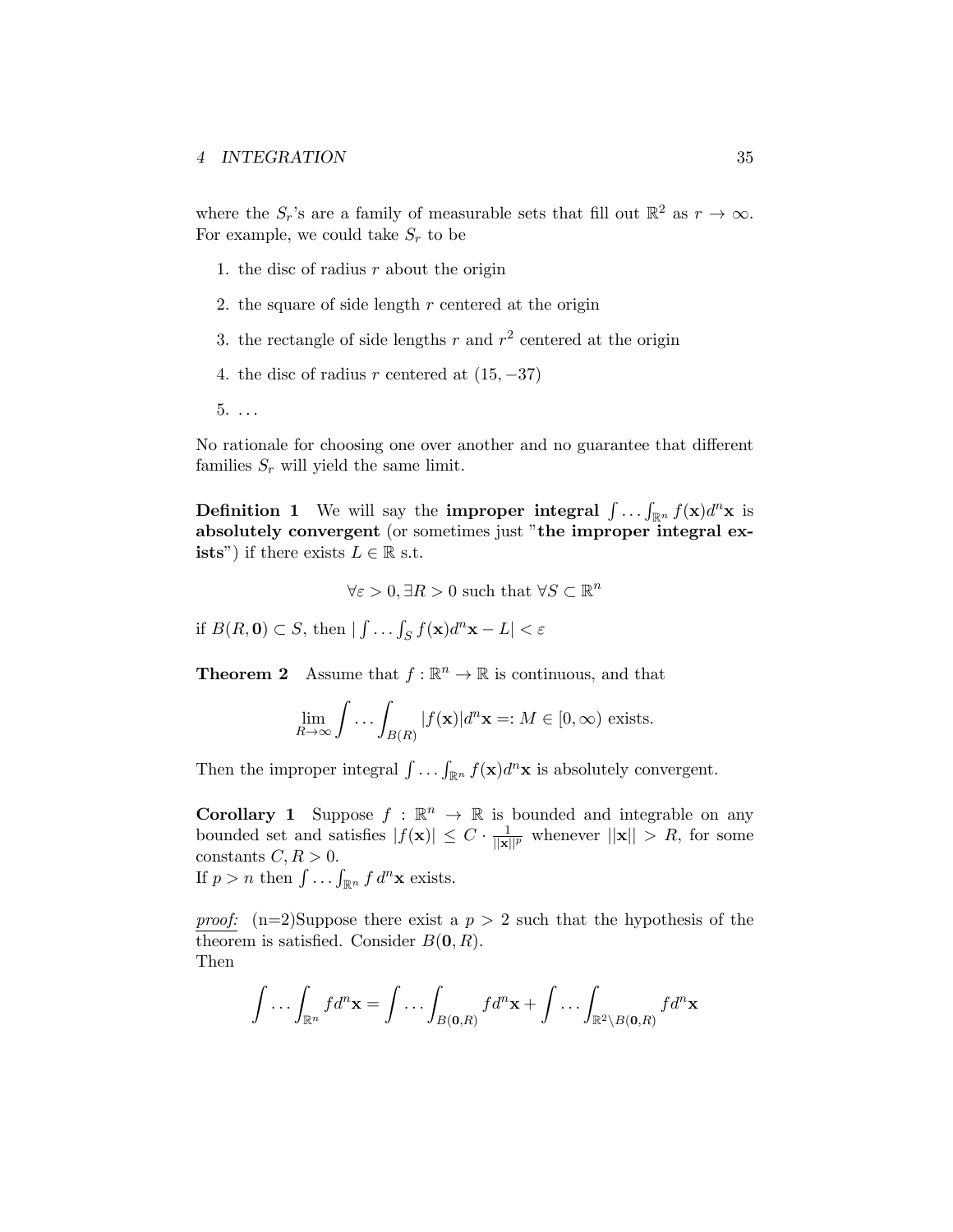### *4 INTEGRATION* 36

(if it exists)

It's sufficient to show both (1) and (2) exist for all  $R > 0$ .

By the hypothesis of the theorem (that *f* is integrable on any bounded set), (1) exists.

Consider (2)

Convert to polar coordinates:

$$
\int \cdots \int_{\mathbb{R}^2 \setminus B(0,R)} f d^n \mathbf{x} = \int_0^{2\pi} \int_R^{\infty} f r dr d\theta
$$
  
\n
$$
\leq \int_0^{2\pi} \int_R^{\infty} |f| r dr d\theta
$$
  
\n
$$
= 2\pi \int_R^{\infty} |f| r dr d\theta
$$
  
\n
$$
\leq 2\pi \int_R^{\infty} C \frac{1}{||\mathbf{x}||^p} r dr
$$
  
\n
$$
= 2\pi \int_R^{\infty} C \frac{1}{r^p} r dr \qquad (||\mathbf{x}|| = r)
$$
  
\n
$$
= 2\pi C \int_R^{\infty} r^{1-p} dr
$$

$$
\lim_{d \to \infty} 2\pi C (d^{1-p} - R^{1-p})
$$

exists iff

$$
p-1>1 \iff p>2
$$

<span id="page-35-0"></span>4.6.2 Unbounded Functions on Bounded Domains

Now let S be a measurable subset of  $\mathbb{R}^n$ , and for a point  $\mathbf{a} \in S^{int}$ , and consider a continuous but unbounded function  $f : S \setminus \{a\} \to \mathbb{R}$ .

Example

$$
f(x) = |\mathbf{x} - \mathbf{a}|^{-p}
$$

for some  $p > 0$ .

 $\blacksquare$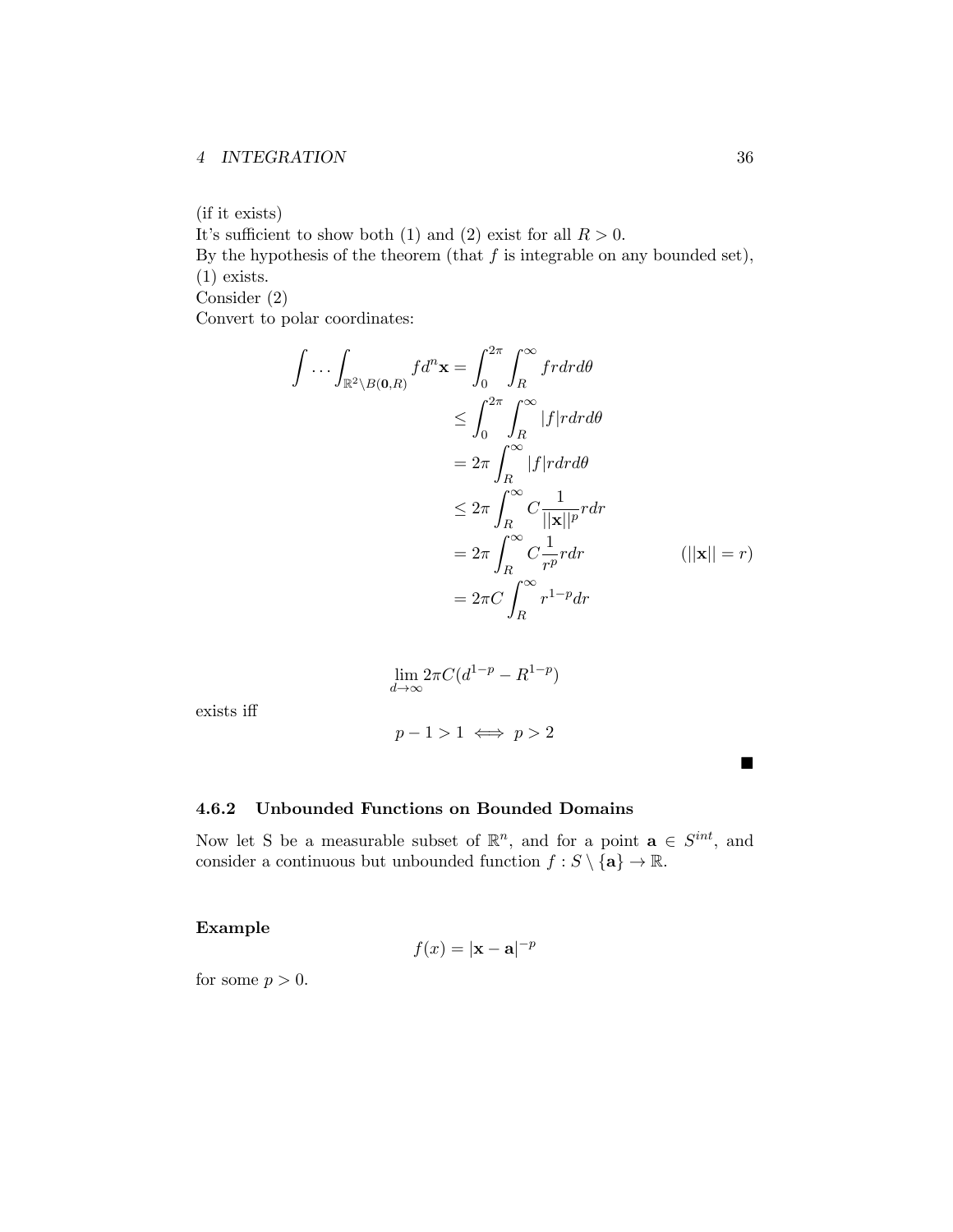**Definition 2** For continuous  $f : S \setminus \{a\} \to \mathbb{R}$ , we say the **improper**  $\int \ldots \int_{S \setminus \{a\}} f(x) d^n x$  is absolutely convergent (or sometimes just "the improper integral exists") if there exists  $L \in \mathbb{R}$  s.t.

 $\forall \varepsilon > 0, \exists r > 0$  such that  $\forall U \subset S$  with  $\mathbf{a} \in U^{int}$ 

if  $U \subset B(r, \mathbf{a})$ , then  $| \int \ldots \int_{S \setminus U} f(\mathbf{x}) d^n \mathbf{x} - L | < \varepsilon$ 

**Theorem 3** Assume that  $f : S \setminus \{a\} \to \mathbb{R}$  is continuous, and that

$$
\lim_{r \to 0} \int \dots \int_{S \setminus B(r, \mathbf{a})} |f(\mathbf{x})| d^n \mathbf{x} \text{ exists (and is finite)}
$$

Then the improper integral  $\int \ldots \int_S f(\mathbf{x}) d^n \mathbf{x}$  is absolutely convergent.

**Corollary 2** Assume that S is a bounded measurable subset of  $\mathbb{R}^n$  that contains the origin, and that  $f : S \setminus \{0\}$  is continuous. If

 $\exists C > 0$  and  $p < n$  such that  $|f(\mathbf{x})| \leq C |\mathbf{x}|^{-p}$ 

for all  $\mathbf{x} \in S \setminus \{0\}$ , then

the improper integral  $\int \ldots \int_S f(\mathbf{x}) d^n \mathbf{x}$  is absolutely convergent.

**Proposition** For  $p > 0$ , define  $f_p$  on  $\mathbb{R}^n \setminus \{0\}$  by  $f_p(\mathbf{x}) = |\mathbf{x}|^{-p}$ . The integral of  $f_p$  over a ball  $\{x : |x| < a\}$  is finite if and only if  $p < n$ ; the integral of  $f_p$  over the complement of a ball,  $\{x : |x| > a\}$ , is finite if and only if  $p > n$ .

## Proposition

$$
\int_{-\infty}^{\infty} e^{-x^2} dx = \sqrt{\pi}
$$

## <span id="page-36-0"></span>5 Vector Calculus

Let **F** be an  $\mathbb{R}^n$ -valued function defined on some subset of  $\mathbb{R}^n$ . In this chapter, we think of such an  $\bf{F}$  as a function that assigns to each point  $\bf{x}$ in its domain a vector  $\mathbf{F}(\mathbf{x})$ , represented pictorially as an arrow based at  $\mathbf{x}$ , and we therefore call it a vector field.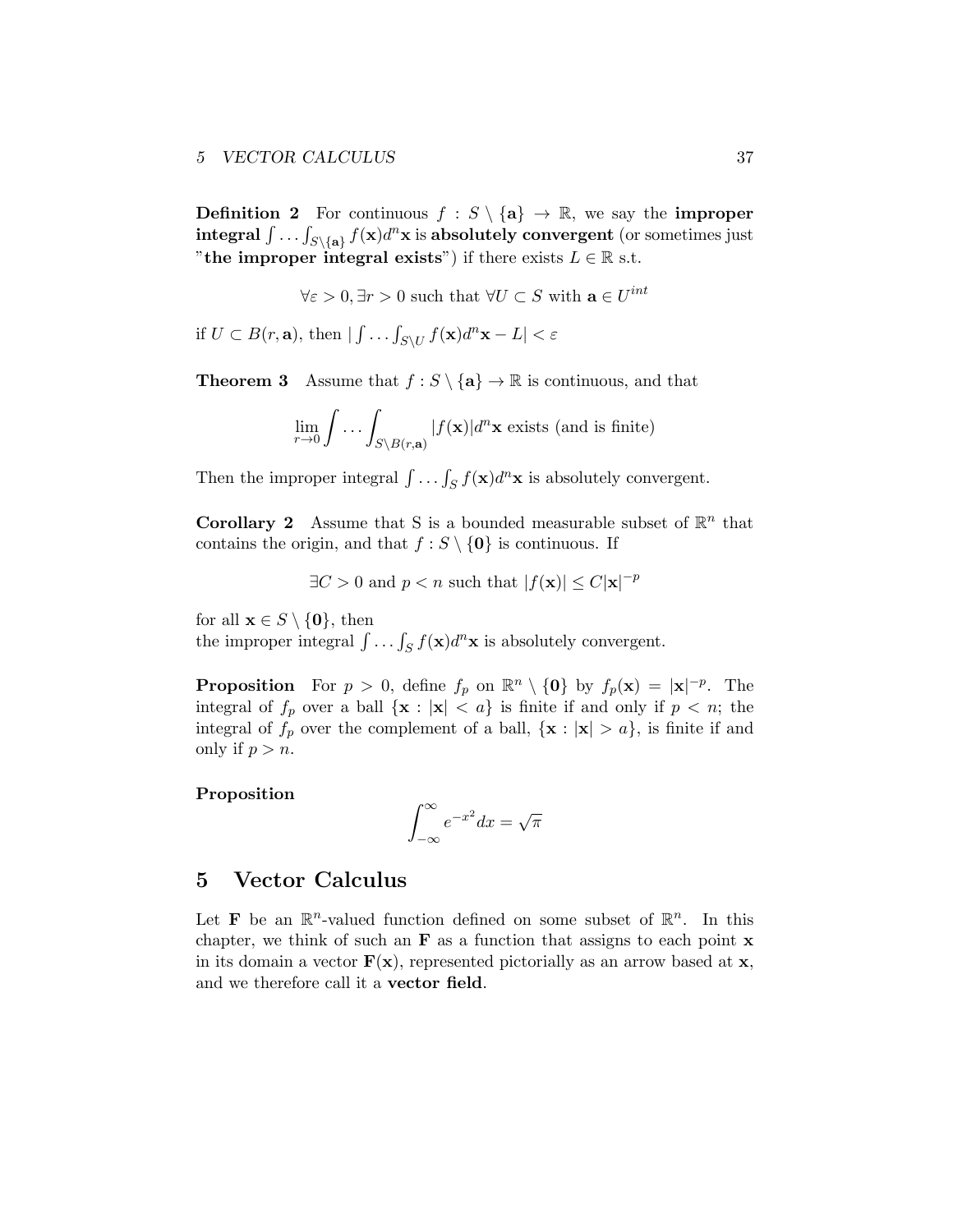#### <span id="page-37-0"></span>5.1 Arc Length and Line Integrals

line integrals: integrals over curves

Given a smooth curve C, hot to compute its length?

Based on the idea of cutting up the curve into many tiny pieces, forming appropriate Riemann sums, and passing to the limit

#### <span id="page-37-1"></span>5.1.1 Differentials on Curve; Arc Length

Suppose C is a smooth curve in  $\mathbb{R}^n$ . We consider two nearby points **x** and  $x + dx$  on the curve; here

$$
d\mathbf{x} = (dx_1, \dots, dx_n)
$$

is the vector difference between the two points, and we imagine it as being infinitely small. We may, however, be more interested in the distance between the two points, traditionally denoted by *ds*, which is

$$
ds = |d\mathbf{x}| = \sqrt{dx_1^2 + \ldots + dx_n^2} (*)
$$

Arc length of  $C =$  result of "adding up all the  $ds's'' = \int_C ds$ 

To give these differentials a precise meaning that can be used for calculations, the best procedure is to paramatrize the curve. Thus, we assume that C is given by parametric equations  $\mathbf{x} = \mathbf{g}(t)$ ,  $a \le t \le b$ , where **g** is of class  $C^1$  and  $\mathbf{g}'(t) \neq \mathbf{0}$ . Then the neighboring points **x** and **x** + *d***x** are given by  $\mathbf{g}(t)$  and  $\mathbf{g}(t+dt)$ , so

$$
d\mathbf{x} = \mathbf{g}(t + dt) - \mathbf{g}(t) = \mathbf{g}'(t)dt = (\frac{dx_1}{dt}, \dots, \frac{dx_n}{dt})dt
$$

Moreover,

$$
|d\mathbf{x}| = |\mathbf{g}'(t)|dt = \sqrt{(\frac{dx_1}{dt})^2 + \ldots + (\frac{dx_n}{dt})^2}dt
$$

which is just what one gets by formally multiplying and dividing the expression on the right of (\*) by *dt*

Integration of the vector increments *d*x just gives the total vector increment, that is, the vector difference between the initial and final points on the curve:

$$
\int_C d\mathbf{x} = \int_a^b \mathbf{g}'(t)dt = \mathbf{g}(b) - \mathbf{g}(a)
$$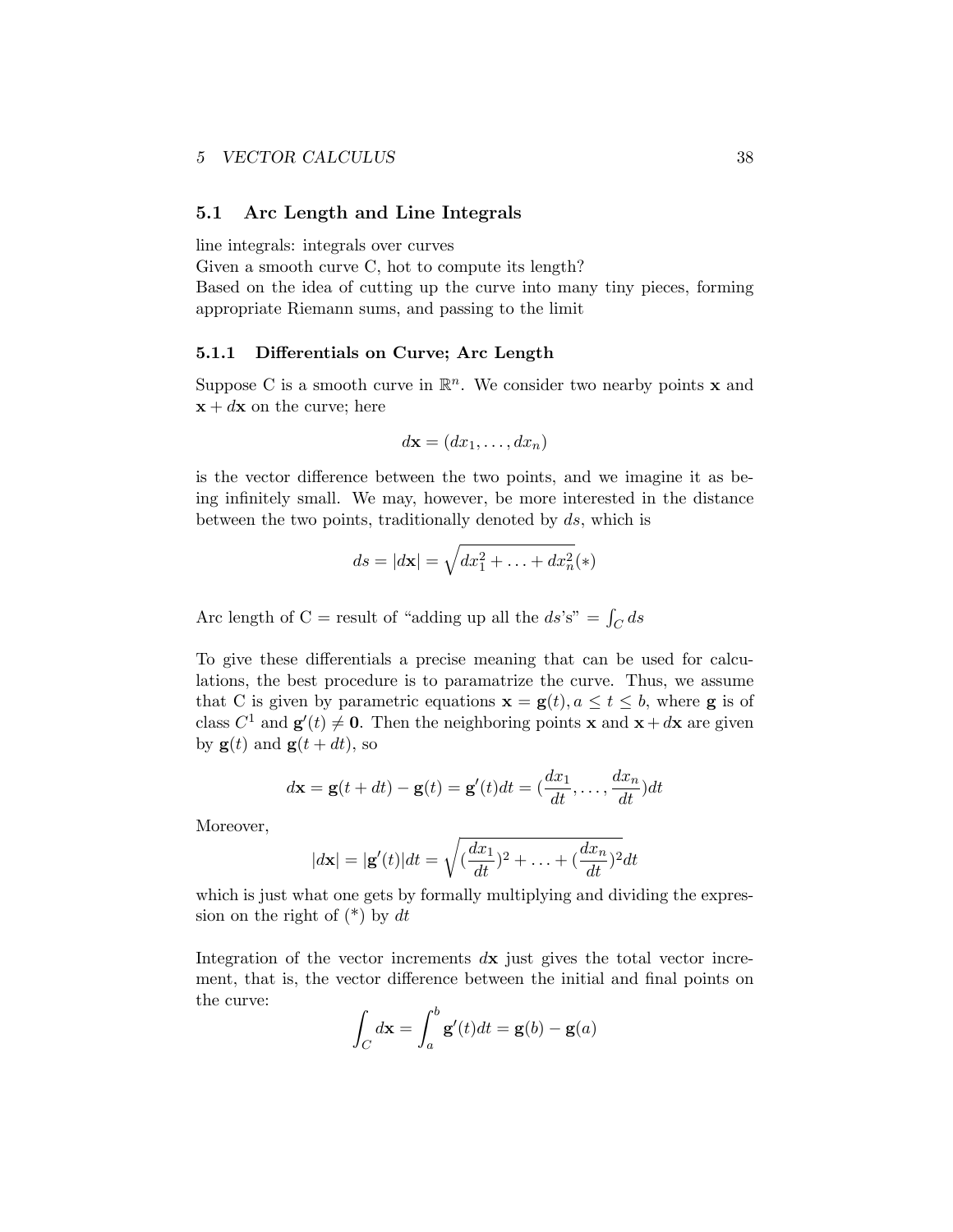Definition of arc length for a smooth curve *ds* is the *arc length* of the bit of curve between  $d\mathbf{x}$  and  $\mathbf{x} + d\mathbf{x}$ . Adding these up gives the total arc length of the curve

Arc length = 
$$
\int_C ds = \int_a^b |\mathbf{g}'(t)| dt
$$

Notes The arc length and the vector difference between the two endpoints of the curve should not depend on the particular parametrization we use. The issue here is that a parametrization  $\mathbf{x} = \mathbf{g}(t)$  determines an **orientation** for the curve C, that is, a determination of which direction along the curve is "forward" (the direction in which the point  $g(t)$  moves as t increases) and which direction is "backward".

#### <span id="page-38-0"></span>5.1.2 Line Integrals of Scalar Functions

Definition of Piecewise Smoothness of a Function The function g :  $[a, b] \to \mathbb{R}^n$  is called **piecewise smooth** if

- 1. It is continuous
- 2. Its derivative exists and is continuous except perhaps at finitely many points  $t_j$ , at which the one-sided limits  $\lim_{t \to t_j \pm}$  $\mathbf{g}'(t)$  exist.

Line Integrals of Scalar Functions If *f* is a continuous function whose domain includes a smooth (or piecewise smooth) curve C in  $\mathbb{R}^n$ , we can integrate *f* over the curve, taking the differential in the integral to be the element of arc length *ds*. Thus, if C is parametrized by  $\mathbf{x} = \mathbf{g}(t), a \le t \le b$ , we define

$$
\int_C f ds = \int_a^b f(\mathbf{g}(t)) |\mathbf{g}'(t)| dt
$$

This is independent of the parametrization and the orientation.

#### Definition of Average of *f* over *C*

Average of *f* over 
$$
C = \frac{\int_C f ds}{\int_C ds}
$$

integral of *f* over  $C = (\text{arclength of } C) \times (\text{average of } f \text{ over } C)$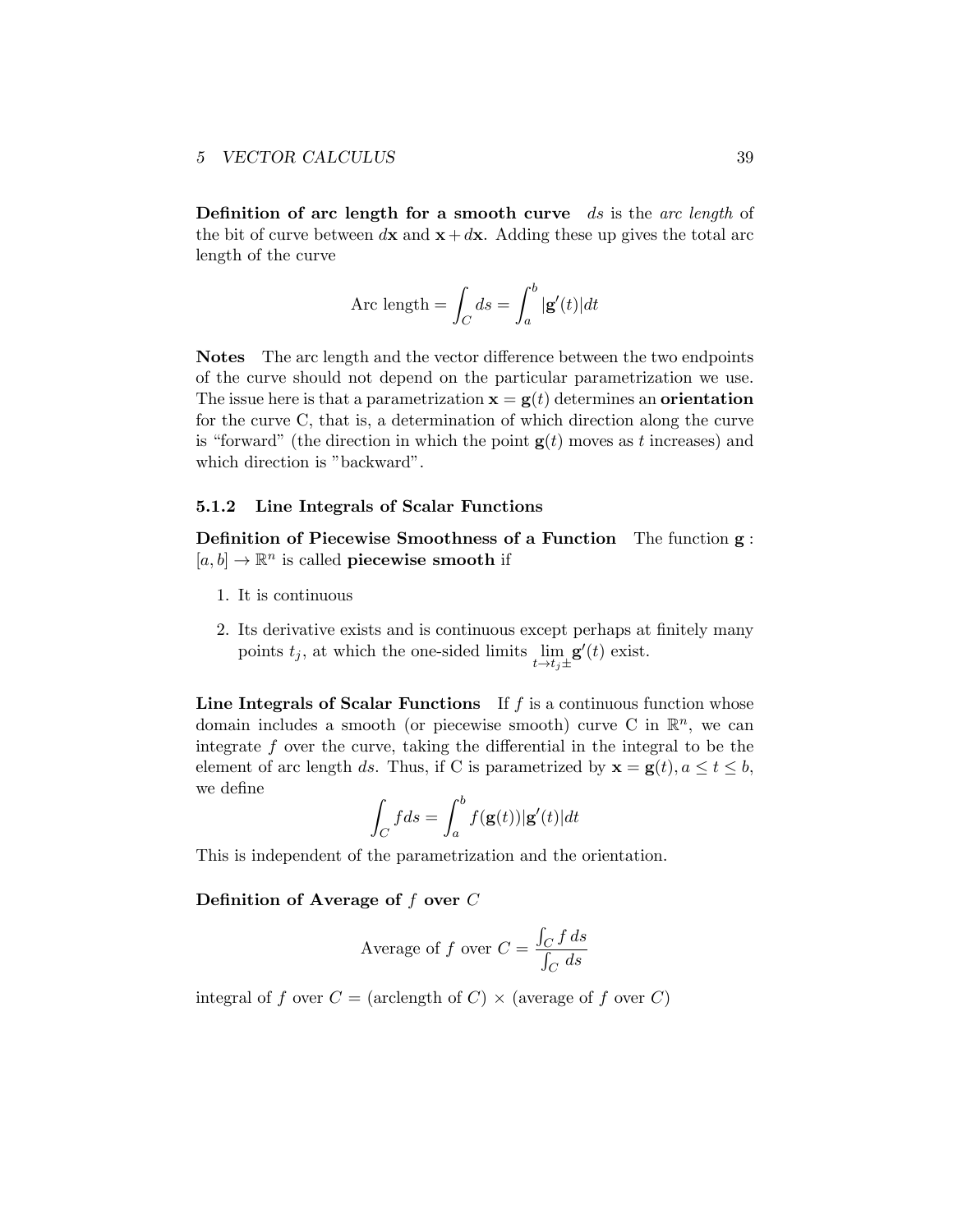#### <span id="page-39-0"></span>5.1.3 Rectifiable Curves

Let *C* be a curve in  $\mathbb{R}^n$  parametrized by injection  $\mathbf{g} : [a, b] \to \mathbb{R}^n$  such that  $g'(t) \neq 0$ . Let  $P = \{t_0, \ldots, t_J\}$  be any partition of [*a, b*]. The length of *C* may be approximated by the sum of the lengths of the line segments connecting  $\mathbf{g}(t_{j-1})$  to  $\mathbf{g}(t_j)$  for  $j = 1, \ldots, J$ :

$$
L_P(C) := \sum_{j=1}^J |\mathbf{g}(t_j) - \mathbf{g}(t_{j-1})|
$$

We say that C is rectifiable if

 ${L_P(C) : P$  is a partition of [*a, b*]*}* is bounded

and in this case, we define

arclength of 
$$
C := L(C) := \sup\{L_P(C) : P \text{ is a partition of } [a, b]\}
$$

**Theorem** If  $\mathbf{g}: [a, b] \to \mathbb{R}^n$  is  $C^1$ , then

$$
L(C) = \int_{a}^{b} |\mathbf{g}'(t)| dt
$$

#### <span id="page-39-1"></span>5.1.4 The Line Integral of a Vector Field

Vector-Valued Line Integrals of Vector Fields We can define the integral of an  $\mathbb{R}^m$ -valued function over a curve in  $\mathbb{R}^n$ , simply by integrating each component separately; that is, if  $\mathbf{F} = (F_1, \ldots, F_m)$ , then  $\int_C \mathbf{F} ds =$  $(\int_C F_1 ds, \ldots, \int_C F_m ds)$ 

Scalar-Valued Line Integrals for Vector Fields If C is a smooth (or piecewise smooth) curve in  $\mathbb{R}^n$  and **F** is a continuous vector field defined on some neighborhood of C in  $\mathbb{R}^n$ , the **line integral** of **F** over C is

$$
\int_C \mathbf{F} \cdot d\mathbf{x} = \int_C (F_1 dx_1 + F_2 dx_2 + \dots + F_n dx_n)
$$

That is, if C is described parametrically by  $\mathbf{x} = \mathbf{g}(t)$ ,  $a \le t \le b$ , then

$$
\int_C \mathbf{F} \cdot d\mathbf{x} = \int_a^b \mathbf{F}(\mathbf{g}(t)) \cdot \mathbf{g}'(t) dt
$$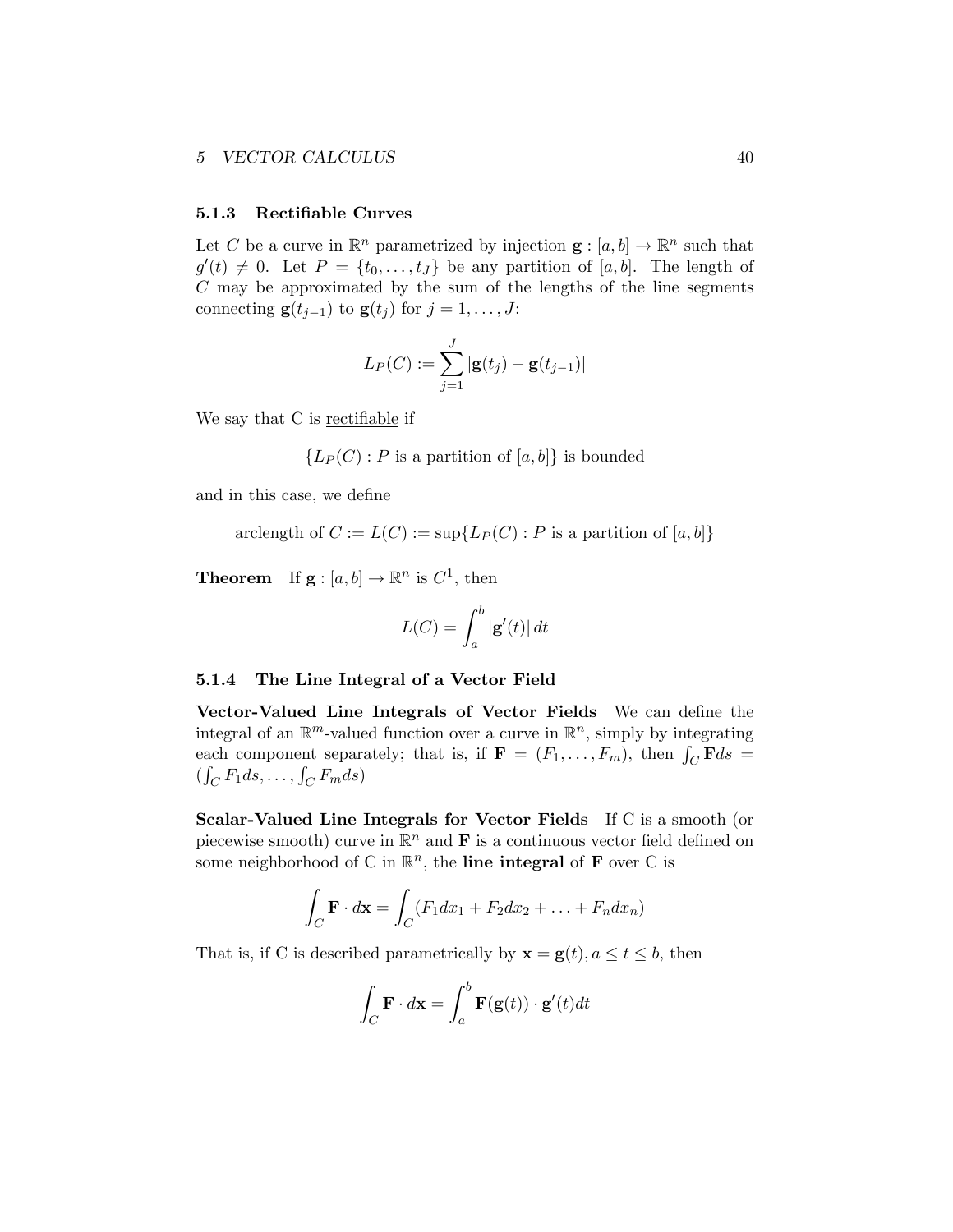**Proposition** The line integral  $\int_C \mathbf{F} \cdot d\mathbf{x}$  is independent of the parametrization *as long as the orientation is unchanged.*

#### <span id="page-40-0"></span>5.1.5 Tangential Component

**Definition of unit tangent vector** Since we have assumed that  $\mathbf{g}'(t) \neq 0$ 0, it makes sense to define  $\mathbf{t}(\mathbf{g}(t)) := \frac{\mathbf{g}'(t)}{|\mathbf{g}'(t)|}$  $\frac{g(t)}{g'(t)}$ , which is the <u>unit tangent vector</u> to the curve  $C$  at  $\mathbf{g}(t)$ , pointing to the direction given by the orientation.

#### Definition of tangential component

$$
F_{tang}(\mathbf{x}) := \mathbf{F}(\mathbf{x}) \cdot \mathbf{t}(\mathbf{x})
$$

Interpretation of line integral of a vector field using F*tang*

$$
\int_C \mathbf{F} \cdot d\mathbf{x} = \int_a^b \mathbf{F}(\mathbf{g}(t)) \cdot \left(\frac{\mathbf{g}'(t)}{|\mathbf{g}'(t)|}\right) |\mathbf{g}'(t)| dt = \int_C F_{tang} ds
$$

We can interpret  $\int_C \mathbf{F} \cdot d\mathbf{x}$  as the scalar integral of the tangential component of F over the curve *C*.

## <span id="page-40-1"></span>5.1.6 Fundamental Theorem of Line Integrals

If *C* is a curve that starts at  $\mathbf{p} \in \mathbb{R}^n$  and ends at  $\mathbf{q} \in \mathbb{R}^n$ , then

$$
\int_C \nabla \mathbf{f} \cdot d\mathbf{x} = \mathbf{f}(\mathbf{g}(b)) - \mathbf{f}(\mathbf{g}(a))
$$

where  $g(a) = p$  and  $g(b) = q$  and the line integral around any closed path is 0.

## <span id="page-40-2"></span>5.2 Green's Theorem

"The integral of something over the boundary of a region equals the integral of something else over the region itself."

Let  $R \subset \mathbb{R}^2$  be a region such that  $R = \overline{R^{int}}$ . Assume that R is bounded. We say that ∂*R* is piecewise smooth if:

$$
\partial R = \bigcup_{i=1}^{n} C_i \text{ with } C_i \text{ being smooth, } \forall i
$$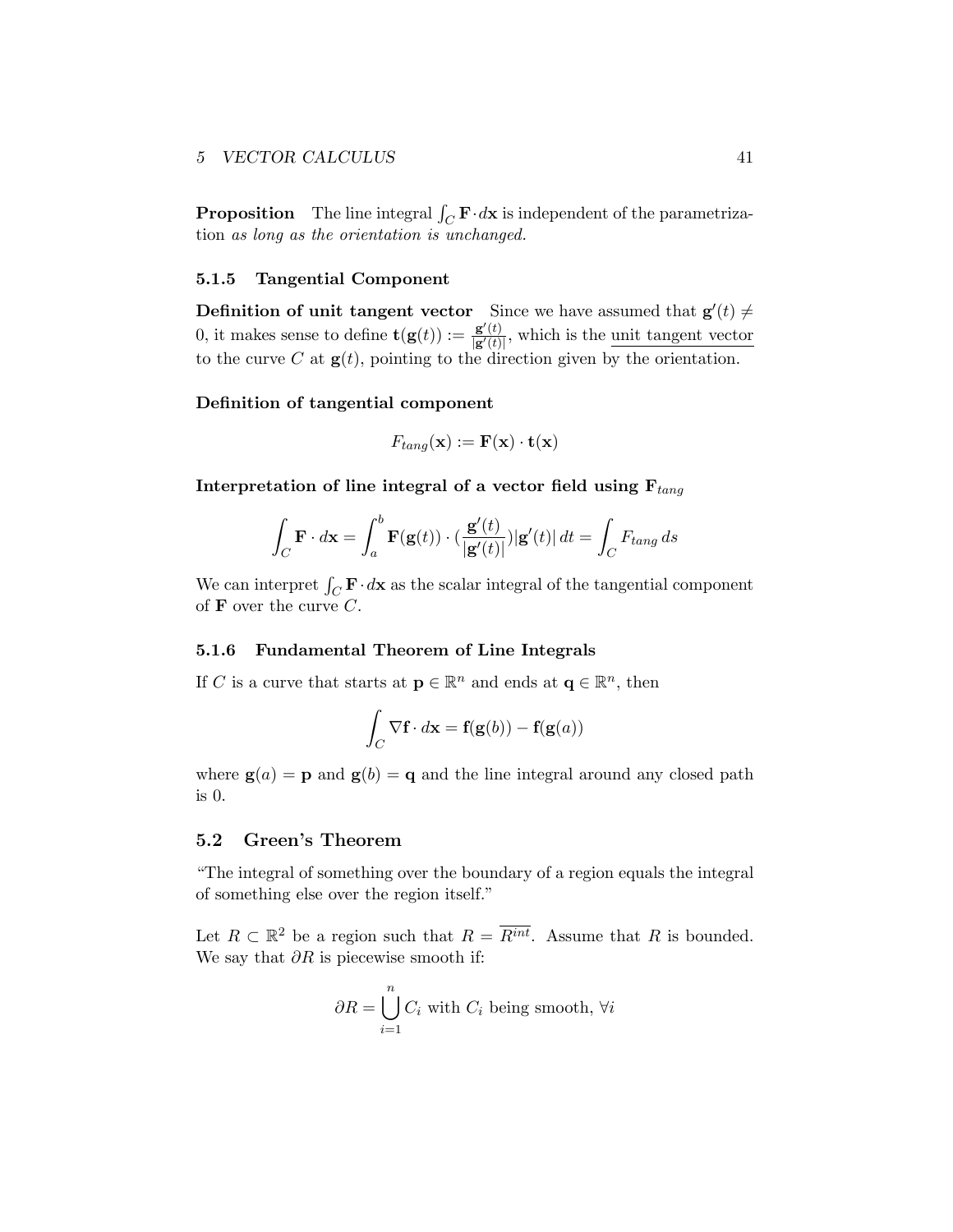**Simple-Closed curve.** A Jordan Simple-Closed curve is a curve in  $\mathbb{R}^2$ that is closed and non-self-overlapping. Such curve divides the region of  $\mathbb{R}^2$ into to portions: those that are inside this curve, and those that are outside. More precisely, a simple closed curve is one that can be parametrized by a continuous map  $\mathbf{x} = \mathbf{g}(t), a \le t \le b$ , such that  $\mathbf{g}(a) = \mathbf{g}(b)$  but  $\mathbf{g}(s) \ne$  $g(t)$  unless  $\{s, t\} = \{a, b\}$ 

Positive/ Natural Orientation The positive orientation on ∂*S* is the orientation on each of the closed curves that make up the boundary such that the region S is on the *left* with respect to the positive direction on the curve

**Regular Region** A compact set in  $\mathbb{R}^n$  that is the closure of its interior.

Statement of the Green's Theorem - Textbook Version Suppose S is a regular region in R<sup>2</sup> with piecewise smooth boundary ∂*S*. Suppose also that **F** is a vector field of class  $C^1$  on  $\overline{S}$ . Then

$$
\int_{\partial S} \mathbf{F} \cdot d\mathbf{x} = \iint_{S} (\frac{\partial F_2}{\partial x_1} - \frac{\partial F_1}{\partial x_2}) dA
$$

In the more common notation, if we set  $\mathbf{F} = (P, Q)$  and  $\mathbf{x} = (x, y)$ ,

$$
\int_{\partial S} P dx + Q dy = \iint_{S} (\frac{\partial Q}{\partial x} - \frac{\partial P}{\partial y}) dA
$$

The sum of line integrals over all curves that make up ∂*S*

Statement of the Green's Theorem - E.Knight's Version Let *C* be a positively oriented, piece-wise smooth, simple closed curve in a plane, and let *D* be the region bounded by *C*. If  $L(\cdot)$  and  $M(\cdot)$  are functions of  $(x, y)$  defined on an open region containing D and have continuous partial derivatives there, then

$$
\oint_C (Ldx + Mdy) = \iint_D \left(\frac{\partial M}{\partial x} - \frac{\partial L}{\partial y}\right) dxdy
$$

where the path of integration along *C* is anticlockwise.

#### Notes

1. Green's Theorem implies that

$$
\int_{\partial S} x \, dy = -\int_{\partial S} y \, dx = \int_{\partial S} \frac{1}{2} (x \, dy - y \, dx) = \iint_{S} 1 \, dA = area(S)
$$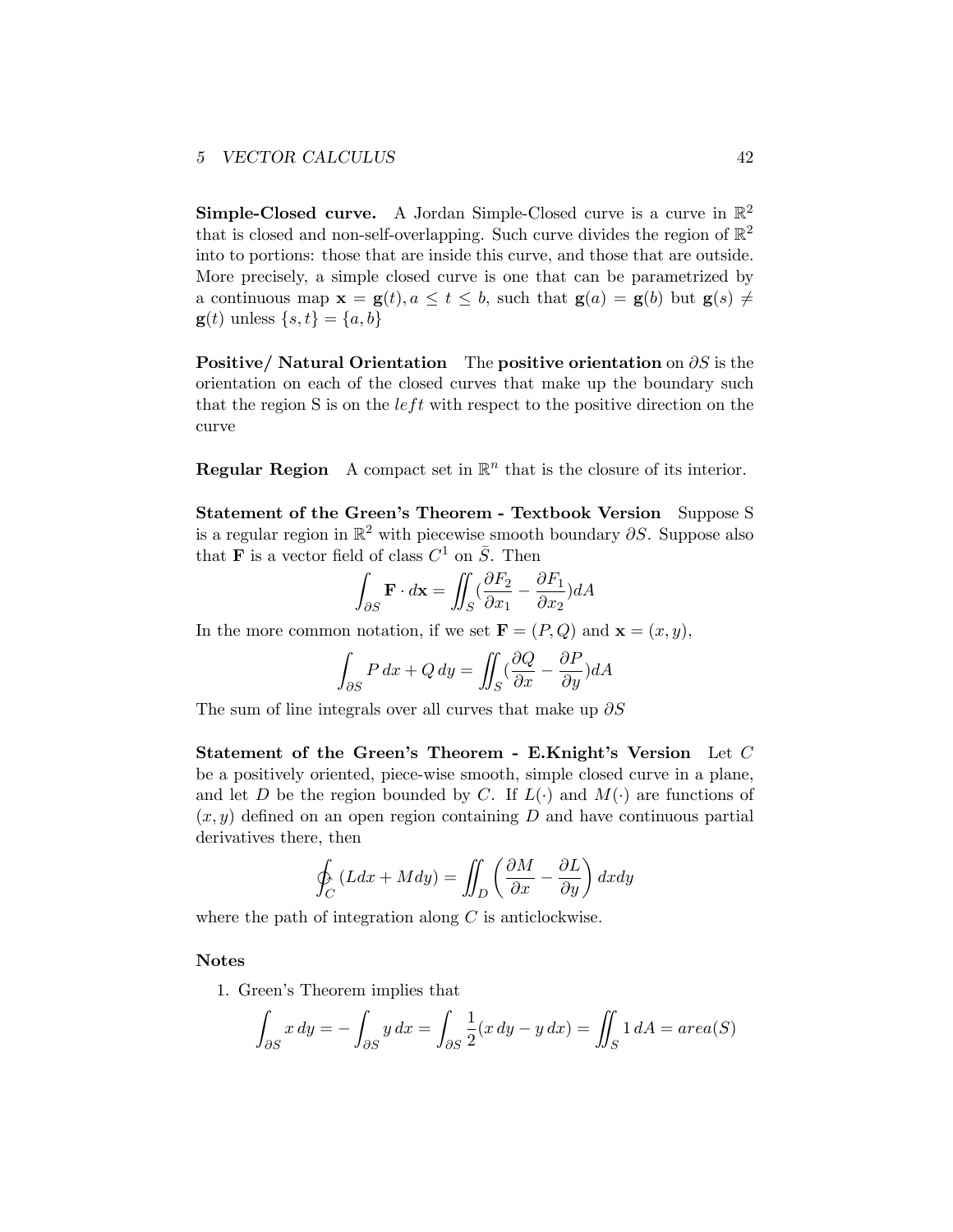**Reformulation of Green's Theorem** Let  $S \subset \mathbb{R}^2$  be a regular domain with piecewise smooth boundary. If **F** is a  $C^1$  vector field defined on an open set that contained S, then

$$
\iint_{S} \left( \frac{\partial F_1}{\partial x} + \frac{\partial F_2}{\partial y} \right) dA = \int_{\partial S} \mathbf{F} \cdot \mathbf{n} \, ds
$$

where  $\mathbf{n}(t) = (t_2, -t_1) \perp \partial S$ .

#### <span id="page-42-0"></span>5.3 Surface Integrals

#### <span id="page-42-1"></span>5.3.1 Surface Area and Surface Integrals

On a curve the orientation is a matter of deciding which direction along a curve is "positive"; on a surface it is a matter of deciding which side of the surface is the "positive" side.

Not every surface can be oriented. Counterexample: Mobius band However, if a surface forms part of the boundary of a regular region in  $\mathbb{R}^3$ , it is always orientable, and the positive normal vector is defined to be the one pointing out of the region.

#### Element of Area

$$
dA = |\frac{\partial \mathbf{G}}{\partial u} \times \frac{\partial \mathbf{G}}{\partial v}| du dv
$$

Area for a parametrized surface If R is a measurable subset of W in the *uv*-plane and  $\mathbf{G}(R)$  is the corresponding region in the surface S,

Area of 
$$
\mathbf{G}(R) = \iint_R \left| \frac{\partial \mathbf{G}}{\partial u} \times \frac{\partial \mathbf{G}}{\partial v} \right| du dv
$$

Surface Integrals of scalar Functions If S admits a parametrization  $\mathbf{x} = \mathbf{G}(u, v)$  with  $(u, v) \in W$ , where W is tacitly assumed to be measurable,

$$
\iint_{S} f dA = \iint_{W} f(\mathbf{G}(u, v)) |\frac{\partial \mathbf{G}}{\partial u} \times \frac{\partial \mathbf{G}}{\partial v}| du dv
$$

If S is the graph of a function  $z = \varphi(x, y), (x, y) \in W$ , the result is

$$
\iint_S f \, dA = \iint_W f(x, y, \varphi(x, y)) \sqrt{1 + (\partial_x \varphi)^2 + (\partial_y \varphi)^2} \, dx \, dy
$$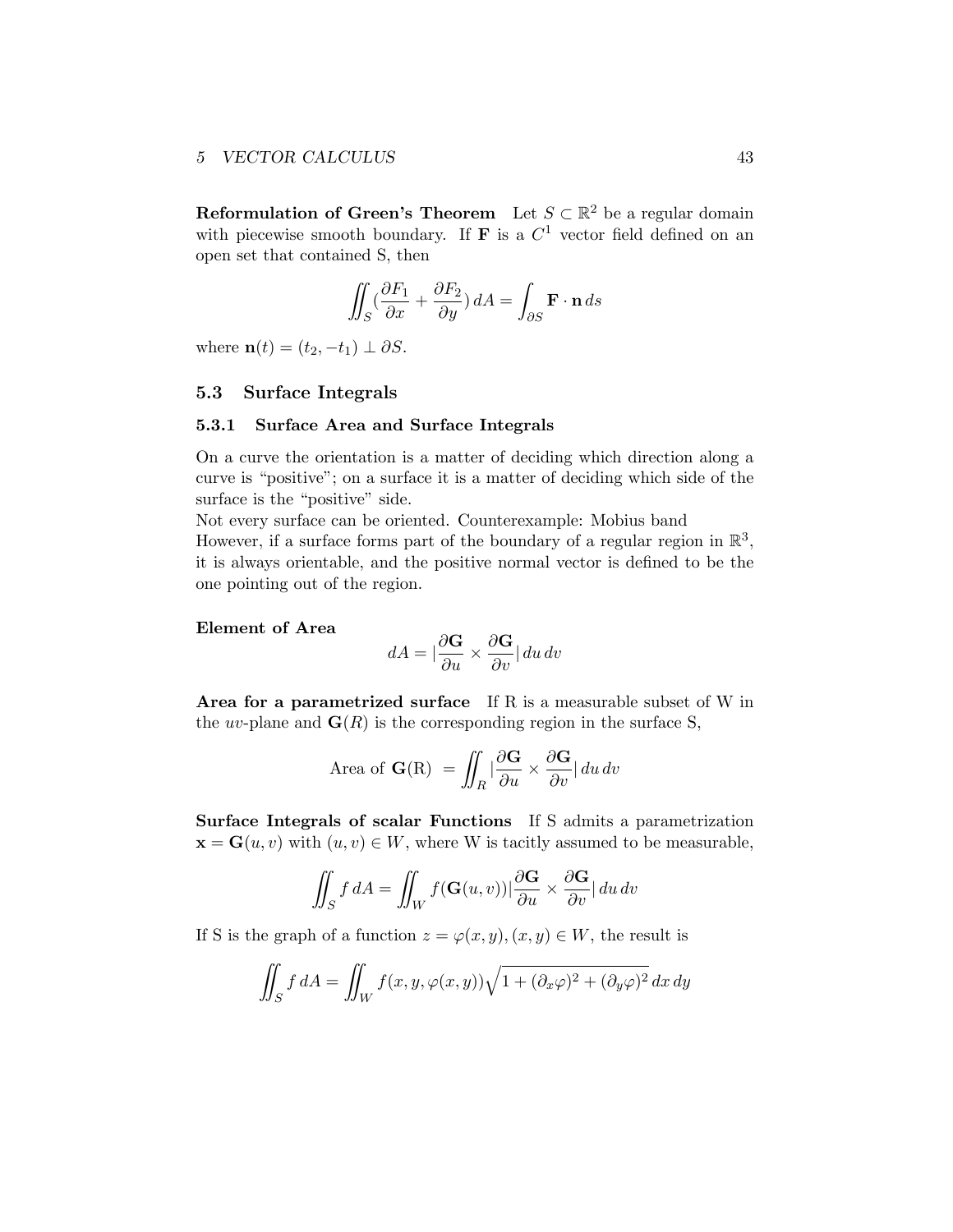Surface Integrals of Vector Fields It is natural to regard the vector  $(\partial_u \mathbf{G} \times \partial_v \mathbf{G}) du dv$  itself as a "vector element of area" for S: its magnitude gives the area of a small bit of S, and its direction, namely the normal direction to S, specifies how that bit is oriented in space. That is, we have

$$
(\frac{\partial \mathbf{G}}{\partial u} \times \frac{\partial \mathbf{G}}{\partial v}) du dv = \mathbf{n} dA
$$

where **n** is a unit normal vector to the surface S.

*dA* is independent of the parametrization, and clearly so is n up to a factor of *±*1 (using a different parametrization might result in replacing n by −n. Suppose S is a surface with a specified orientation, and  $\bf{F}$  is a continuous vector field defined on a neighborhood of S. The surface integral of F over S is defined to be

$$
\iint_{S} \mathbf{F} \cdot \mathbf{n} \, dA
$$

Thus, if S is parametrized by  $\mathbf{x} = \mathbf{G}(u, v), (u, v) \in W$ , we have

$$
\iint_{S} \mathbf{F} \cdot \mathbf{n} dA = \iint_{W} \mathbf{F}(\mathbf{G}(u, v)) \cdot (\frac{\partial \mathbf{G}}{\partial u} \times \frac{\partial \mathbf{G}}{\partial v}) du dv
$$

#### <span id="page-43-0"></span>5.3.2 Normal Component

**Definition of Unit Normal Vector** Since  $\frac{\partial \mathbf{G}}{\partial u} \times \frac{\partial \mathbf{G}}{\partial v}$  is orthogonal to *S*,

$$
\frac{\frac{\partial \mathbf{G}}{\partial u} \times \frac{\partial \mathbf{G}}{\partial v}}{|\frac{\partial \mathbf{G}}{\partial u} \times \frac{\partial \mathbf{G}}{\partial v}|} \text{ and } -\frac{\frac{\partial \mathbf{G}}{\partial u} \times \frac{\partial \mathbf{G}}{\partial v}}{|\frac{\partial \mathbf{G}}{\partial u} \times \frac{\partial \mathbf{G}}{\partial v}|}
$$

are unit normal vectors to *S*. Therefore, we write  $\mathbf{n}(\mathbf{G}(\mathbf{u})) := \frac{\partial \mathbf{G}}{\partial u} \times \frac{\partial \mathbf{G}}{\partial v} \overline{\partial}_{\overline{v}}}$ . With this notation,

$$
\iint_{S} \mathbf{F} \cdot \mathbf{n} dA = \iint_{R} \mathbf{F}(\mathbf{G}(\mathbf{u})) \cdot (\frac{\partial \mathbf{G}}{\partial u} \times \frac{\partial \mathbf{G}}{\partial v}) du dv
$$
  
= 
$$
\iint_{R} \mathbf{F}(\mathbf{G}(\mathbf{u})) \cdot \mathbf{n}(\mathbf{G}(\mathbf{u})) |\frac{\partial \mathbf{G}}{\partial u} \times \frac{\partial \mathbf{G}}{\partial v}| du dv
$$
  
= surface integral of the scalar function (**F** · **n**) over *S*

#### <span id="page-43-1"></span>5.4 Vector Derivatives

$$
\nabla = (\partial_1, \dots, \partial_n)
$$
  
grad  $f = \nabla f = (\partial_1 f, \dots, \partial_n f)$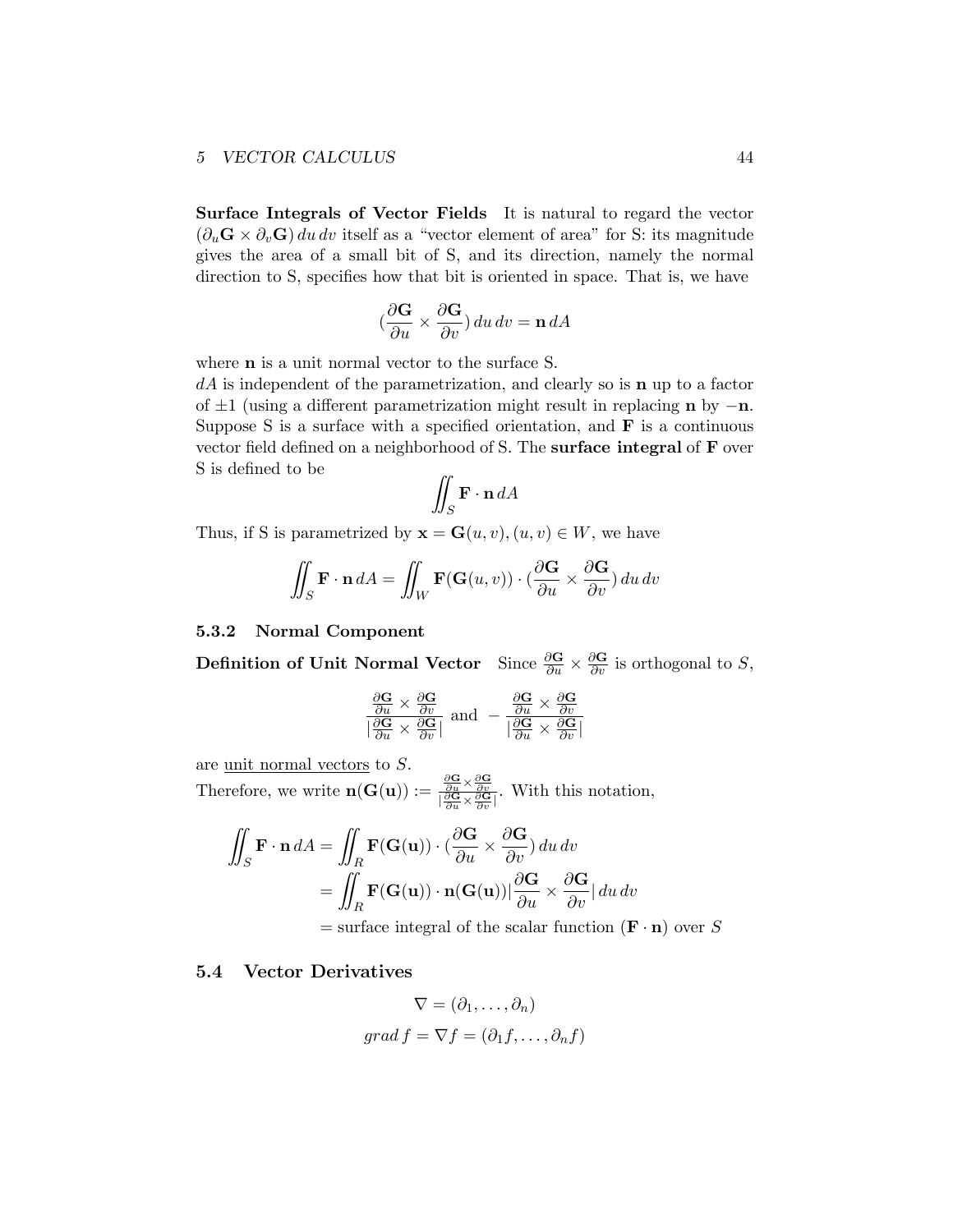$$
div \mathbf{F} = \nabla \cdot \mathbf{F} = \partial_1 F_1 + \ldots + \partial_n F_n
$$

Suppose  $n = 3$ . If **F** is a  $C^1$  vector field on an open subset of  $\mathbb{R}^3$ , the **curl** of  $\bf{F}$  is the vector field defined by

$$
curl \mathbf{F} = \nabla \times \mathbf{F} = (\partial_2 F_3 - \partial_3 F_2)\mathbf{i} + (\partial_3 F_1 - \partial_1 F_3)\mathbf{j} + (\partial_1 F_2 - \partial_2 F_1)\mathbf{k}
$$

#### Product Rules

| $grad(fg) = f gradg + g grad f$                                                                                                                                                                    | (3) |
|----------------------------------------------------------------------------------------------------------------------------------------------------------------------------------------------------|-----|
| $grad(\mathbf{F} \cdot \mathbf{G}) = (\mathbf{F} \cdot \nabla)\mathbf{G} \times (curl \mathbf{G}) + (curl \mathbf{G}) + (\mathbf{G} \cdot \nabla)\mathbf{F} + \mathbf{G} \times (curl \mathbf{F})$ |     |
|                                                                                                                                                                                                    | (4) |
| $curl(f\mathbf{G}) = f curl\mathbf{G} + (grad f) \times \mathbf{G}$                                                                                                                                | (5) |
| $curl(\mathbf{F} \times \mathbf{G}) = (\mathbf{G} \cdot \nabla)\mathbf{F} + (div \mathbf{G})\mathbf{F} - (\mathbf{F} \cdot \nabla)\mathbf{G} - (div \mathbf{F})\mathbf{G}$                         | (6) |
| $div(f\mathbf{G}) = f \, div \mathbf{G} + (grad f) \cdot \mathbf{G}$                                                                                                                               | (7) |
| $div(\mathbf{F} \times \mathbf{G}) = \mathbf{G} \cdot (curl \, \mathbf{F}) - \mathbf{F} \cdot (curl \, \mathbf{G})$                                                                                | (8) |

## Combined Operations

$$
curl(grad f) = (\partial_2 \partial_3 f - \partial_3 \partial_2 f)\mathbf{i} + (\partial_3 \partial_1 f - \partial_1 \partial_3 f)\mathbf{j} + (\partial_1 \partial_2 f - \partial_2 \partial_1 f)\mathbf{k} = \mathbf{0}
$$
\n
$$
div(curl \mathbf{F}) = \partial_1(\partial_2 F_3 - \partial_3 F_2) + \partial_2(\partial_3 F_1 - \partial_1 F_3) + \partial_3(\partial_1 F_2 - \partial_2 F_1) = 0
$$
\n
$$
(10)
$$
\n(11)

## Laplacian

$$
\nabla^2 f = \Delta f = div(grad f) = \partial_1^2 f + \dots + \partial_n^2 f
$$

Other two combinations together yield the Laplacian for vector fields in  $\mathbb{R}^3$ :

$$
grad(div \mathbf{F}) - curl(curl \mathbf{F}) = \nabla^2 \mathbf{F} = (\nabla^2 F_1)\mathbf{i} + (\nabla^2 F_2)\mathbf{j} + (\nabla^2 F_3)\mathbf{k}
$$

## <span id="page-44-0"></span>5.5 The Divergence Theorem

The 3-dimensional analogue of Green's theorem; Relates surface integrals over the boundary of a regular region in  $\mathbb{R}^3$  to volume integrals over the region itself; valid for regions with piece-wise smooth boundaries.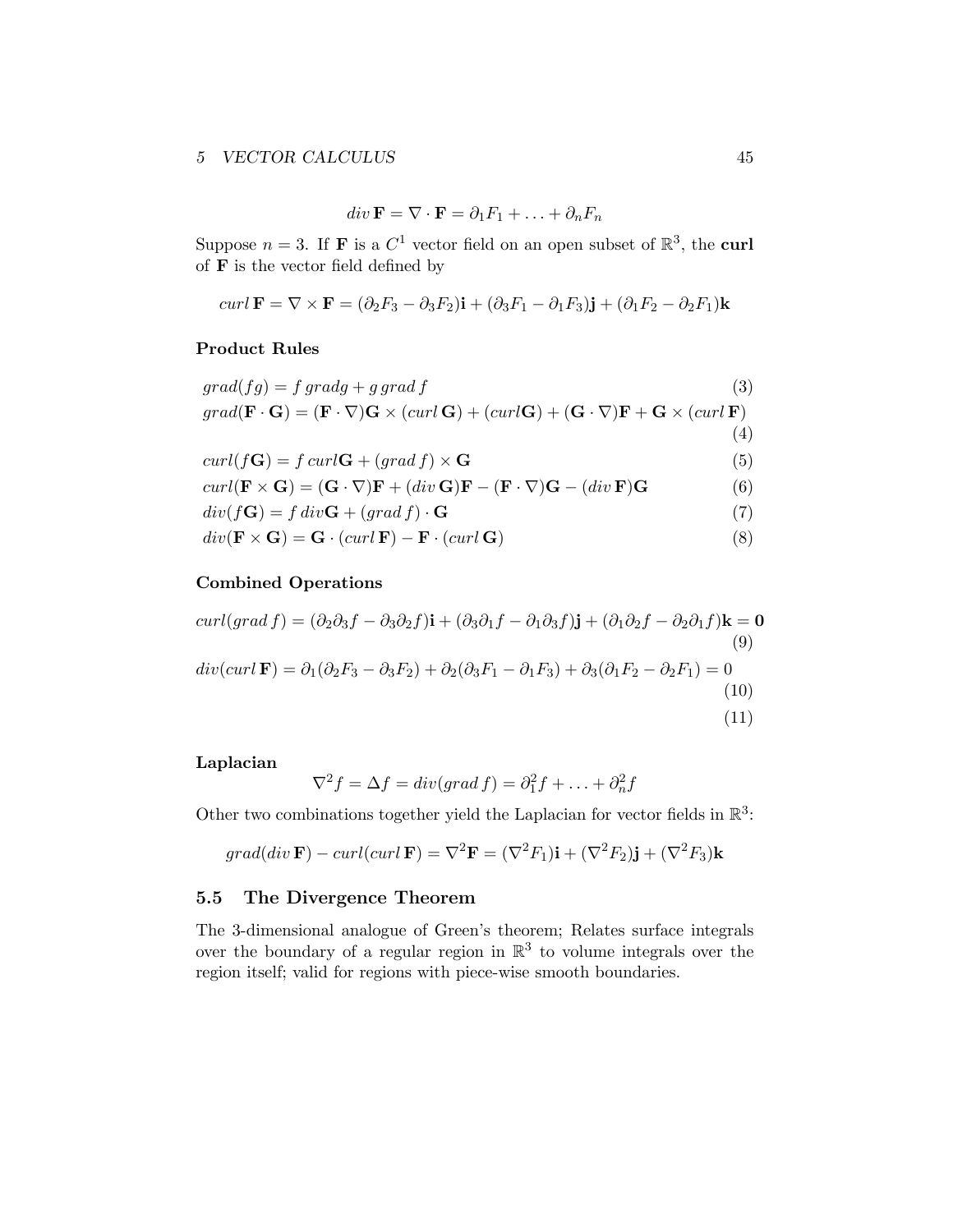The Divergence Theorem Suppose R is a regular region in  $\mathbb{R}^3$  with piecewise smooth boundary ∂*R*, oriented so that the positive normal points out of R. Suppose also that **F** is a vector field of class  $C^1$  on R. Then

$$
\iint_{\partial R} \mathbf{F} \cdot \mathbf{n} \, dA = \iiint_R \operatorname{div} \mathbf{F} \, dV
$$

*proof:*

Begin by considering a class of simple regions. We say that R is *xy*-simple if it has the form

$$
R = \{(x, y, z) : (x, y) \in W, \varphi_1(x, y) \le z \le \varphi_2(x, y)\}
$$

where W is a regular region in the *xy*-plane and  $\varphi_1$  and  $\varphi_2$  are piecewise smooth functions on W. We define the notions of *yz*-simple and *xz*-simple similarly, and we say that R is simple if it is *xy*-simple, *yz*-simple and *xz*simple. Next, show  $\iint_{\partial R} F_3 \mathbf{k} \cdot \mathbf{n} dA = \iint_R \partial_3 F_3 dV$ The proof for  $F_1 i$  and  $F_2 j$  is the same.

It now follows that the divergence theorem is valid for regions that can be cut up into finitely many simple regions  $R_1, \ldots, R_k$ 

#### <span id="page-45-0"></span>5.5.1 Geometric Interpretation of div

Suppose Fis a  $C^1$  vector field on some open set containing the point  $a$ . For  $r > 0$ , let  $B_r$  be the ball of radius  $r$  about **a**. If  $r$  is very small, the average value of  $div\mathbf{F}(\mathbf{x})$  on the ball  $B_r$  is very nearly equal to  $div\mathbf{F}(\mathbf{a})$ . Therefore, by the divergence theorem,

$$
div\mathbf{F}(\mathbf{a}) \approx \frac{3}{4\pi r^3} \iiint_{B_r} div\mathbf{F} dV = \frac{3}{4\pi r^3} \iint_{\partial B_r} \mathbf{F} \cdot \mathbf{n} dA
$$

This approximation becomes better and better as  $r \to 0$ , and hence

$$
div\mathbf{F}(\mathbf{a}) = \lim_{r \to 0} \frac{3}{4\pi r^3} \iint_{|\mathbf{x} - \mathbf{a}| = r} \mathbf{F} \cdot \mathbf{n} \, dA
$$

The flux of **F** across  $\partial B_r$  from the inside  $(B_r)$  to the outside (the complement of  $B_r$ )

Corollary (Green's Formulas) Suppose R is a regular region in  $\mathbb{R}^3$ with piecewise smooth boundary, and  $\overrightarrow{f}$  and  $\overrightarrow{g}$  are functions of class  $C^2$  on  $\bar{R}$ . Then

$$
\iint_{\partial R} f \nabla g \cdot \mathbf{n} \, dA = \iint_{R} (\nabla f \cdot \nabla g + f \nabla^2 g) dV
$$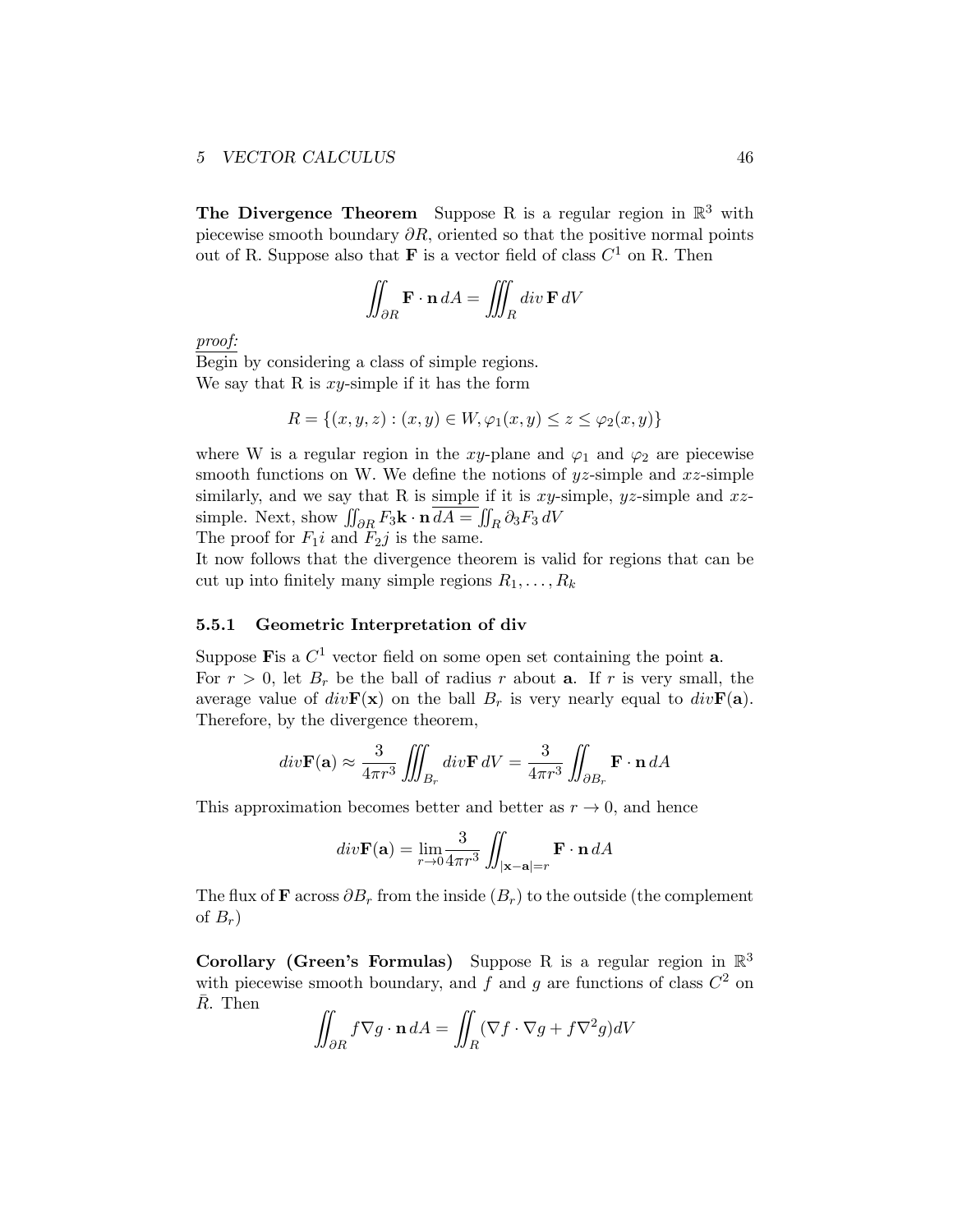$$
\iint_{\partial R} (f \nabla g - g \nabla f) \cdot \mathbf{n} dA = \iint_{R} (f \nabla^2 g - g \nabla^2 f) dV
$$

The directional derivative  $\nabla f \cdot \mathbf{n}$  that occurs in these formulas is called the outward normal derivative of *f* on  $\partial R$  and is often denoted by  $\frac{\partial f}{\partial n}$ .

#### <span id="page-46-0"></span>5.6 Stokes's Theorem

"the generalization of Green's theorem in which the plane is replaced by a curved surface"

**Statement of Stokes's Theorem** Suppose  $S_0$  is a smooth surface in  $\mathbb{R}^3$ , and S is a region in  $S_0$  bounded by a piecewise curve  $\partial S$ . Assume S has an orientation given by **n** and  $\partial S$  is positively oriented with respect to this orientation.

Let **F** be a  $C^1$  vector field defined on some neighborhood of S in  $\mathbb{R}^3$ . Then

$$
\int_{\partial S} \mathbf{F} \cdot d\mathbf{x} = \iint_{S} (curl \, \mathbf{F}) \cdot \mathbf{n} \, dA
$$

**Special case** If S is a region in the *xy*-plane, then  $\mathbf{n} = \mathbf{k} = (0,0,1);$ moreover,  $\mathbf{F} \cdot d\mathbf{x}$  involves only the *x*- and *y*-components of  $\mathbf{F}$ , i.e.,  $F_1$  and  $F_2$ , and  $(curl\mathbf{F}) \cdot \mathbf{n} = \partial_1 F_2 - \partial_2 F_1$ . Hence Stokes's theorem reduces to Green's theorem in this case.

**Note** A closed curve in  $\mathbb{R}^3$  is the boundary of infinitely many surfaces in  $\mathbb{R}^3$ . Stokes's theorem says that if C is a closed curve in  $\mathbb{R}^3$  and S is any oriented surfaced bounded by C, then

$$
\int_{\partial S} \mathbf{F} \cdot d\mathbf{x} = \iint_{S} (curl \, \mathbf{F}) \cdot \mathbf{n} \, dA
$$

for any  $C^1$  vector field **F**, provided that the orientations on C and S are compatible.

Example Use Stokes's Theorem twice to let the complicated integral vanish

**Definition of a closed surface** A piecewise smooth surface  $S$  in  $\mathbb{R}^3$  is closed if there exist subsets  $S_1, S_2$  such that  $\partial S_1 = \partial S_2 = S_1 \cap S_2$ , and ∂*S*<sub>1</sub>,∂*S*<sub>2</sub> have opposite orientations.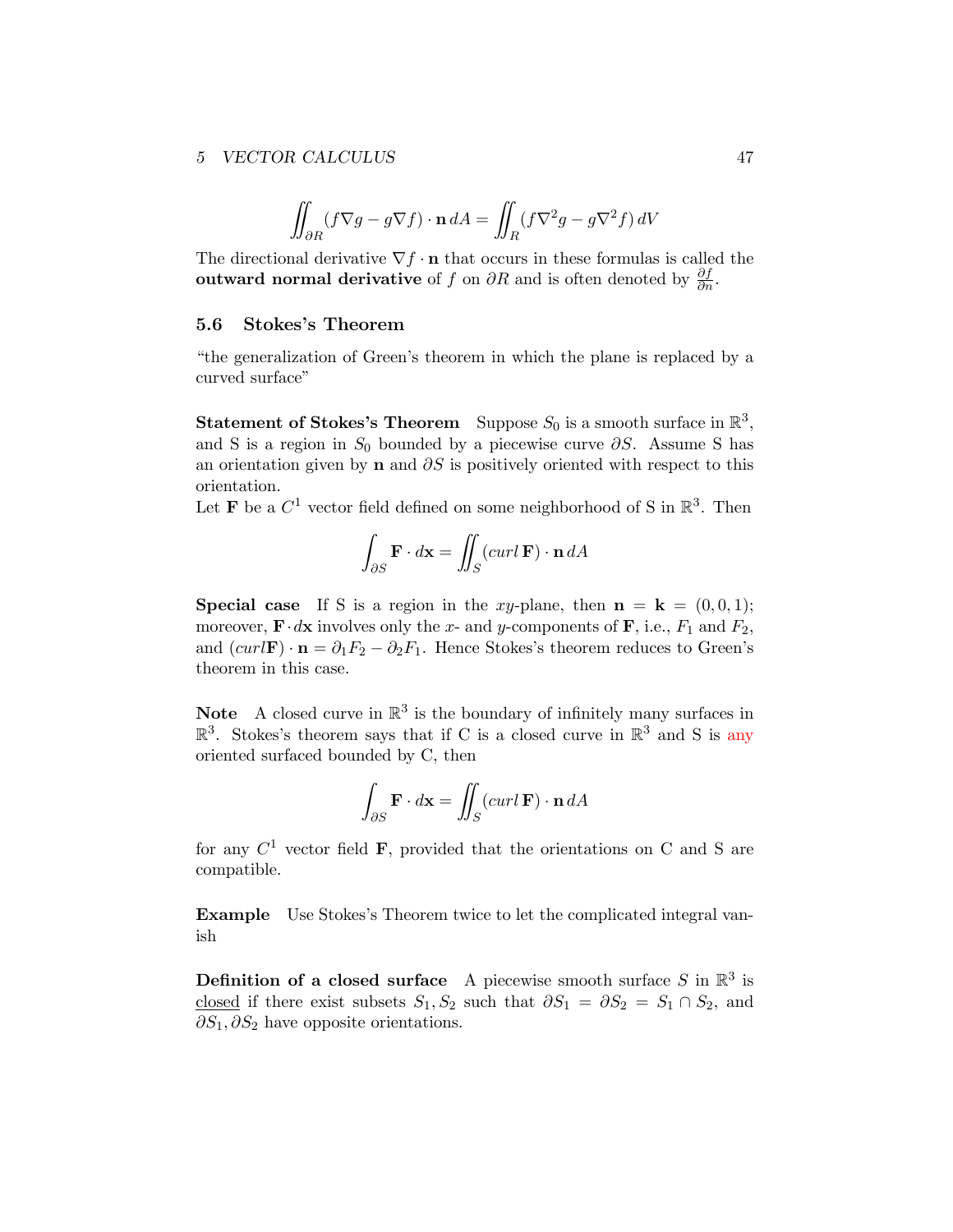**Remark** One can check that if  $R \subset \mathbb{R}^3$  is a regular region with piecewise smooth boundary, then  $S := \partial R$  is a closed surface.

**Corollary** If S is a closed surface (i.e., a surface with no boundary) in  $\mathbb{R}^3$ with unit outward normal **n**, and **F** is a  $C<sup>1</sup>$  vector field on S, then

$$
\iint_{S} (curl \, \mathbf{F}) \cdot \mathbf{n} \, dA = 0
$$

*proof:*

If  $\overline{F}$  is differentiable on the region R inside S, this follows from the divergence theorem since  $div(curl \mathbf{F}) = 0$  for any **F** More generally, draw a simple closed curve C in S that divides S into two regular regions  $S_1$  and  $S_2$ , and we have

$$
\iint_{S} (curl \mathbf{F}) \cdot \mathbf{n} dA = \iint_{S_1} (curl \mathbf{F}) \cdot \mathbf{n} dA + \iint_{S_2} (curl \mathbf{F}) \cdot \mathbf{n} dA
$$

On the other hand, if we give C the orientation compatible with *S*1, Stokes's theorem gives

$$
\iint_{S} (curl \mathbf{F}) \cdot \mathbf{n} dA = \int_{C} \mathbf{F} \cdot d\mathbf{x} = -\iint_{S_2} (curl \mathbf{F}) \cdot \mathbf{n} dA
$$

Hence the terms on the right cancel.

#### <span id="page-47-0"></span>5.6.1 Moving the Surface

It follows immediately from Stokes' Theorem that if *S* and *S*′ are two (oriented) surfaces such that  $\partial S = \partial S'$  (with the same orientation), then

$$
\iint_{S} curl \mathbf{F} \cdot \mathbf{n} dA = \int_{\partial S} \mathbf{F} \cdot d\mathbf{x} = \int_{\partial S'} \mathbf{F} \cdot d\mathbf{x} = \iint_{S'} curl \mathbf{F} \cdot \mathbf{n} dA
$$

This means that to evaluate an integral

$$
\int_{S} curl \mathbf{F} \cdot \mathbf{n} dA
$$

we can *move the surface* to a (suitable and simpler) new surface *S*′ .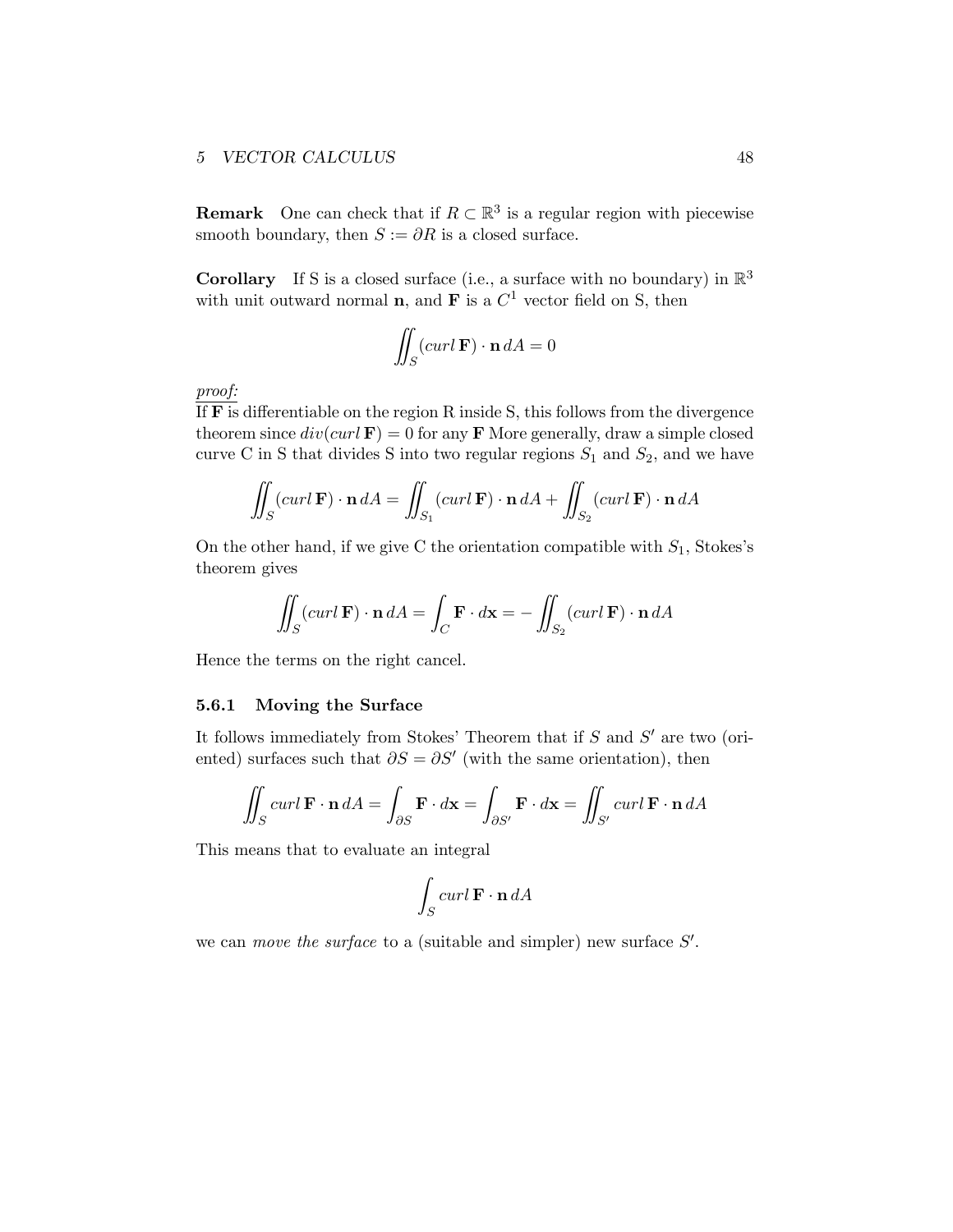#### <span id="page-48-0"></span>5.6.2 Geometric Interpretation of Curl

Suppose Fis a  $C^1$  vector field on some open set containing the point **a**. Fix a unit vector u.

Let  $D_{\epsilon}$  be the disc of radius  $\epsilon$  centered at **a** in the plane perpendicular to u, oriented so that u is the positive normal for  $D_{\epsilon}$ .

As  $\epsilon \to 0$ , the average value of  $(curl\mathbf{F}) \cdot \mathbf{u}$  over  $D_{\epsilon}$  approaches its value at **a**:

$$
(curl \mathbf{F}(\mathbf{a})) \cdot \mathbf{u} = \lim_{\epsilon \to 0} \frac{1}{\pi \epsilon^2} \iint_{D_{\epsilon}} (curl \mathbf{F}) \cdot \mathbf{u} \, dA
$$

Since **u** is the normal to  $D_{\epsilon}$ , Stokes's theorem gives

$$
(curl \mathbf{F}(\mathbf{a})) \cdot \mathbf{u} = \lim_{\epsilon \to 0} \frac{1}{\pi \epsilon^2} \int_{C_{\epsilon}} \mathbf{F} \cdot d\mathbf{x}
$$

where  $C_{\epsilon}$  is the circle of radius  $\epsilon$  about **a** in the plane perpendicular to **u**, traversed counterclockwise as viewed from the side on which u lies.

Think of **F** as a force field,  $\int_{C_{\epsilon}} \mathbf{F} \cdot d\mathbf{x}$  is the work done by **F** on a particle that moves around  $C_{\epsilon}$ . Thus  $\left(\frac{curl \mathbf{F}(\mathbf{a})\right) \cdot \mathbf{u}}$  represents the tendency of the force **F** to push the particle around  $C_{\epsilon}$ .

#### <span id="page-48-1"></span>5.7 Vector Fields That Are Gradients or Curls

"Inverse" question of computing *grad f* or *curl* F:

• does there exist some function  $f$  such that  $\mathbf{G} = grad f$ ? If so, can we find *f*?

• does there exist some vector field **F** such that  $G = \text{curl } F$ ? If so, can we find F?

#### <span id="page-48-2"></span>5.7.1 Vector Field that are Gradients

Proposition Suppose G is a continuous vector field on an open set R in  $\mathbb{R}^n$ . The following 3 conditions are equivalent:

- 1. There exists a function  $f: U \to \mathbb{R}$  of class  $C^1$  such that  $\mathbf{G} = \nabla f$
- 2. If *C*<sup>1</sup> and *C*<sup>2</sup> are any two oriented curves in R with the same initial point and the same final point, then  $\int_{C_1} \mathbf{G} \cdot d\mathbf{x} = \int_{C_2} \mathbf{G} \cdot d\mathbf{x}$
- 3. If C is any closed curve in R,  $\int_C \mathbf{G} \cdot d\mathbf{x} = 0$

*proof:* see textbook p258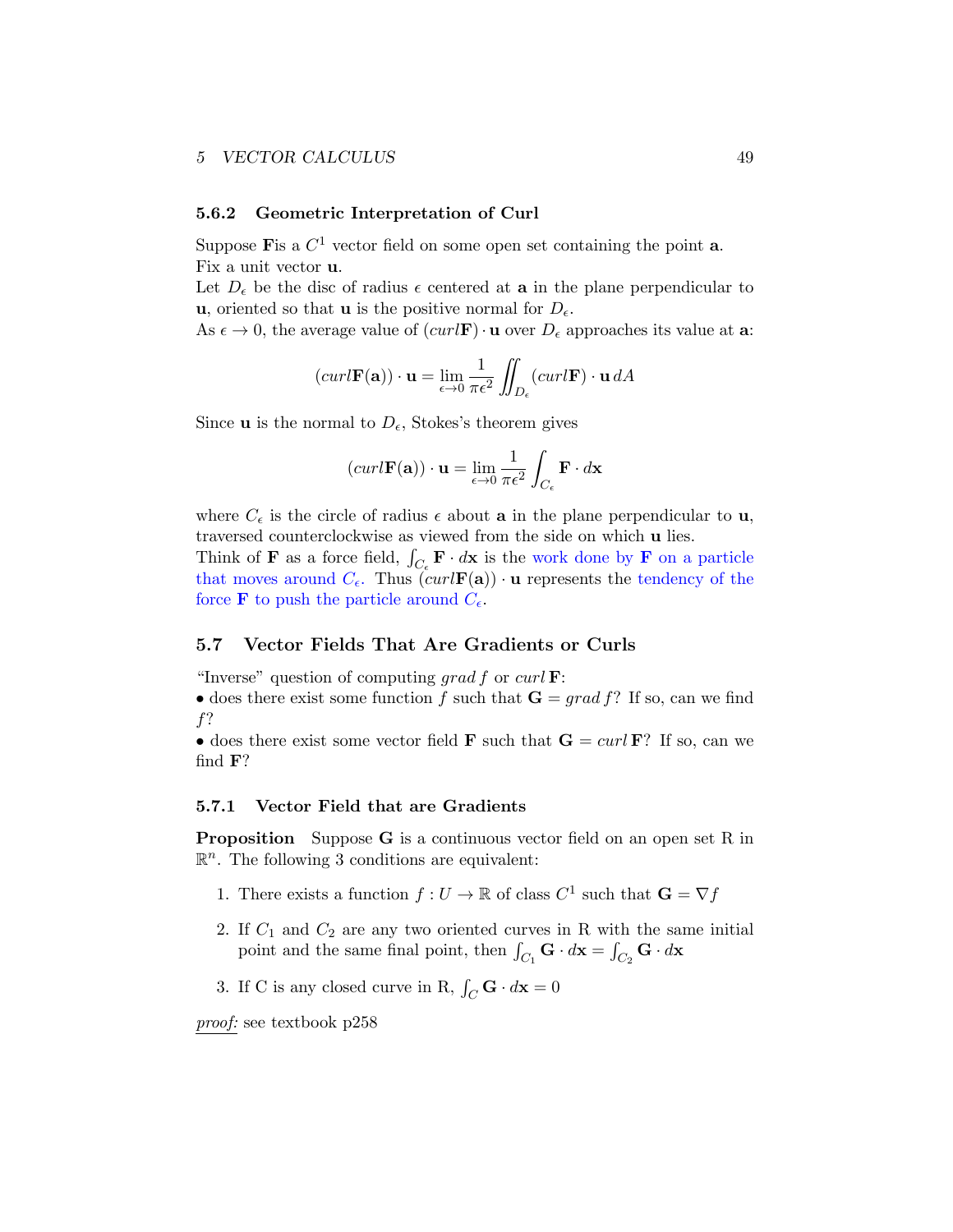Conservative Vector Field A vector field G is called conservative in the region R if it satisfies the above conditions.

Geometric Interpretation G a force field, the force does no net work on a particle that returns to its starting point.

**Proposition** A continuous vector field **G** in an open set  $R \subset \mathbb{R}^n$  is conservative  $\iff$  there is a  $C^1$  function  $f$  on R such that  $\mathbf{G} = \nabla f$ . *proof:*

 $\leftarrow$ : If  $\mathbf{G} = \nabla f$  and C is a closed curve parametrized by  $\mathbf{x} = \mathbf{g}(t), a \le t \le b$ , by the chain rule we have

$$
\int_C \nabla f \cdot d\mathbf{x} = \int_a^b \nabla f(\mathbf{g}(t)) \cdot \mathbf{g}'(t) dt = \int_a^b \frac{d}{dt} f(\mathbf{g}(t)) dt = f(\mathbf{g}(b)) - f(\mathbf{g}(a)) = 0
$$

 $\rightarrow$ : If **G** is conservative in R. Need to construct a function f such that  $\nabla f = \mathbf{G}$ . Assume R is (piecewise) connected, pick  $\mathbf{a} \in R$ . For any  $\mathbf{x} \in R$ , let C be a curve in R from **a** to **x**. We shall show  $G_i = \partial_j f$  for each *j*. For case  $j = 1$ :

Let  $h = (h, 0, \ldots, 0)$ . Suppose h is small enough so that the line segment L from **x** to **x** + **h** lies entirely in R. We define  $f(x) = \int_C \mathbf{G} \cdot d\mathbf{x}$  where C is a curve from a to x.

Make a curve from  $\mathbf{a}$  to  $\mathbf{x} + \mathbf{h}$  by joining L onto the end of C, so that

$$
f(\mathbf{x} + \mathbf{h}) = \int_C \mathbf{G} \cdot d\mathbf{x} + \int_L \mathbf{G} \cdot d\mathbf{x}
$$

But then

$$
\frac{f(\mathbf{x} + \mathbf{h}) - f(\mathbf{x})}{h} = \frac{1}{h} \int_L \mathbf{G} \cdot d\mathbf{x} = \frac{1}{h} \int_0^h G_1(x_1 + t, x_2, \dots, x_n) dt
$$

By letting  $h \to 0$  we obtain  $\partial_1 f(\mathbf{x}) = G_1(\mathbf{x})$ 

#### Theorem 1

- 1. If **G** is a conservative vector field of class  $C^1$  on an open set  $U \subset \mathbb{R}^3$ , then *curl*  $G = 0$ .
- 2. If *U* is convex, then the converse is true: if  $\mathbf{G}: U \to \mathbb{R}^3$  is a  $C^1$  vector field and  $curl \, \mathbf{G} = \mathbf{0}$ , then  $\mathbf{G}$  is conservative.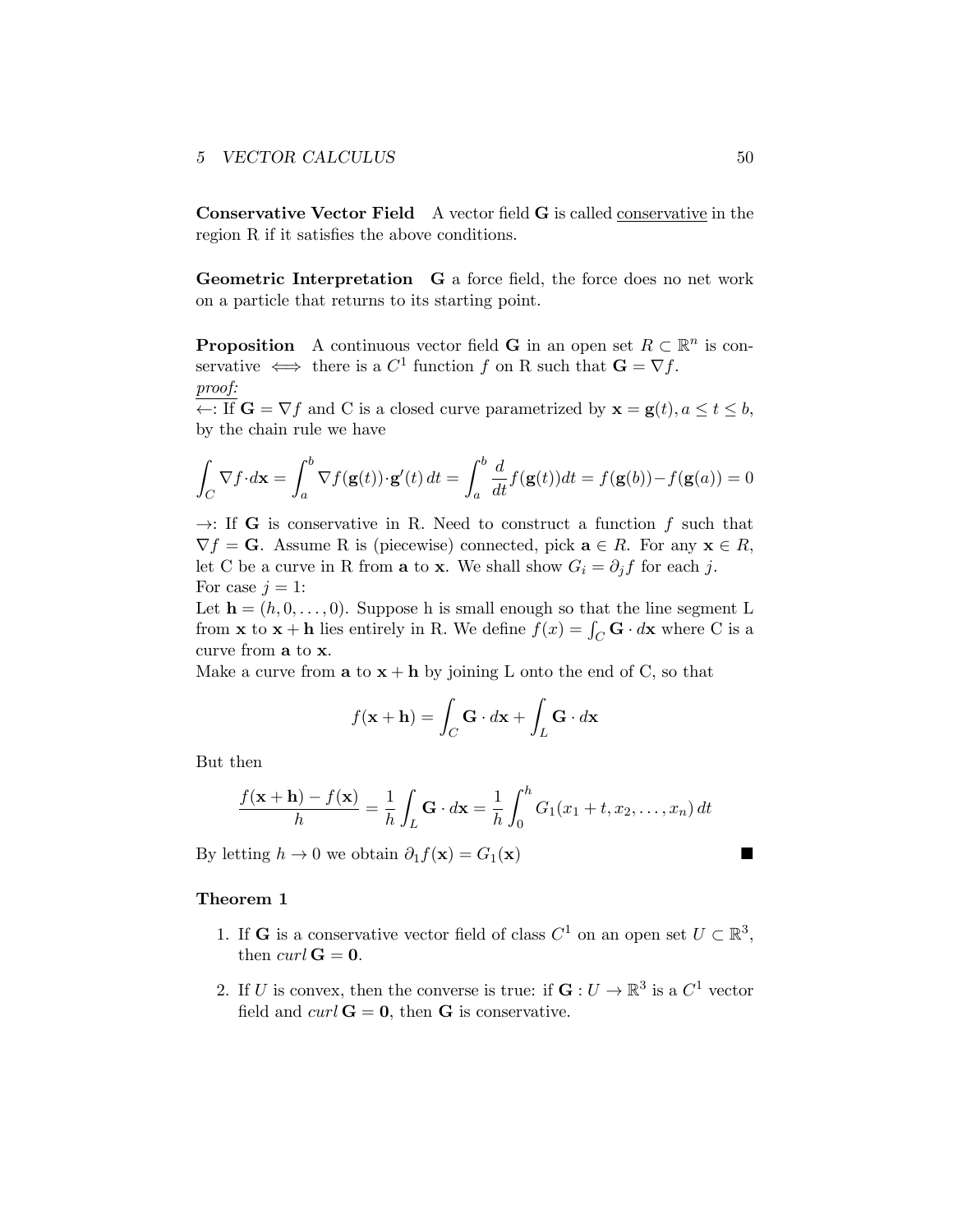#### *6* **FOURIER SERIES** 51

3. However, on some non-convex sets, there exist non-conservative vector fields **G** that satisfy *curl*  $G = 0$ .

## *proof:*

Similar as previous proof. By Stokes's Theorem,

$$
\int_{\partial S} \mathbf{G} \cdot d\mathbf{x} = \iint_{S} (curl \, \mathbf{G}) \mathbf{n} \, dA = 0
$$

 $(since \ curl \mathbf{G} = 0)$ 

$$
f(\mathbf{x} + \mathbf{h}) - f(\mathbf{x}) = \int_{L(\mathbf{a}, \mathbf{x})} \mathbf{G} \cdot d\mathbf{x} - \int_{L(\mathbf{a}, \mathbf{x} + \mathbf{h})} \mathbf{G} \cdot d\mathbf{x} = \int_{L(\mathbf{x}, \mathbf{x} + \mathbf{h})} \mathbf{G} \cdot d\mathbf{x}
$$

Now the same argument applies.

## <span id="page-50-0"></span>5.7.2 Vector Field that are Curls

#### Theorem 2

- 1. If  $\mathbf{G}: U \to \mathbb{R}^3$  is a vector field of class  $C^1$  and  $\mathbf{G} = \text{curl } \mathbf{F}$  for some vector field  $\mathbf{F}: U \to \mathbb{R}^3$  of class  $C^2$ , then  $div \mathbf{G} = 0$
- 2. Suppose **G** is a  $C^1$  vector field in an open set  $U \subset \mathbb{R}^3$  such that  $div \mathbf{G} = 0.$

a. If *U* is convex, then there exists a vector field **F** such that  $curl \mathbf{F} =$ G.

b. However, if *U* is not convex, it may be the case that no such vector field exists.

**Definition** If  $div \mathbf{G} = 0$ , a vector field **F** such that  $curl \mathbf{F} = \mathbf{G}$  is called a vector potential for G.

## <span id="page-50-1"></span>6 Fourier Series

**Definition** Infinite series that use the trigonometric functions  $\cos n\theta$  and  $\sin n\theta$ , or, equivalently,  $e^{in\theta}$  and  $e^{-in\theta}$ , as the basic building blocks.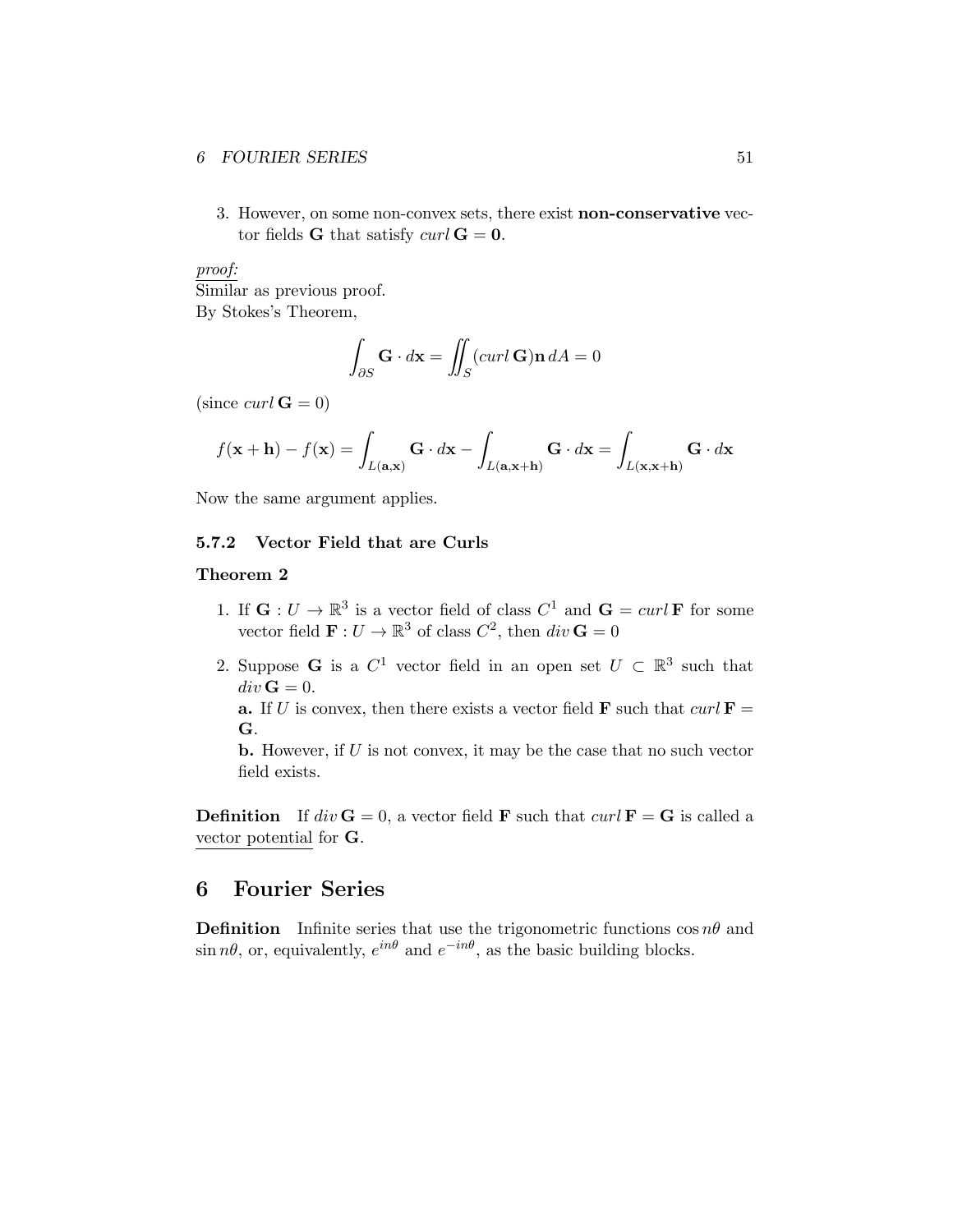Piecewise Continuity of Functions A function *f* defined on an interval  $[a, b]$  is piecewise continuous on  $[a, b]$  if it is continuous except at finitely many points in  $[a, b]$ , and at each such point the one-sided limits

$$
f(x+) = \lim_{\epsilon \to 0+} f(\mathbf{x} + \epsilon), \quad f(x-) = \lim_{\epsilon \to 0+} f(\mathbf{x} - \epsilon)
$$

exist (and are finite)

By making the change of variable  $\theta = \frac{2\pi x}{P}$ , we can convert any P-periodic function into a  $2\pi$ -periodic function.

**Basic Idea** An arbitrary piecewise continuous  $2\pi$ -periodic function  $f(\theta)$ can be expanded as an infinite linear combination of the functions  $e^{in\theta}(n=$  $0, \pm 1, \pm 2, \ldots$ , of the form

$$
f(\theta) = \sum_{-\infty}^{\infty} c_n e^{in\theta}
$$

(advantage: exponentials tend to be easier to manipulate than trig functions)

Since  $e^{\pm in\theta} = \cos n\theta \pm i \sin n\theta$ , then  $c_n e^{in\theta} + c_{-n} e^{-in\theta} = (c_n + c_{-n}) \cos n\theta + c_n$  $i(c_n - c_{-n}) \sin n\theta = a_n \cos n\theta + b_n \sin n\theta$ 

$$
f(\theta) = \frac{1}{2}a_0 + \sum_{n=1}^{\infty} (a_n \cos n\theta + b_n \sin n\theta)
$$

(advantage:  $\cos n\theta$  and  $\sin n\theta$  are real-valued and are respectively even and odd)

f may be either real-valued or complex-valued

**Question** Given a  $2\pi$ -periodic function *f*, can it be expanded in a series of the form as above? If so, how do we find the coefficients  $c_n$  in this series?

Fourier coefficients It can be derived that (see textbook p358)

$$
a_n = \frac{1}{\pi} \int_{\pi}^{\pi} f(\theta) \cos n\theta \, d\theta
$$

$$
b_n = \frac{1}{\pi} \int_{\pi}^{\pi} f(\theta) \sin n\theta \, d\theta
$$

$$
c_n = \frac{1}{2\pi} \int_{\pi}^{\pi} f(\theta) e^{-in\theta} \, d\theta
$$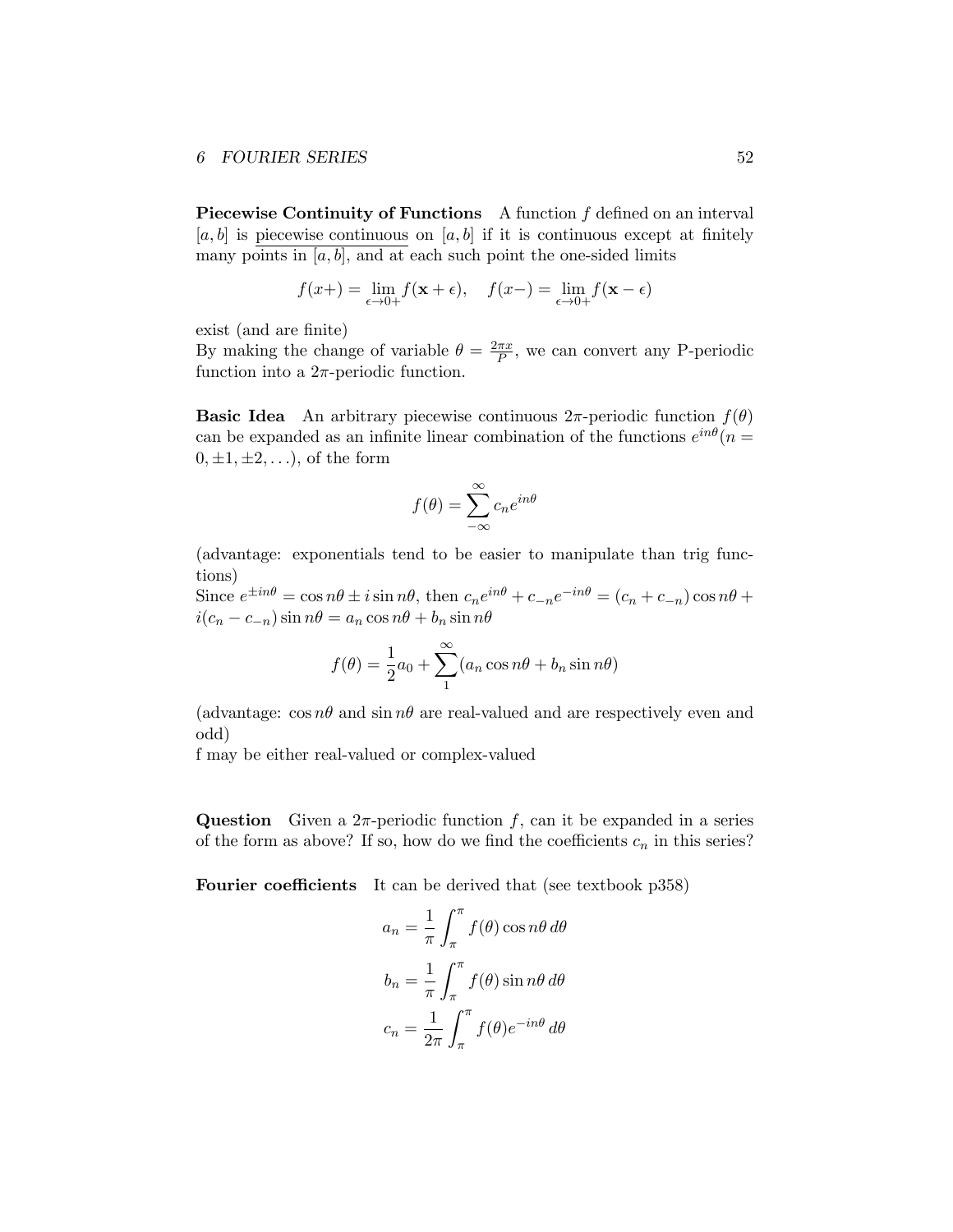Fourier Series

$$
\sum_{-\infty}^{\infty} c_n e^{in\theta} = \frac{1}{2}a_0 + \sum_{n=1}^{\infty} (a_n \cos n\theta + b_n \sin n\theta)
$$

f may be either real-valued or complex-valued

E.Knight's Version of Fourier Series, A Reformulation To simplify our calculations, let's reformat the above mentioned form of Fourier Series into the following:

$$
f(\theta) = a_0 + \sum_{n \ge 1} b_n \cos n\theta + \sum_{m \ge 1} c_m \sin m\theta
$$

where the Fourier coefficients are to be calculated by

$$
a_0 = \frac{1}{2\pi} \int_0^{2\pi} f(\theta) d\theta
$$
  

$$
b_n = \frac{1}{\pi} \int_0^{2\pi} f(\theta) \cos n\theta d\theta
$$
  

$$
c_m = \frac{1}{\pi} \int_0^{2\pi} f(\theta) \sin m\theta d\theta
$$

notice that we here are integrating over the region  $[0, 2\pi]$ , but in fact any region of length  $2\pi$  would do, since we are assuming a  $2\pi$ -periodicity. We simplify our calculation in this reformulation in the way that  $a_0$  now is just the average value of the original function  $f(\theta)$  in some interval of length  $2\pi$ .

Convergence of Fourier Series Decomposition. We shall study the convergence of such series since all of these would be pointless if we can not write down an converging series at the end of the day. We shall first look at the following question: "What can we say about the Fourier coefficients  $b_n, c_n$  as  $n \to \infty$ "? To answer, we look at the following theorem:

Theorem: 
$$
\sum_{n=1}^{\infty} b_n^2 < \infty \land \sum_{n=1}^{\infty} c_n^2 < \infty
$$

In paticular, we have  $\lim_{n\to\infty} b_n = \lim_{n\to\infty} c_n = 0.$ *proof:* Let  $N \in \mathbb{N}$ , and define  $f_N(x) = \sum_{n=1}^N (b_n \cos(nx) + c_n \sin(nx))$ , then